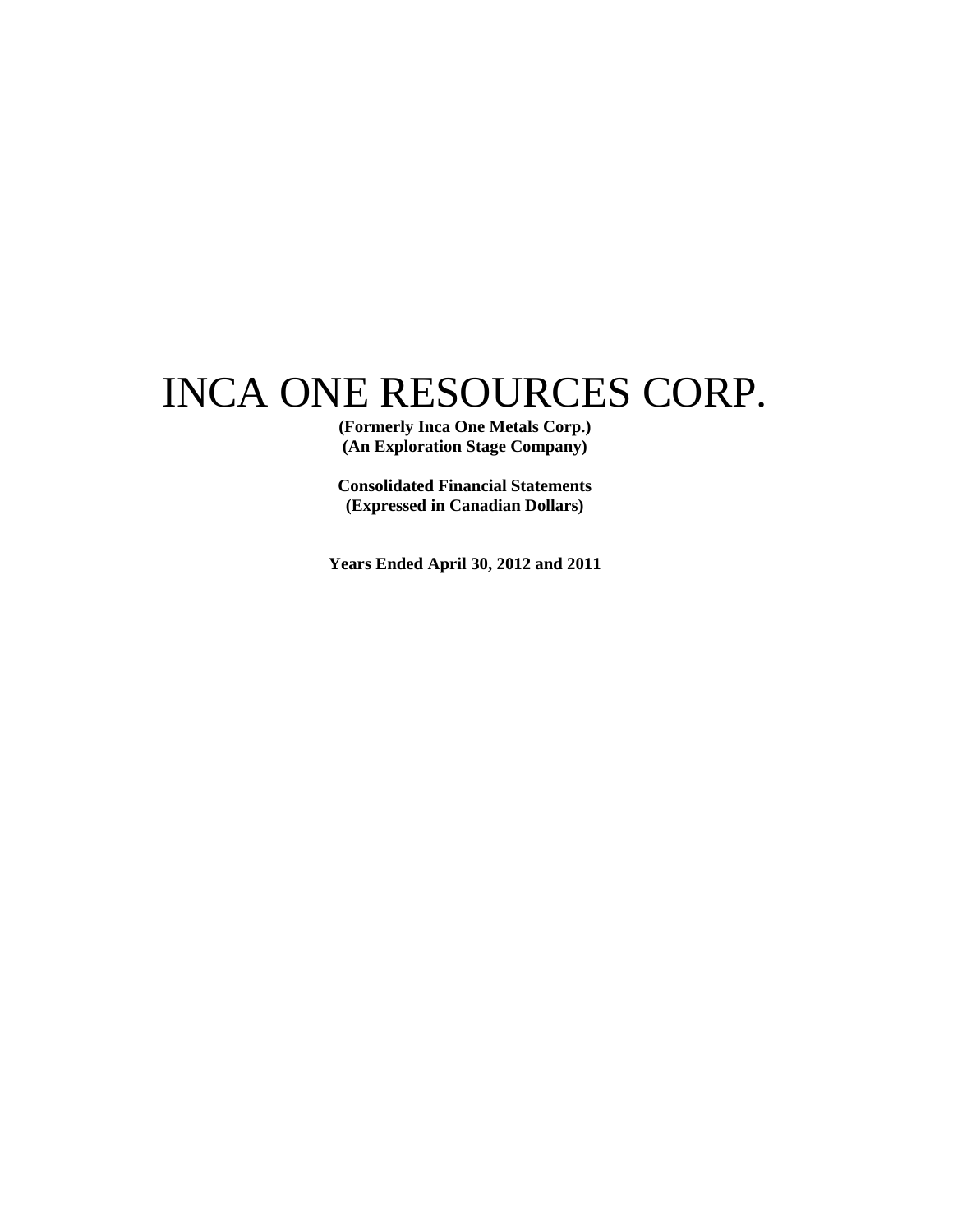### **INDEPENDENT AUDITORS' REPORT**

To the Shareholders of Inca One Resources Corp.

We have audited the accompanying consolidated financial statements of Inca One Resources Corp., which comprise the consolidated statements of financial position as at April 30, 2012, April 30, 2011 and May 1, 2010 and the consolidated statements of comprehensive loss, changes in equity and cash flows for the years ended April 30, 2012 and April 30, 2011, and a summary of significant accounting policies and other explanatory information.

### *Management's Responsibility for the Consolidated Financial Statements*

Management is responsible for the preparation and fair presentation of these consolidated financial statements in accordance with International Financial Reporting Standards, and for such internal control as management determines is necessary to enable the preparation of consolidated financial statements that are free from material misstatement, whether due to fraud or error.

### *Auditors' Responsibility*

Our responsibility is to express an opinion on these consolidated financial statements based on our audits. We conducted our audits in accordance with Canadian generally accepted auditing standards. Those standards require that we comply with ethical requirements and plan and perform the audit to obtain reasonable assurance about whether the consolidated financial statements are free from material misstatement.

An audit involves performing procedures to obtain audit evidence about the amounts and disclosures in the consolidated financial statements. The procedures selected depend on the auditors' judgment, including the assessment of the risks of material misstatement of the consolidated financial statements, whether due to fraud or error. In making those risk assessments, the auditor considers internal control relevant to the entity's preparation and fair presentation of the consolidated financial statements in order to design audit procedures that are appropriate in the circumstances, but not for the purpose of expressing an opinion on the effectiveness of the entity's internal control. An audit also includes evaluating the appropriateness of accounting policies used and the reasonableness of accounting estimates made by management, as well as evaluating the overall presentation of the consolidated financial statements.

We believe that the audit evidence we have obtained in our audits is sufficient and appropriate to provide a basis for our audit opinion.

#### *Opinion*

In our opinion, these consolidated financial statements present fairly, in all material respects, the financial position of Inca One Resources Corp. as at April 30, 2012, April 30, 2011 and May 1, 2010 and its financial performance and its cash flows for the years ended April 30, 2012 and April 30, 2011 in accordance with International Financial Reporting Standards.

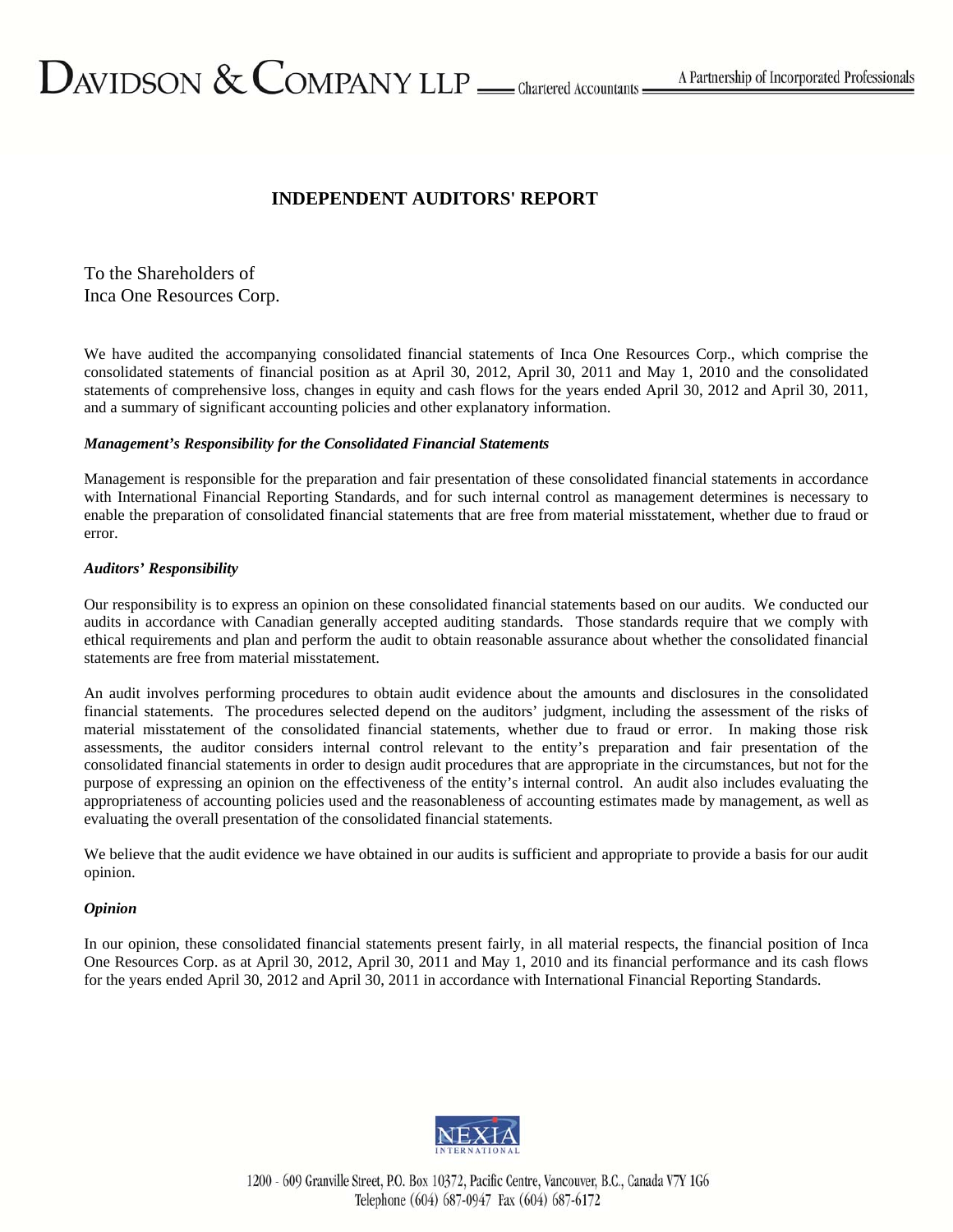### *Emphasis of Matter*

Without qualifying our opinion, we draw attention to Note 1 in the consolidated financial statements which describes conditions and matters that indicate the existence of a material uncertainty that may cast significant doubt about Inca One Resources Corp.'s ability to continue as a going concern.

### **"DAVIDSON & COMPANY LLP"**

Vancouver, Canada Chartered Accountants

August 21, 2012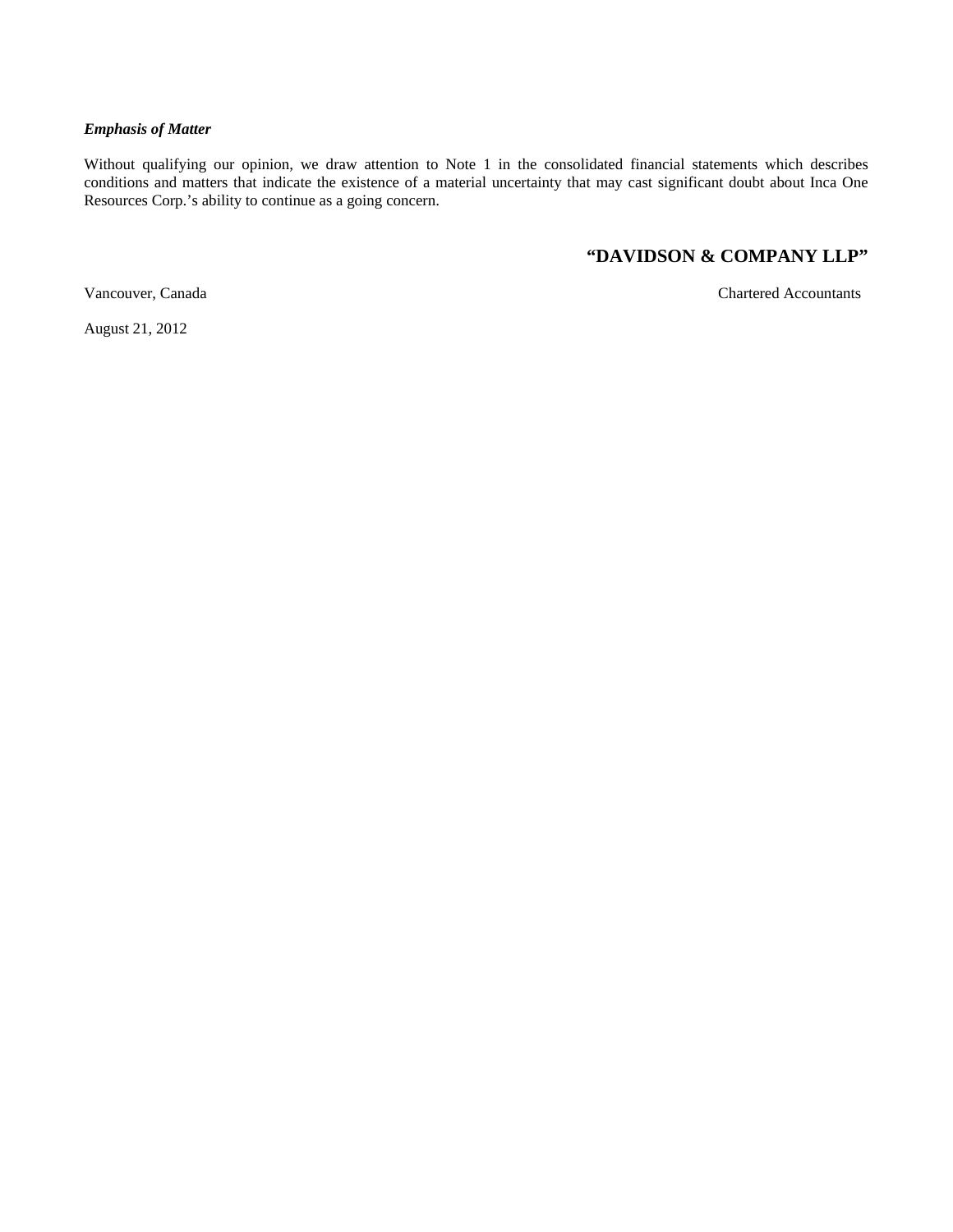### **INCA ONE RESOURCES CORP.**

(Formerly Inca One Metals Corp.) (An Exploration Stage Company)

Consolidated Statements of Financial Position (Expressed in Canadian Dollars)

|                                            | April 30, 2012 | April 30, 2011<br>(Note 14) | May 1, 2010<br>(Note $14$ ) |
|--------------------------------------------|----------------|-----------------------------|-----------------------------|
|                                            | \$             | \$                          | \$                          |
| <b>Assets</b>                              |                |                             |                             |
| Current:                                   |                |                             |                             |
| Cash and cash equivalents                  | 543,030        | 700,853                     | 163,483                     |
| Receivables (Note 4)                       | 134,321        | 44,302                      | 228,729                     |
| Prepaid expenses and deposits              | 36,174         | 1,200                       |                             |
|                                            | 713,525        | 746,355                     | 392,212                     |
| Equipment (Note 5)                         | 19,598         | 2,321                       |                             |
| Exploration and evaluation assets (Note 6) | 1,395,072      | 158,097                     |                             |
|                                            | 2,128,195      | 906,773                     | 392,212                     |
|                                            |                |                             |                             |
| <b>Liabilities</b>                         |                |                             |                             |
| Current:                                   |                |                             |                             |
| Accounts payable and accrued liabilities   | 96,980         | 71,658                      | 54,830                      |
| Loans payable (Note 7)                     |                | 120,000                     |                             |
|                                            | 96,980         | 191,658                     | 54,830                      |
| <b>Shareholders' Equity</b>                |                |                             |                             |
| Share capital (Note 8)                     | 6,955,586      | 4,848,237                   | 4,067,480                   |
| Reserves (Note 8)                          | 905,257        | 516,967                     | 448,745                     |
| Deficit                                    | (5,829,628)    | (4,650,089)                 | (4, 178, 843)               |
|                                            | 2,031,215      | 715,115                     | 337,382                     |
|                                            | 2,128,195      | 906,773                     | 392,212                     |

Nature of operations and going concern (Note 1) Commitments (Note 6)

The accompanying notes are an integral part of these consolidated financial statements.

On behalf of the Board:

Director

*"Edward Kelly" "Robert McMorran"* Robert McMorran<br>Director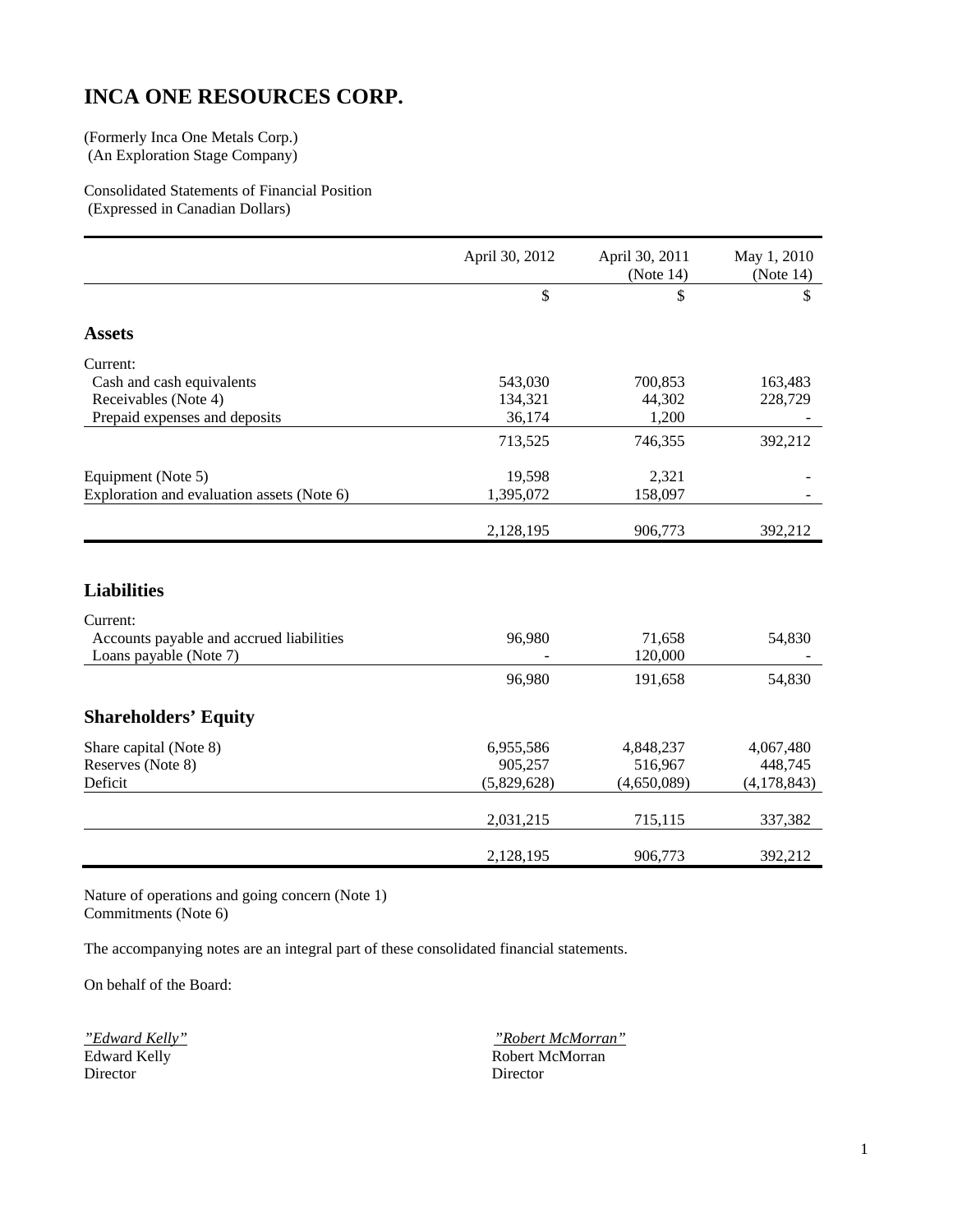(An Exploration Stage Company)

Consolidated Statements of Comprehensive Loss (Expressed in Canadian Dollars)

|                                                             | 2012        | Years ended April 30,<br>2011<br>(Note $14$ ) |
|-------------------------------------------------------------|-------------|-----------------------------------------------|
|                                                             | \$          | \$                                            |
| Administrative expenses:                                    |             |                                               |
| Consulting and management fees (Note 9(b))                  | 198,480     | 69,245                                        |
| Depreciation                                                | 910         | 410                                           |
| Office, rent and administration (Note 9(a))                 | 140,932     | 46,672                                        |
| Professional fees (Note 9(a))                               | 63,015      | 65,736                                        |
| Project investigation                                       |             | 9,063                                         |
| <b>Regulatory fees</b>                                      | 13,511      | 25,554                                        |
| Share-based payments (Note $8(e)$ )                         | 384,037     | 27,739                                        |
| Transfer agent and shareholder information                  | 25,368      | 73,894                                        |
| Travel, advertising and promotion                           | 355,782     | 100,177                                       |
|                                                             |             |                                               |
| Total administrative expenses                               | (1,182,035) | (418, 490)                                    |
| Foreign exchange loss                                       | (2,218)     | (2,020)                                       |
| Finance and other costs (Note 7)                            | (5,618)     | (11, 178)                                     |
| Finance income                                              | 10,332      | 987                                           |
| Impairment of exploration and evaluation assets (Note 6(b)) |             | (40, 545)                                     |
|                                                             | 2,496       | (52,756)                                      |
| Net loss for the year                                       | (1,179,539) | (471, 246)                                    |
| Other comprehensive loss:                                   |             |                                               |
| Cumulative translation adjustment                           | (221)       |                                               |
| Net loss and total comprehensive loss for the year          | (1,179,760) | (471, 246)                                    |
|                                                             |             |                                               |
| Basic and diluted loss per share                            | (0.05)      | (0.04)                                        |
| Weighted average number of common shares outstanding        | 21,659,683  | 10,735,756                                    |

The accompanying notes are an integral part of these consolidated financial statements.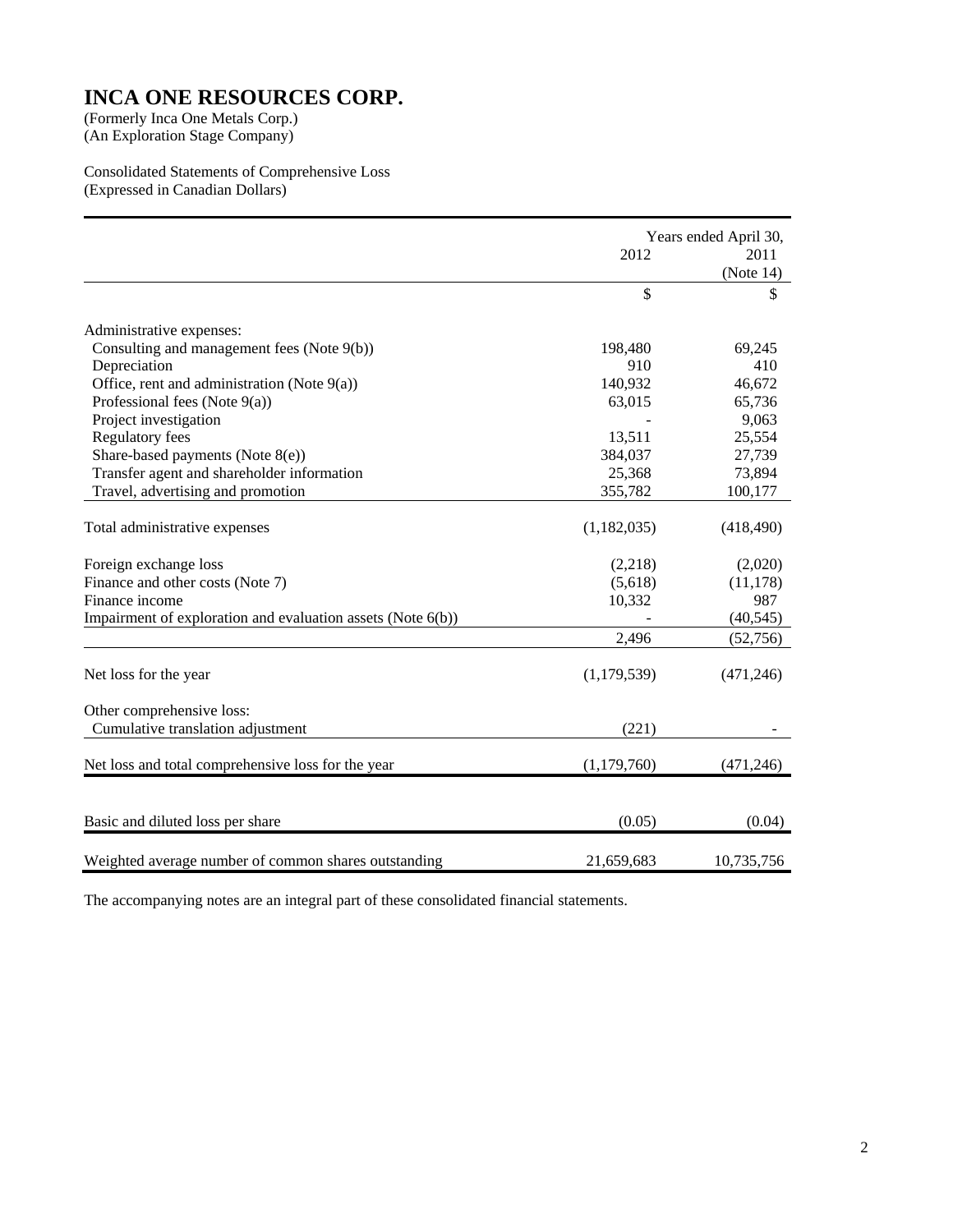### **INCA ONE RESOURCES CORP.**

(Formerly Inca One Metals Corp.) (An Exploration Stage Company)

Consolidated Statements of Changes in Equity (Expressed in Canadian Dollars) Years ended April 30, 2012 and 2011

|                                                           |              | Share Capital            |            |                          |                          | Reserves                           |                          |          | Deficit                  | Total                    |
|-----------------------------------------------------------|--------------|--------------------------|------------|--------------------------|--------------------------|------------------------------------|--------------------------|----------|--------------------------|--------------------------|
|                                                           | <b>Notes</b> | Common<br>shares         | Amount     | Stock<br>options         | Warrants                 | Foreign<br>currency<br>translation | Other                    | Total    |                          | shareholders'<br>equity  |
|                                                           |              | $\#$                     | \$         | \$                       | \$                       | \$                                 | \$                       | \$       | \$                       | \$                       |
| Balance, May 1, 2010                                      |              | 9,619,039                | 4,067,480  | 88,600                   | 360,145                  |                                    |                          | 448,745  | (4,178,843)              | 337,382                  |
| Comprehensive loss for the year                           |              |                          |            |                          |                          |                                    |                          |          | (471, 246)               | (471, 246)               |
| Private placement                                         | 8(c)         | 805,001                  | 72,450     |                          |                          |                                    |                          |          |                          | 72,450                   |
| Share issuance costs                                      | 8(c)         | $\overline{\phantom{a}}$ | (19, 147)  |                          |                          |                                    |                          |          | $\overline{a}$           | (19, 147)                |
| Finder's fees                                             | 8(c)         | 80,500                   | 7,245      |                          |                          |                                    |                          |          | ٠                        | 7,245                    |
| Exercise of warrants                                      | 8(f)         | 6,064,412                | 758,052    |                          |                          |                                    |                          |          | $\sim$                   | 758,052                  |
| Cancelled escrow shares                                   |              | (109, 245)               | (42, 931)  |                          |                          | $\overline{\phantom{a}}$           | 42,931                   | 42,931   |                          | $\overline{\phantom{a}}$ |
| Exercise of options                                       | 8(e)         | 12,000                   | 5,088      | (2, 448)                 |                          |                                    |                          | (2, 448) |                          | 2,640                    |
| Share-based payments                                      |              |                          |            | 27,739                   |                          |                                    |                          | 27,739   |                          | 27,739                   |
| Balance, April 30, 2011                                   |              | 16,471,707               | 4,848,237  | 113,891                  | 360,145                  | $\overline{\phantom{a}}$           | 42,931                   | 516,967  | (4,650,089)              | 715,115                  |
| Comprehensive loss for the year                           |              |                          |            | $\overline{\phantom{a}}$ | $\overline{\phantom{a}}$ | (221)                              | $\overline{\phantom{a}}$ | (221)    | (1,179,539)              | (1,179,760)              |
| Private placement                                         | 8(c)         | 5,000,000                | 2,000,000  |                          |                          |                                    |                          |          | $\overline{\phantom{a}}$ | 2,000,000                |
| Share issuance costs<br>Shares issued for exploration and | 8(c)         | 87,750                   | (148, 481) |                          |                          |                                    |                          |          | $\overline{a}$           | (148, 481)               |
| evaluation assets and finder's fees                       | 6(a)         | 341,250                  | 110,512    |                          |                          |                                    |                          |          | $\overline{a}$           | 110,512                  |
| Exercise of warrants                                      | 8(f)         | 751,667                  | 93,958     |                          |                          |                                    |                          |          |                          | 93,958                   |
| <b>Expired warrants</b>                                   |              | $\sim$                   | 25,000     | $\sim$                   | (25,000)                 |                                    | $\sim$                   | (25,000) | $\sim$                   | $\sim$                   |
| Exercise of options                                       | 8(e)         | 120,000                  | 26,360     | (11,360)                 |                          |                                    | $\overline{\phantom{a}}$ | (11,360) |                          | 15,000                   |
| Share-based payments                                      |              | $\overline{\phantom{a}}$ |            | 424,871                  |                          |                                    |                          | 424,871  |                          | 424,871                  |
| Balance, April 30, 2012                                   |              | 22,772,374               | 6,955,586  | 527,402                  | 335,145                  | (221)                              | 42,931                   | 905,257  | (5,829,628)              | 2,031,215                |

The accompanying notes are an integral part of these consolidated financial statements.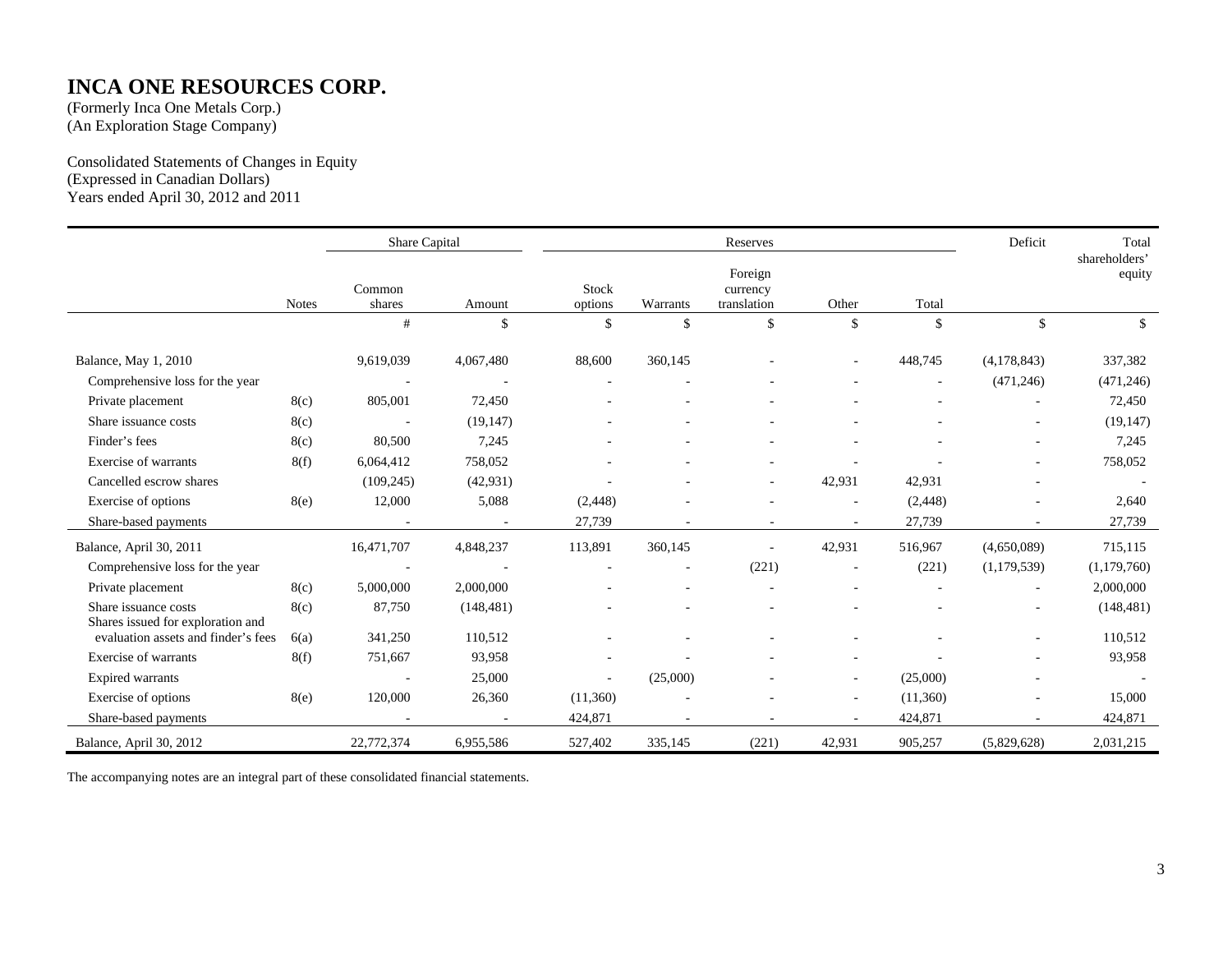### **INCA ONE RESOURCES CORP.**

(Formerly Inca One Metals Corp.)<br>(An Exploration Stage Company)

Consolidated Statements of Cash Flows (Expressed in Canadian Dollars)

|                                                                             |                         | Years ended April 30, |
|-----------------------------------------------------------------------------|-------------------------|-----------------------|
|                                                                             | 2012                    | 2011                  |
|                                                                             | \$                      | \$                    |
| Cash was provided by (used in):                                             |                         |                       |
| Operating activities:                                                       |                         |                       |
| Net loss for the year                                                       | (1,179,539)             | (471, 246)            |
| Items not involving cash:                                                   |                         |                       |
| Depreciation                                                                | 910                     | 410                   |
| Foreign exchange gain                                                       | (221)                   |                       |
| Impairment of exploration and evaluation assets                             |                         | 40,545                |
| Share-based payments                                                        | 384,037                 | 27,739                |
| Changes in non-cash working capital accounts:                               |                         |                       |
| Receivables                                                                 | (90,019)                | (32, 264)             |
| Prepaid expenses and deposits                                               | (34, 974)               | (1,200)               |
| Accounts payable and accrued liabilities                                    | (27,908)                | 16,828                |
|                                                                             | (947, 714)              | (419, 188)            |
|                                                                             |                         |                       |
| Financing activities:                                                       |                         |                       |
| (Repayment) proceeds of loans payable<br>Proceeds on issuance of securities | (120,000)               | 120,000               |
| Share issuance cost                                                         | 2,108,957<br>(148, 481) | 1,049,833<br>(11,902) |
|                                                                             |                         |                       |
|                                                                             | 1,840,476               | 1,157,931             |
| Investing activities:                                                       |                         |                       |
| Purchase of equipment                                                       | (20,515)                | (2,731)               |
| Exploration and evaluation assets                                           | (1,030,070)             | (198, 642)            |
|                                                                             | (1,050,585)             | (201, 373)            |
|                                                                             |                         |                       |
| (Decrease) increase in cash and cash equivalents                            | (157, 823)              | 537,370               |
|                                                                             |                         |                       |
| Cash and cash equivalents, beginning of year                                | 700,853                 | 163,483               |
|                                                                             |                         |                       |
| Cash and cash equivalents, end of year                                      | 543,030                 | 700,853               |
|                                                                             |                         |                       |
| Cash and cash equivalents consist of:                                       |                         |                       |
| Cash                                                                        | 118,030                 | 620,853               |
| <b>Guaranteed Investment Certificates</b>                                   | 425,000                 | 80,000                |
|                                                                             |                         |                       |
| Supplementary information:                                                  |                         |                       |
| Cash paid for interest                                                      | 1,105                   | 10,145                |
| Cash paid for income taxes                                                  |                         |                       |
| Non-cash financing and investing activities:                                |                         |                       |
| Shares issued for exploration and evaluation assets and finder's            |                         |                       |
| fees (Note $6(a)$ )<br>Shares issued for finder's fees (Note $8(c)$ )       | 110,512<br>40,363       | 7,245                 |
| Exploration and evaluation expenditures in consideration for                |                         |                       |
| accounts payable and accrued liabilities (Note $6(a)$ )                     | 53,230                  |                       |
| Reclassification of options reserve on exercise of options and              |                         |                       |
| warrants                                                                    | 36,360                  | 2,448                 |
| Share-based payments capitalized to exploration and evaluation              |                         |                       |
| assets (Note $6(a)$ )                                                       | 40,834                  |                       |

The accompanying notes are an integral part of these consolidated financial statements.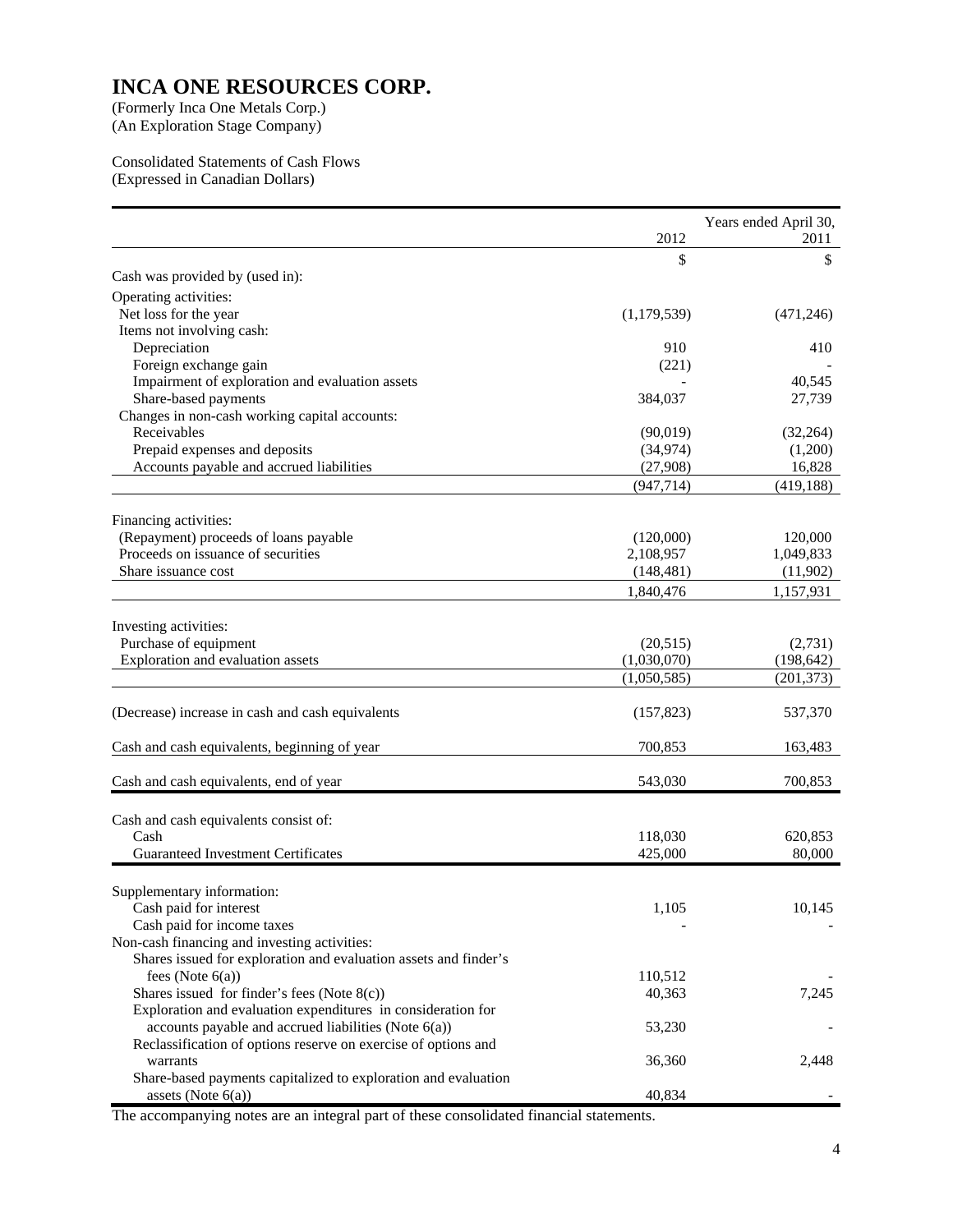(An Exploration Stage Company)

Notes to the Consolidated Financial Statements (Expressed in Canadian Dollars) Years ended April 30, 2012 and 2011

### **NOTE 1 – NATURE OF OPERATIONS AND GOING CONCERN**

Inca One Resources Corp. (the "Company") was incorporated under the laws of Canada on November 9, 2005. On November 25, 2009, the Company consolidated its capital stock on a ten-for-one basis. On May 11, 2011, the Company changed its name from SUB Capital Inc. to Inca One Metals Corp. and on October 26, 2011, to Inca One Resources Corp. The Company's shares are traded on the TSX Venture Exchange ("Exchange") under the symbol "IO".

Effective September 5, 2008, the Company was designated as inactive and its listing was transferred to the NEX ("NEX") Board of the Exchange. On June 25, 2010, the Company entered into an option agreement (Note 6(b)) for an asset acquisition and this transaction constituted the Company's Change of Business under the policies of the Exchange. On September 23, 2010, the Company received Exchange acceptance of its Change of Business and effective September 24, 2010, the Company's listing was transferred from the NEX to Tier 2 of the Exchange.

The head office and principal address of the Company are located at Suite 507 – 700 West Pender Street, Vancouver, BC, Canada, V6C 1G8. The Company's records office and registered office address is located at Suite 300 - 576 Seymour Street, Vancouver, British Columbia, Canada, V6B 3K1.

The Company is in the process of exploring its exploration and evaluation assets and has not yet determined whether these assets contain reserves that are economically recoverable. The ability of the Company to recover its cumulative expenditures on its exploration and evaluation assets and to attain profitable operations is dependent upon the completion of exploration programs, discovery and development of economic ore reserves and the ability to arrange sufficient financing to bring the ore reserves into production, and adequate mineral market prices. The ultimate outcomes of these matters cannot presently be determined because they are contingent on future events.

These financial statements have been prepared using accounting policies applicable to a going concern which contemplate the realization of assets and settlement of liabilities in the normal course of business. As at April 30, 2012, the Company had no operating revenue, accumulated deficit of \$5,829,628, working capital of \$616,545 (2011 - \$554,697) and expects to incur further losses related to the exploration of its resource property interests and the development of its business. The Company will be required to raise additional capital in order to meet its option payments and incur expenditures to maintain its option to acquire an interest in the Las Huaquillas property and to fund working capital requirements. While the Company has been successful in securing financings in the past, there is no assurance that it will be able to obtain adequate financing in the future or that such financing will be available on acceptable terms. If the Company is unable to obtain adequate additional financing, the Company will be required to curtail operations, exploration and development activities. These material uncertainties cast significant doubt on the entity's ability to continue as a going concern.

These financial statements do not give effect to adjustments that would be necessary should the Company be unable to continue as a going concern and, therefore, be required to realize its assets and liquidate its liabilities and commitments in other than the normal course of operations, and at amounts different from those in the accompanying financial statements.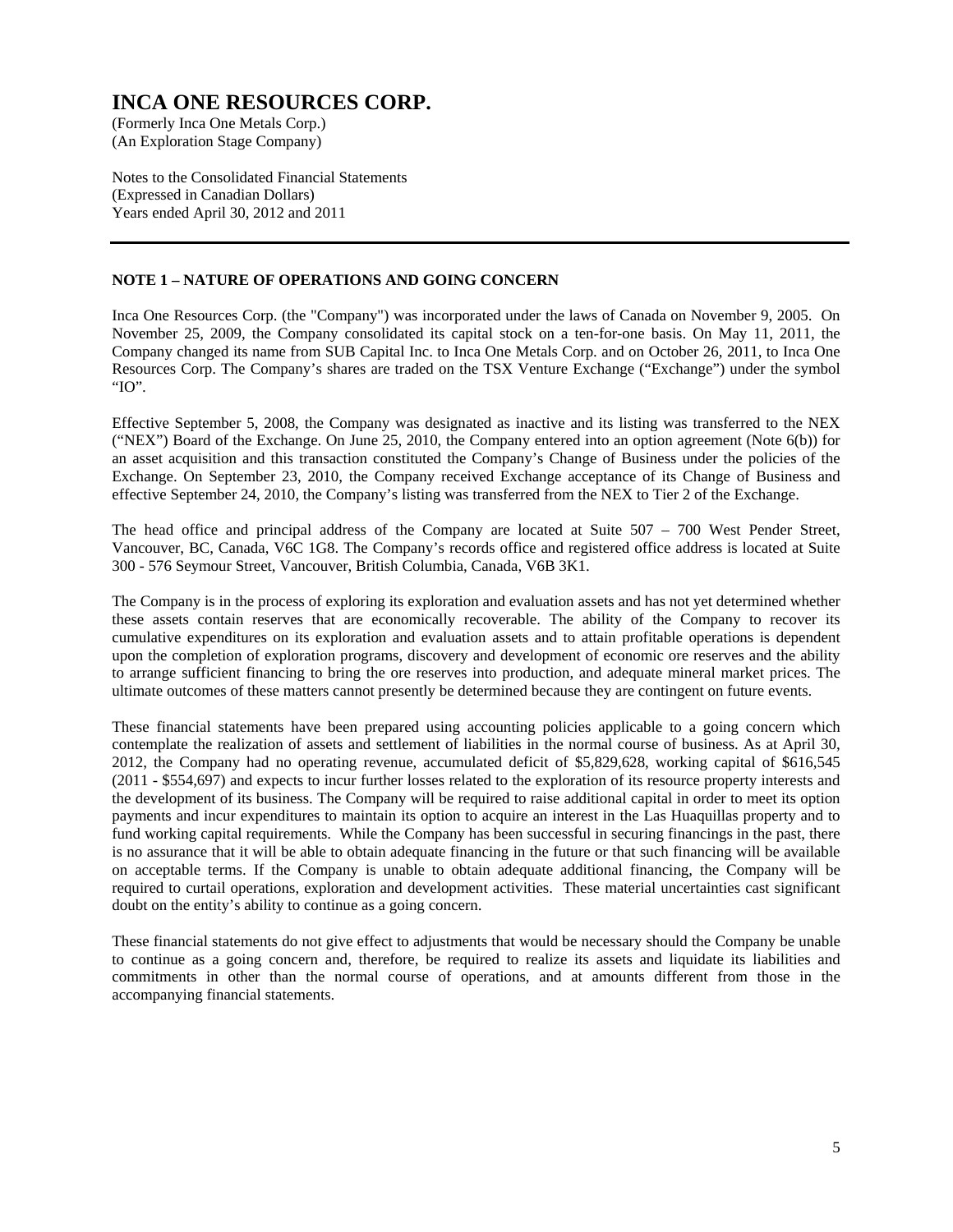(An Exploration Stage Company)

Notes to the Consolidated Financial Statements (Expressed in Canadian Dollars) Years ended April 30, 2012 and 2011

### **NOTE 2 – SIGNIFICANT ACCOUNTING POLICIES**

The financial statements were authorized for issue on August 21, 2012 by the Directors of the Company. The accounting policies set out below have been applied consistently to all periods presented in these financial statements.

(a) Statement of compliance and adoption of International Financial Reporting Standards ("IFRS")

The financial statements represent the first annual financial statements of the Company prepared in accordance with International Financial Reporting Standards ("IFRS") as issued by the International Accounting Standards Board ("IASB") and the interpretations of the International Financial Reporting Interpretations Committee ("IFRIC") effective for the Company's reporting period ended April 30, 2012.

 The disclosures related to the transition from Canadian Generally Accepted Accounting Principles ("GAAP") to IFRS are included in note 14 to these consolidated financial statements. Note 14 contains reconciliations and descriptions of the effect of the transition from GAAP to IFRS on previously reported statements of financial position as at April 30, 2011 and May 1, 2010. The first date at which IFRS was applied was May 1, 2010.

(b) Basis of presentation and consolidation

 The consolidated financial statements are presented in Canadian dollars unless otherwise noted. The consolidated financial statements include the accounts of the Company, its wholly owned subsidiary, Inca One Metals S.A., and Minera Huaquillas SAC ("Minera"), a private company incorporated in Peru (Note 6(a)). Minera is not a subsidiary of the Company, however, the Company consolidates 100% of its operations as they have effective control and therefore the right to obtain the majority of the benefits and are exposed to the risks of the activities of Minera. All intercompany balances and transactions have been eliminated on consolidation.

The consolidated financial statements of the Company have been prepared on a historical cost basis.

(c) Use of estimates and judgments

 The preparation of the Company's consolidated financial statements in conformity with IFRS requires management to make judgments, estimates and assumptions that affect the accounting policies and the reported amounts of assets, liabilities and disclosure of contingent assets and liabilities at the date of the consolidated financial statements and reported amounts of revenues and expenses during the reporting period. Estimates and assumptions are continuously evaluated and are based on management's experience and other factors, including expectations of future events that are believed to be reasonable under the circumstances. However, actual outcomes can differ from these estimates. Revisions to accounting estimates are recognized in the period in which the estimates are revised and in any future periods affected.

 Areas requiring a significant degree of estimation and judgment relate to going concern assessments, functional currency, the impairment of exploration and evaluation assets and share-based payments. Due to the inherent uncertainty involved with making such estimates, actual results reported in future years may differ from these estimates.

Critical judgments exercised in applying accounting policies that have the most significant effect on the amounts recognized in the consolidated financial statements are as follows: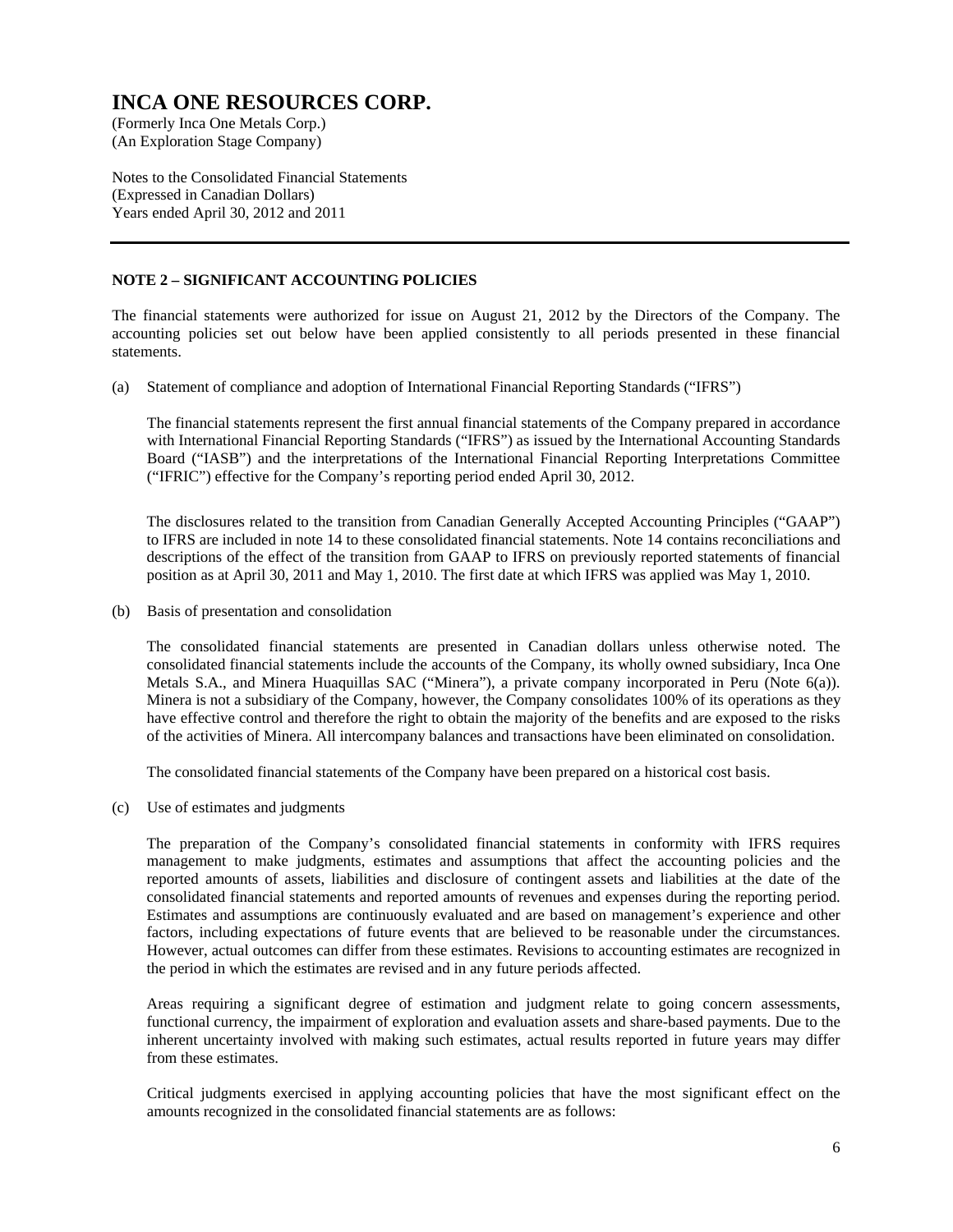(An Exploration Stage Company)

Notes to the Consolidated Financial Statements (Expressed in Canadian Dollars) Years ended April 30, 2012 and 2011

### **NOTE 2 – SIGNIFICANT ACCOUNTING POLICIES – continued**

- (c) Use of estimates and judgments continued
	- (i) Economic recoverability and probability of future economic benefits of mineral property interests

Management has determined the exploration, evaluation, and related costs incurred which were capitalized may have future economic benefits and may be economically recoverable. Management uses several criteria in its assessments of economic recoverability and probability of future economic benefits including geologic and other technical information, a history of conversion of mineral deposits with similar characteristics to its own properties to proven and probable mineral reserves, the quality and capacity of existing infrastructure facilities and the evaluation of permitting and environmental issues and local support for the project.

(ii) Determination of functional currency

The Company determines the functional currency through an analysis of several indicators such as expenses and cash flow, financing activities, retention of operating cash flows, and frequency of transactions with the reporting entity.

(iii) Value of share-based compensation

The Company uses the Black-Scholes option pricing model for valuation of share-based compensation. Option pricing models require the input of subjective assumptions including expected price volatility, interest rate, and forfeiture rate. Changes in the input assumptions can materially affect the fair value estimates and the Company's earnings and equity reserves.

(iv) Deferred tax assets

Deferred tax assets, including those arising from un-utilized tax losses, require management to assess the likelihood that the Company will generate sufficient taxable earnings in future periods in order to utilize recognized deferred tax assets. Assumptions about the generation of future taxable profits depend on management's estimates of future cash flows. In addition, future changes in tax laws could limit the ability of the Company to obtain tax deductions in future periods. To the extent that future cash flows and taxable income differ significantly from estimates, the ability of the Company to realize the net deferred tax assets recorded at the reporting date could be impacted.

- (d) Functional and presentation of foreign currency
	- (i) Functional and presentation currency

Items included in the financial statements of the Company's consolidated entities are measured using the currency of the primary economic environment in which the entity operates ("the functional currency").

The consolidated financial statements are presented in Canadian dollars which is the functional currency of the Company. The functional currency of the Company's consolidated entities is the Peruvian Sol.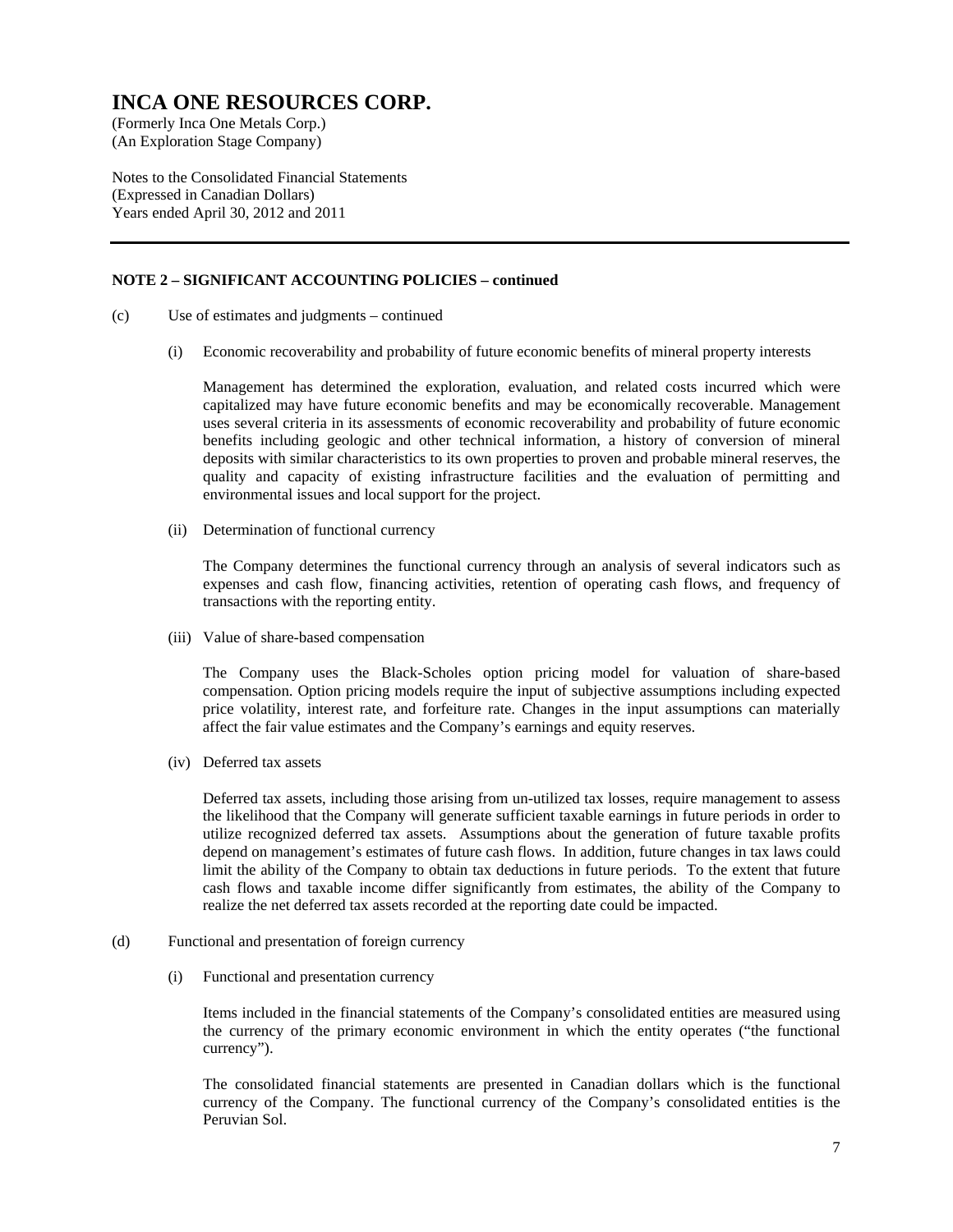(An Exploration Stage Company)

Notes to the Consolidated Financial Statements (Expressed in Canadian Dollars) Years ended April 30, 2012 and 2011

### **NOTE 2 – SIGNIFICANT ACCOUNTING POLICIES – continued**

- (d) Functional and presentation of foreign currency
	- (ii) Transactions and balances

Foreign currency transactions are translated into the functional currency using the exchange rates prevailing at the date of transaction. Foreign currency gains and losses resulting from the settlement of such transactions and from the translation at period end exchange rates of monetary assets and liabilities denominated in foreign currencies are included in profit and loss.

(iii) Consolidated entities

The results and financial position of consolidated entities that have a functional currency different from the presentation currency are translated into the presentation currency as follows:

- Assets and liabilities are translated at the closing rate at the reporting date;
- Income and expenses for each income statement are translated at average exchange rates for the period; and
- All resulting exchange differences are recognized in other comprehensive income as cumulative translation adjustments

On consolidation, exchange differences arising from the translation of the net investment in foreign entities are taken to the foreign currency translation reserve. When a foreign operation is sold, such exchange differences are recognised in the income statement as part of the gain or loss on sale.

(e) Cash and cash equivalents

Cash and cash equivalents include short-term deposits, which are all guaranteed investment certificates with a maturity of less than one year and cashable at any time at the option of the holder.

(f) Equipment

Equipment is carried at cost less accumulated depreciation and accumulated impairment losses. Depreciation is determined at rates which will reduce original cost to estimated residual value over the expected useful life of each asset. The annual rate used to compute depreciation is as follows:

| Computer hardware | declining-balance basis | 30% |
|-------------------|-------------------------|-----|
| Furniture         | declining-balance basis | 20% |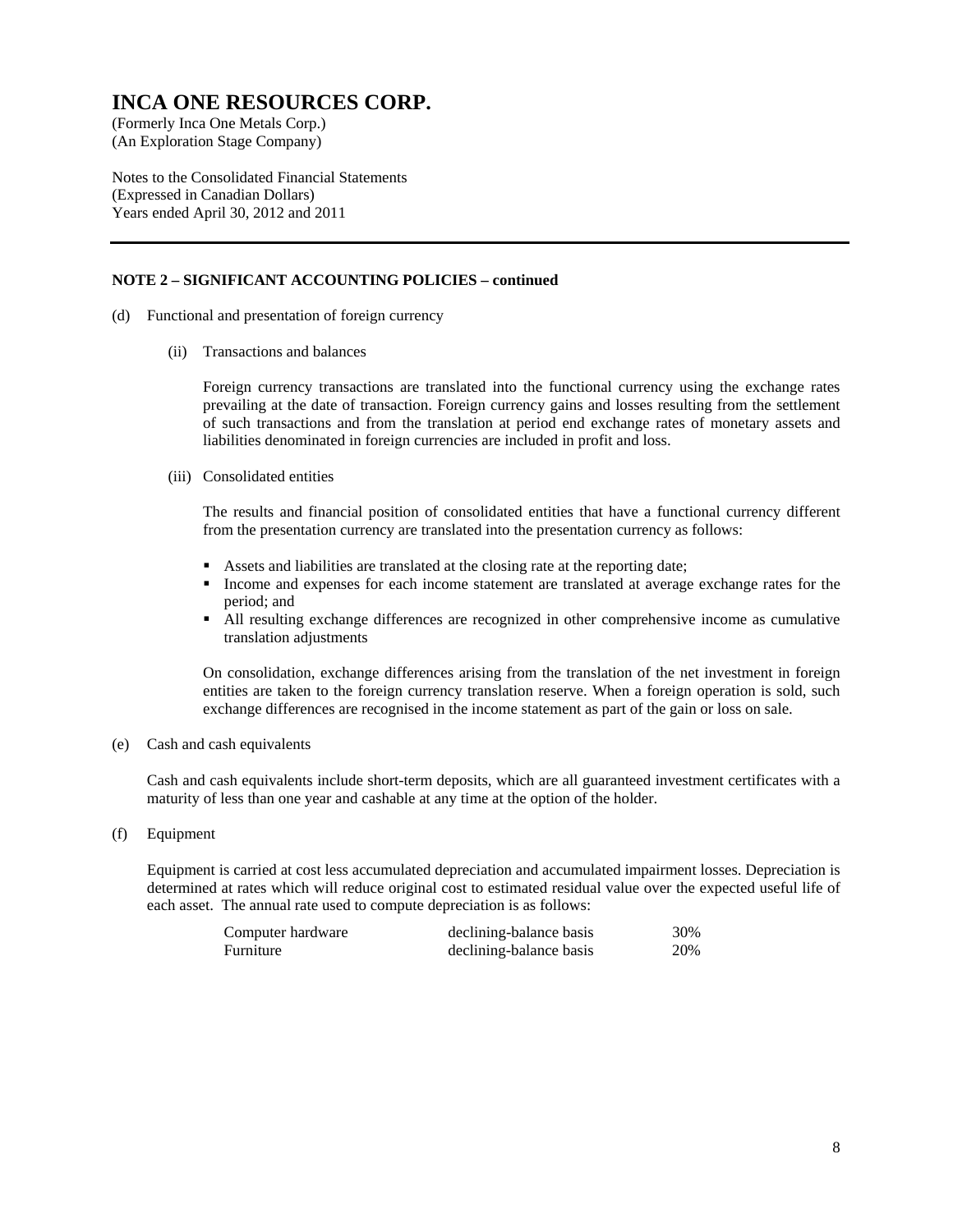(An Exploration Stage Company)

Notes to the Consolidated Financial Statements (Expressed in Canadian Dollars) Years ended April 30, 2012 and 2011

### **NOTE 2 – SIGNIFICANT ACCOUNTING POLICIES – continued**

(g) Exploration and evaluation assets

These assets relate to mineral rights acquired and exploration and evaluation expenditures capitalized in respect of projects that are in the exploration or pre-development stage.

Once a right to explore a mineral property has been secured, exploration and evaluation expenditures are capitalized and include the costs of acquiring licenses, costs associated with exploration and evaluation activity, and the fair value (at acquisition date) of exploration and evaluation assets acquired in a business combination. Exploration costs include value added taxes incurred in foreign jurisdictions when recoverability of these taxes is uncertain. Costs incurred before the Company has obtained the legal rights to explore a mineral property are expensed as incurred.

Once the technical feasibility and commercial viability of the extraction of mineral resources in an area of interest are demonstrable, exploration and evaluation assets attributable to that mineral property are first tested for impairment and then reclassified to mining property and development assets within property, plant and equipment.

Recoverability of the carrying amount of any exploration and evaluation assets is dependent on successful development and commercial exploitation, or alternatively, sale of the respective mineral properties.

(h) Impairment of non-financial assets

The carrying amount of the Company's non-financial assets (which include equipment and exploration and evaluation assets) is reviewed at each financial reporting date to determine whether there is any indication of impairment. If such indication exists, the recoverable amount of the asset is estimated in order to determine the extent of the impairment loss. An impairment loss is recognized when the carrying amount of an asset or its cash generating unit exceeds its recoverable amount. Impairment losses are recognized in profit and loss for the period.

The recoverable amount of assets is the greater of an asset's fair value less cost to sell and value in use. In assessing value in use, the estimated future cash flows are discounted to their present value using a pre-tax discount rate that reflects the current market assessments of the time value of money and the risks specific to the asset. For an asset that does not generate cash inflows largely independent of those from other assets, the recoverable amount is determined for the cash-generating unit to which the asset belongs.

An impairment loss is only reversed if there is an indication that the impairment loss may no longer exist and there has been a change in the estimates used to determine the recoverable amount, however, not to an amount higher than the carrying amount that would have been determined had no impairment loss been recognized in previous years. An impairment loss with respect to goodwill is never reversed.

Assets that have an indefinite useful life are not subject to amortization and are tested annually for impairment.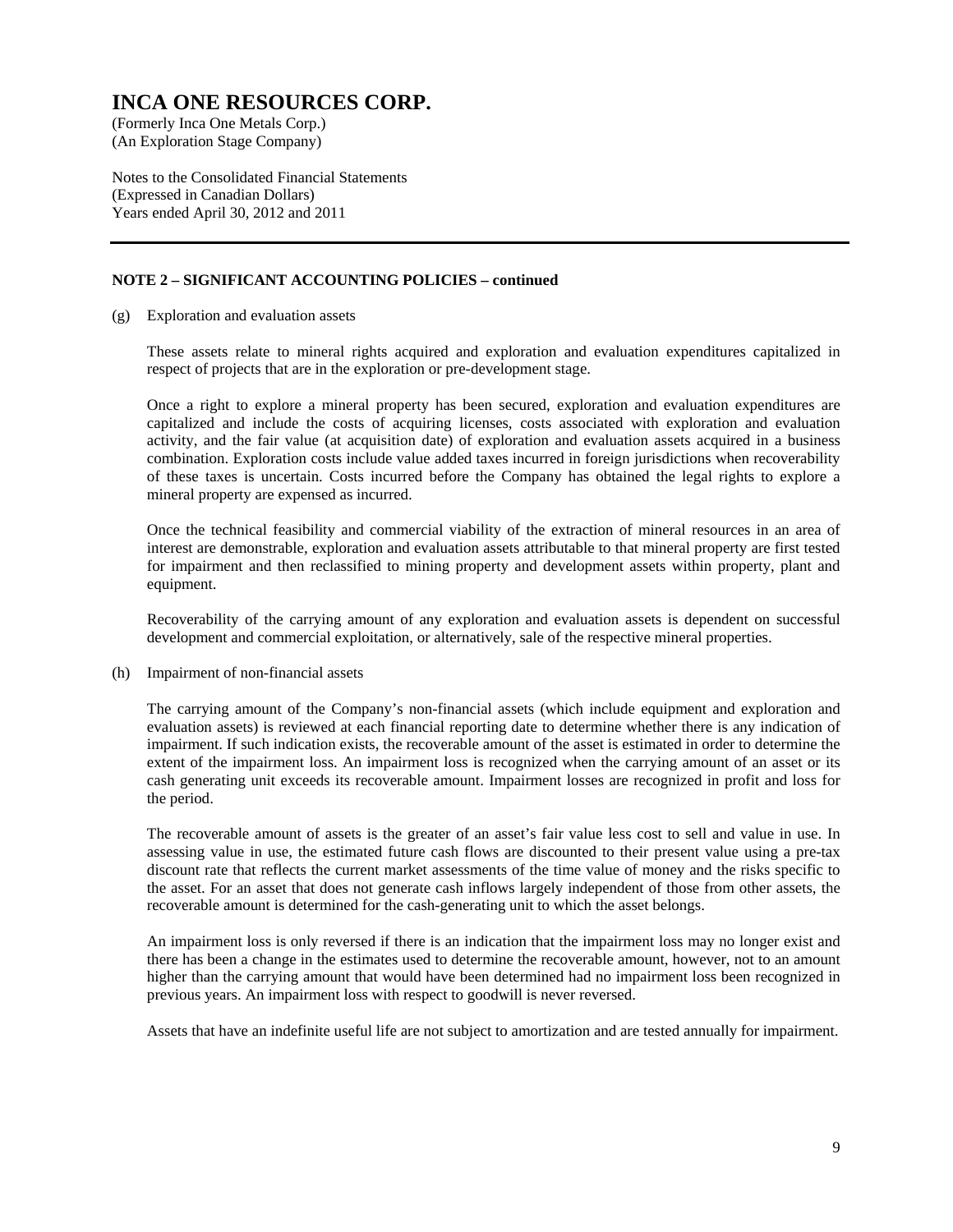(An Exploration Stage Company)

Notes to the Consolidated Financial Statements (Expressed in Canadian Dollars) Years ended April 30, 2012 and 2011

### **NOTE 2 – SIGNIFICANT ACCOUNTING POLICIES – continued**

(i) Decommissioning obligations

The liability for a decommissioning obligation, such as site reclamation costs, is recorded when a legal or constructive obligation exists and is recognized in the period in which it is incurred. The Company records the estimated present value of future cash flows associated with site reclamation as a liability when the liability is incurred and increases the carrying value of the related assets for that amount. Subsequently, these capitalized decommissioning costs will be amortized to expense over the life of the related assets using the units-ofproduction method. The liability is accreted to reflect the passage of time and adjusted to reflect changes in the timing and amount of estimated future cash flows.

As at April 30, 2012, April 30, 2011 and May 1, 2010, the Company has determined that it does not have material decommissioning obligations as the disturbance to date is minimal.

(j) Share capital

Transaction costs directly attributable to the issuance of common shares are recognized as a deduction from equity. The proceeds from the exercise of stock options or warrants together with amounts previously recorded in reserves over the vesting periods are recorded as share capital. Share capital issued for non-monetary consideration is recorded at an amount based on fair value on the date of issue.

(k) Share-based payments

The Company has an employee stock option plan. Share-based payments to employees are measured at the fair value of the stock options at the grant date and amortized to expense over the vesting periods. Share-based payments to non-employees are measured at the fair value of goods or services received or the fair value of the equity instruments issued, if it is determined the fair value of the goods or services cannot be reliably measured, and are recorded at the date the goods or services are received. The corresponding amount is recorded in equity as a stock option reserve. The fair value of options is determined using a Black–Scholes option pricing model which incorporates all market vesting conditions. The number of options expected to vest is reviewed and adjusted at the end of each reporting period such that the amount recognized for services received as consideration for the equity instruments granted shall be based on the number of equity instruments that eventually vest. Amounts recorded for forfeited or expired unexercised options are reversed in the period the forfeiture occurs.

(l) Loss per share

The Company calculates basic loss per share using the weighted average number of common shares outstanding during the period. Diluted loss per share is calculated by adjusting the weighted average number of common shares outstanding by an amount that assumes that the proceeds to be received on the exercise of dilutive stock options and warrants are applied to repurchase common shares at the average market price for the period in calculating the net dilution impact. Stock options and warrants are dilutive when the Company has income from continuing operations and the average market price of the common shares during the period exceeds the exercise price of the options and warrants.

All potential dilutive common shares are anti-dilutive for the years presented.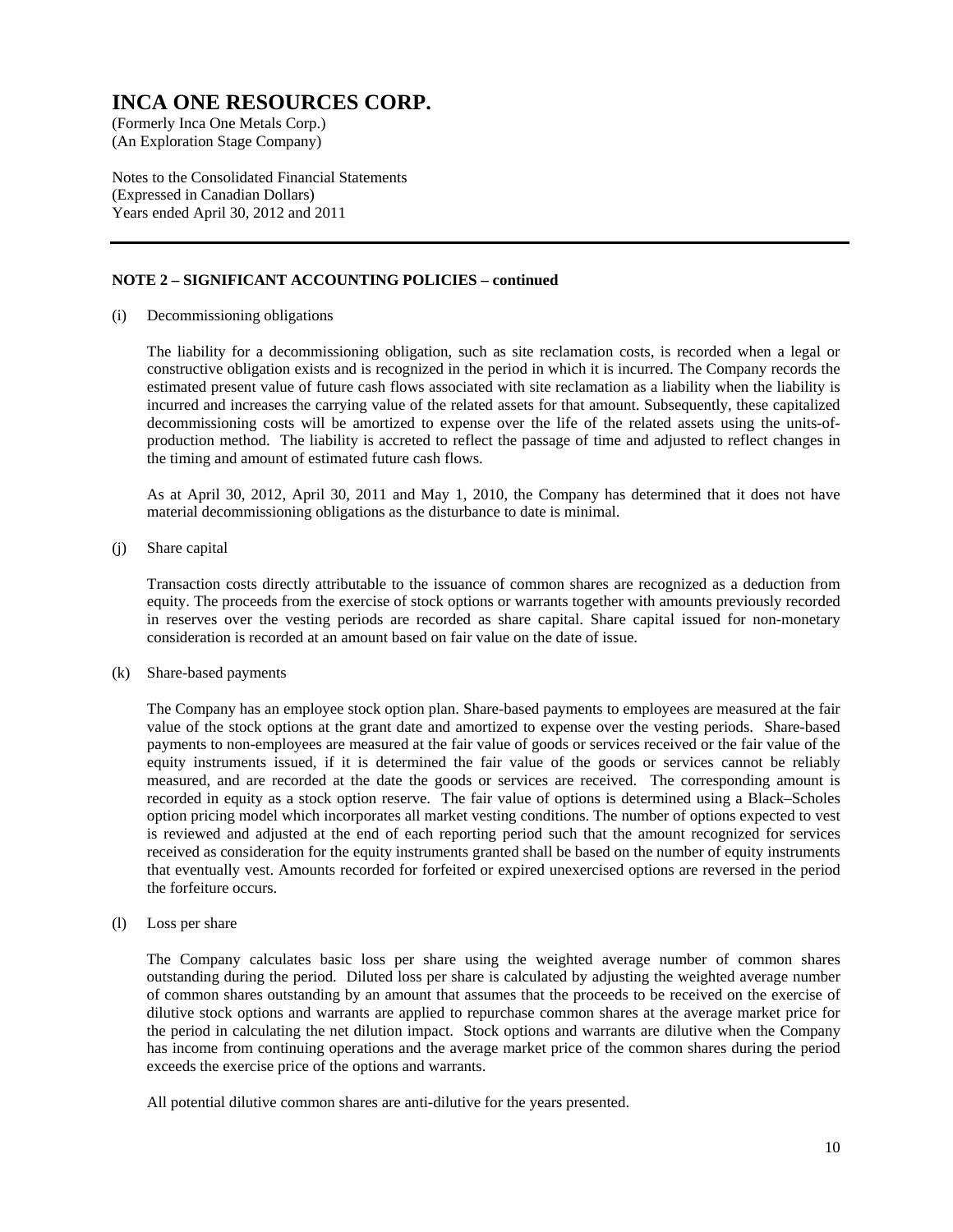(An Exploration Stage Company)

Notes to the Consolidated Financial Statements (Expressed in Canadian Dollars) Years ended April 30, 2012 and 2011

### **NOTE 2 – SIGNIFICANT ACCOUNTING POLICIES – continued**

(m) Financial instruments

A financial instrument is any contract that gives rise to a financial asset of one entity and a financial liability or equity instrument to another entity. Financial assets and financial liabilities are recognized on the consolidated statements of financial position at the time the Company becomes a party to the contractual provisions. Upon initial recognition, financial instruments are measured at fair value. Measurement in subsequent periods is dependent on the classification of the financial instrument. The Company classifies its financial instruments in the following categories: at fair value through profit or loss, loans and receivables, held-to-maturity investments, available-for-sale and other financial liabilities.

Non-derivative financial assets

(i) Financial assets and liabilities at fair value through profit and loss

Financial assets and liabilities at fair value through profit and loss are either 'held-for-trading' or classified at fair value through profit or loss. Financial assets are designated at fair value through profit or loss if it eliminates or significantly reduces an accounting mismatch, the Company manages such investments and makes purchase and sale decisions based on their fair value in accordance with the Company's documented risk management or investment strategy or the financial asset contains one or more embedded derivatives. They are initially and subsequently measured at fair value and changes in fair value are recognized in profit or loss for the period.

The Company does not have any financial assets at fair value through profit and loss.

(ii) Loans and receivables

Loans and receivables are non-derivative financial assets with fixed or determinable payments that are not quoted in an active market and such assets are recognized initially at fair value and subsequently on an amortized cost basis using the effective interest method, less any impairment losses. They are included in current assets, except for maturities greater than 12 months after the end of the reporting period, which are classified as non-current assets.

The Company has designated its cash and cash equivalents and other receivables as loans and receivables.

(iii) Held-to-maturity

Held-to-maturity investments are non-derivative financial assets that have fixed maturities and fixed or determinable payments, and it is the Company's intention to hold these investments to maturity. They are initially recorded at fair value and subsequently measured at amortized cost, using the effective interest method, less any impairment losses.

The Company does not have any held-to-maturity financial assets.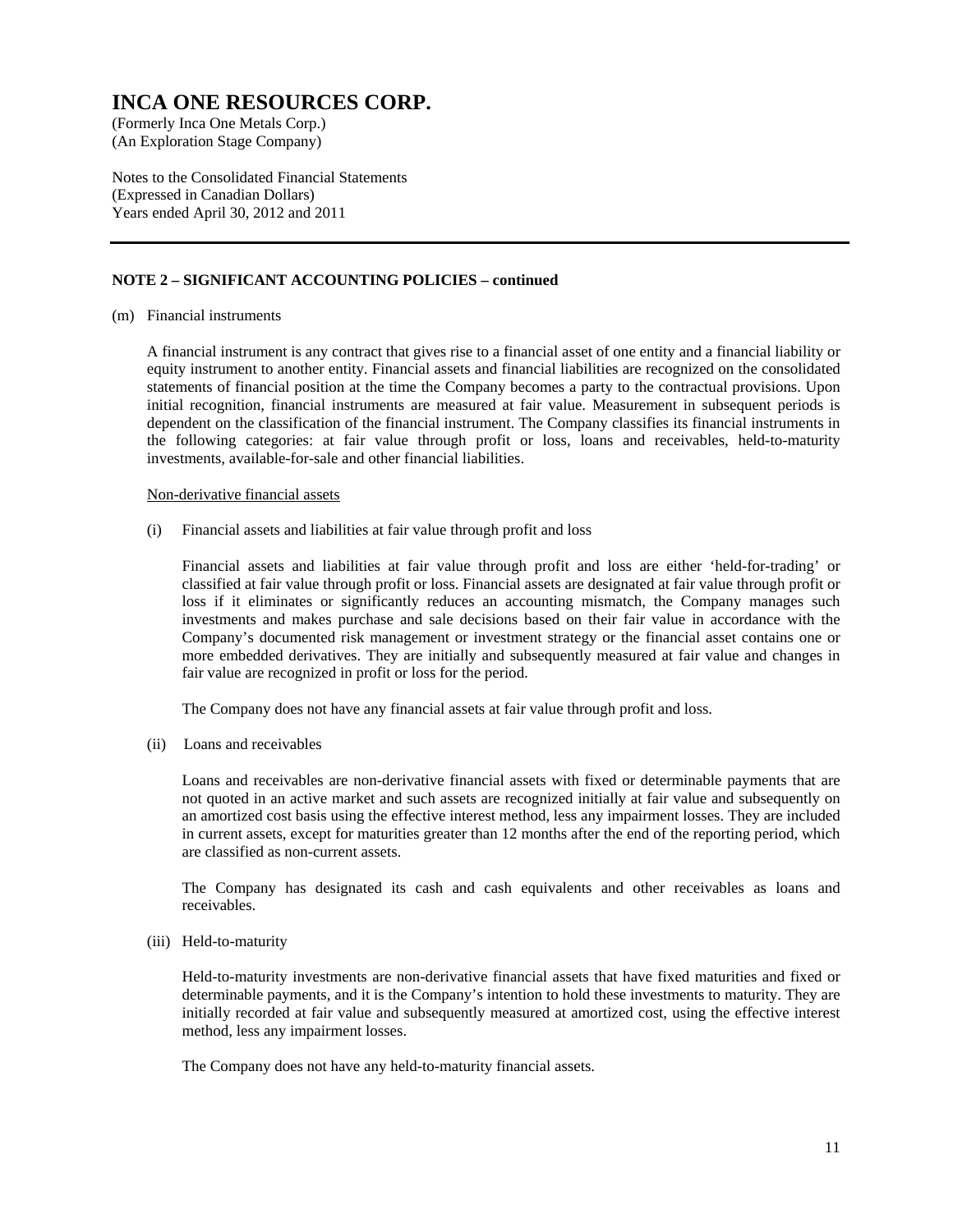(An Exploration Stage Company)

Notes to the Consolidated Financial Statements (Expressed in Canadian Dollars) Years ended April 30, 2012 and 2011

### **NOTE 2 – SIGNIFICANT ACCOUNTING POLICIES – continued**

#### (m) Financial instruments – continued

(iv) Available-for-sale

Available-for-sale financial assets are non-derivative financial assets that are designated as available-forsale or are not classified in any other financial asset categories. They are initially and subsequently measured at fair value and the changes in fair value, other than impairment losses and foreign currency differences on available-for-sale debt instruments, are recognized in other comprehensive income (loss) and presented within equity in accumulated other comprehensive income. When the financial assets are sold or an impairment write-down is required, the cumulative gain or loss in other comprehensive income is transferred to profit or loss.

The Company does not have any available-for-sale financial assets.

#### Non-derivative financial liabilities

All financial liabilities are recognized initially at fair value plus any directly attributable transaction costs on the date at which the Company becomes a party to the contractual provisions of the instrument. Subsequent to initial recognition, the Company's financial liabilities are measured at amortized cost using the effective interest method. The Company derecognizes a financial liability when its contractual obligations are discharged, cancelled or expire.

The Company's non-derivative financial liabilities include its accounts payable and accrued liabilities, which are designated as other liabilities.

#### Impairment of financial assets

A financial asset not carried at fair value through profit or loss is assessed at each reporting date to determine whether there is objective evidence that it is impaired. A financial asset is impaired if objective evidence indicates that a loss event has occurred after the initial recognition of the asset, and that the loss event had a negative effect on the estimated future cash flows of that asset that can be estimated reliably.

An impairment loss in respect of a financial asset measured at amortized cost is calculated as the difference between its carrying amount and the present value of the estimated future cash flows discounted at the assets' original effective interest rate. Losses are recognized in profit or loss with a corresponding reduction in the financial asset, or in the case of amounts receivable are reflected in an allowance account against receivables. When a subsequent event causes the amount of impairment loss to decrease, the decrease in impairment loss is reversed through profit or loss.

(n) Income taxes

Income tax expense comprises current and deferred tax. Current tax is the expected tax payable or receivable on the taxable income or loss for the year using tax rates enacted or substantively enacted at the reporting date. As the Company is in a loss position there is no current tax payable.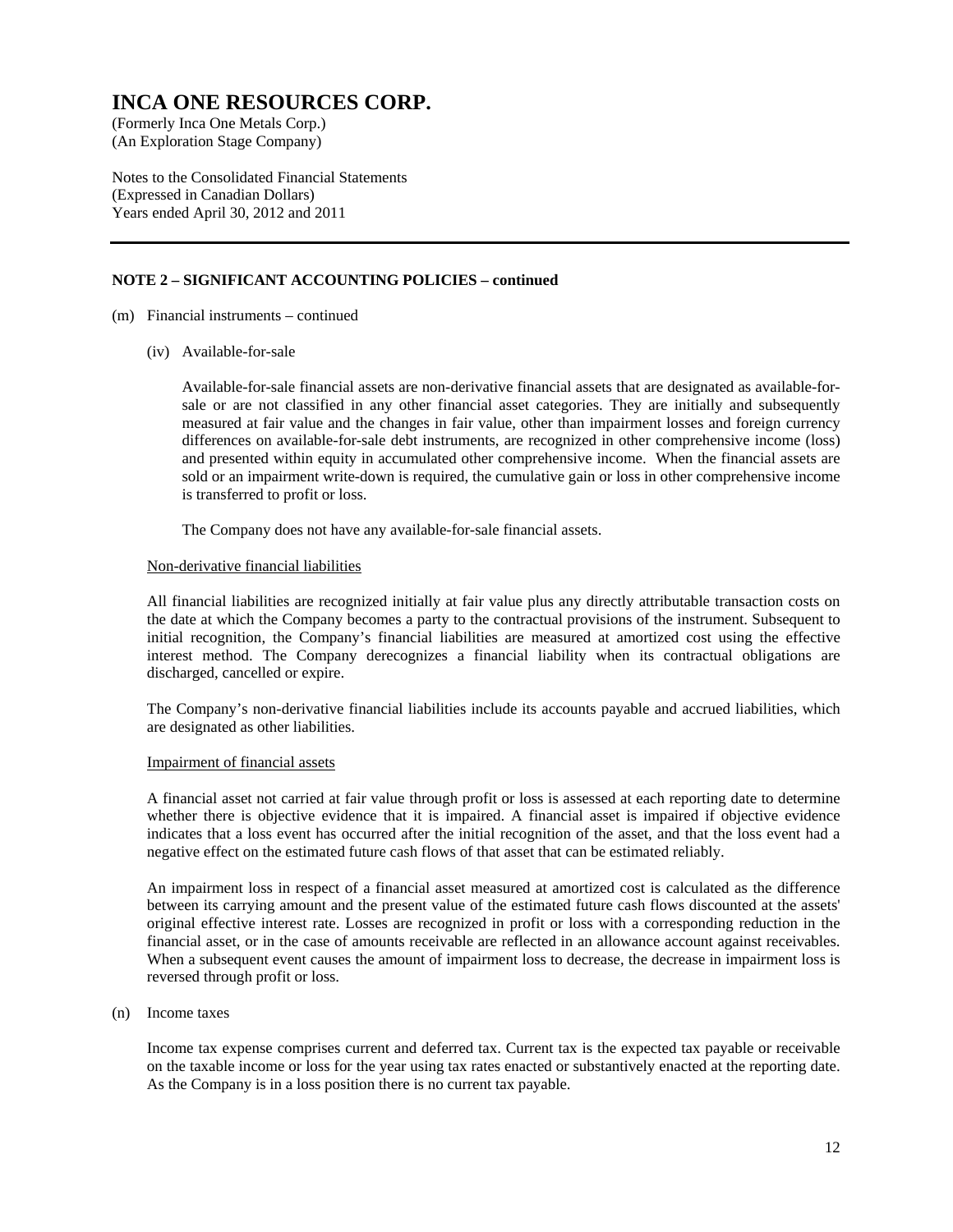(An Exploration Stage Company)

Notes to the Consolidated Financial Statements (Expressed in Canadian Dollars) Years ended April 30, 2012 and 2011

#### **NOTE 2 – SIGNIFICANT ACCOUNTING POLICIES – continued**

#### (n) Income taxes - continued

Deferred income tax is recognized in respect of temporary differences between the carrying amounts of assets and liabilities for financial reporting purposes and the amounts used for taxation purposes. Deferred tax is measured at the tax rates that are expected to be applied to temporary differences when they reverse, based on the tax laws that have been enacted or substantively enacted by the reporting date. Deferred income tax assets and liabilities are offset if there is a legally enforceable right to offset current tax assets liabilities and assets.

A deferred tax asset is recognized for unused tax losses, tax credits and deductible temporary differences, to the extent that it is probable that future taxable profits will be available against which they can be utilized. Deferred tax assets are reviewed at each reporting date and are reduced to the extent that it is no longer probable that the related tax benefit will be related tax benefit will be realized.

### **NOTE 3 – RECENT ACCOUNTING PRONOUNCEMENTS**

The following IFRS standards have been recently issued by the IASB or the IFRIC. Pronouncements that are not applicable or do not have a significant impact to the Company have been excluded herein. The Company is assessing the impact of these new standards, but does not expect them to have a significant effect on the financial statements.

(a) IFRS 7, Financial Instruments: Disclosures and IAS 32, Financial Instruments: Presentation

The IASB has issued amendments to IFRS 7, Financial Instruments: Disclosures ("IFRS 7") and IAS 32, Financial Instruments: Presentation, requiring incremental disclosures and clarity an entity's ability to offset financial assets and financial liabilities. These amendments to IFRS 7 are effective for annual periods beginning on or after January 1, 2013 and the amendments to IAS 32 are applicable for annual periods beginning on or after January 1, 2014. The Company does not expect the implementation to have a material impact on the Company's disclosures.

#### (b) IFRS 9, Financial Instruments

The IASB has issued a new standard, IFRS 9, "Financial Instruments" ("IFRS 9"), which will ultimately replace IAS 39, "Financial Instruments: Recognition and Measurement" ("IAS 39"). The replacement of IAS 39 is a multi-phase project with the objective of improving and simplifying the reporting for financial instruments and the issuance of IFRS 9 is part of the first phase of this project. IFRS 9 uses a single approach to determine whether a financial asset or liability is measured at amortized cost or fair value, replacing the multiple rules in IAS 39. For financial assets, the approach in IFRS 9 is based on how an entity manages its financial instruments in the context of its business model and the contractual cash flow characteristics of the financial assets. IFRS 9 requires a single impairment method to be used, replacing multiple impairment methods in IAS 39. For financial liabilities measured at fair value, fair value changes due to changes in an entity's credit risk are presented in other comprehensive income. IFRS 9 is effective for annual periods beginning on or after January 1, 2015. The Company does not expect the implementation to have a material impact on the Company's results of operations, financial position and disclosures.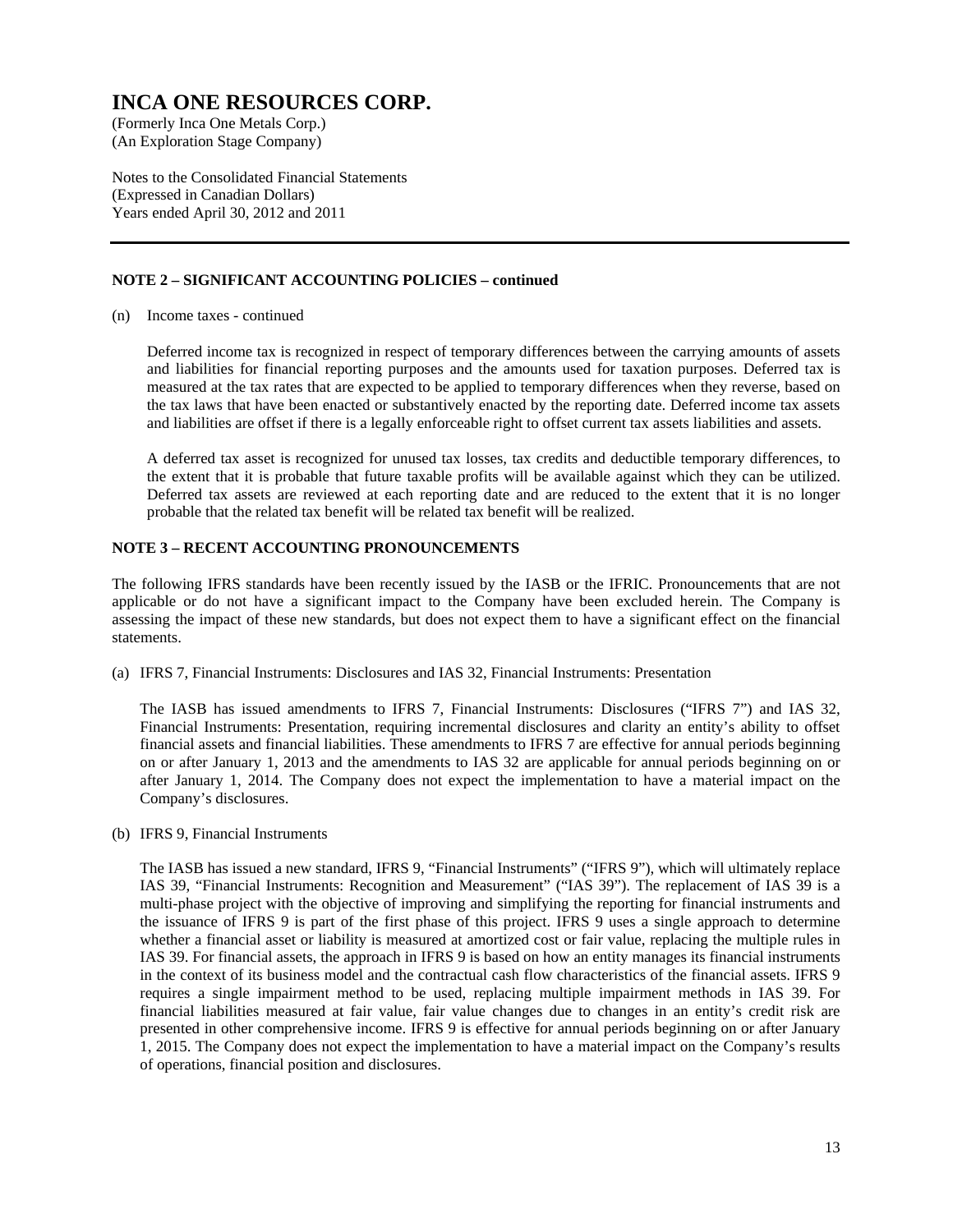(An Exploration Stage Company)

Notes to the Consolidated Financial Statements (Expressed in Canadian Dollars) Years ended April 30, 2012 and 2011

#### **NOTE 3 – RECENT ACCOUNTING PRONOUNCEMENTS – continued**

(c) IFRS 10, Consolidated Financial Statements

In 2011, the IASB issued IFRS 10, Consolidated Financial Statements ("IFRS 10"), which replaces parts of IAS 27, Consolidated and Separate Financial Statements ("IAS 27") and all of SIC-12 Consolidation – Special Purpose Entities, changes the definition of control which is the determining factor in whether an entity should be consolidated. Under IFRS 10, an investor controls an investee when it is exposed, or has rights, to variable returns from its involvement with the investee and has the ability to affect those returns through its power over the investee. The Company intends to adopt IFRS 10 in its financial statements for the annual period beginning on May 1, 2013.

(d) IFRS 11, Joint Arrangements

In May 2011, the IASB issued IFRS 11 which replaces IAS 31, Interest in Joint Ventures and SIC-13 Jointly Controlled Entities – Non-monetary Contributions by Venturers, requires a venture to classify its interest in a joint operator will recognize its assets, liabilities, revenue and expenses, and/or its relative share thereof. For a joint venture, the joint venturer will account for its interest in the venture's net assets using the equity method of accounting. The choice to proportionally consolidate joint ventures is prohibited. This new standard is applicable for accounting periods beginning January 1, 2013.

(e) IFRS 12, Disclosure of Interests in Other Entities

In May 2011, the IASB issued IFRS 12, a new and comprehensive standard on disclosure requirements for all forms of interests in other entities, including joint arrangements, associates, special purpose vehicles and other off-balance sheet vehicles. The required disclosures aim to provide information in order to enable users to evaluate the nature of and the risks associated with an entity's interest in other entities and the effects of those interests on the entity's financial position, financial performance and cash flows. The Company intends to adopt IFRS 12 in its financial statements for the annual period beginning on May 1, 2013.

(f) IFRS 13, Fair value measurement

In May 2011, the IASB issued IFRS 13 which replaces the fair value measurement guidance contained in individual IFRSs with a single source of fair value measurement guidance. It defines fair value as the price that would be received to see an asset or paid to transfer a liability in an orderly transaction between market participants at the measurement date, i.e. an exit price. The standard also establishes a framework for measuring fair value and sets out disclosure requirements for fair value measurements to provide information that enables financial statement users to assess the methods and inputs used to develop fair value measurements and, for recurring fair value measurements that use significant unobservable inputs (Level 3), the effect of the measurements on profit or loss or other comprehensive income. The Company intends to adopt IFRS 13 in its financial statements for the annual period beginning on May 1, 2013.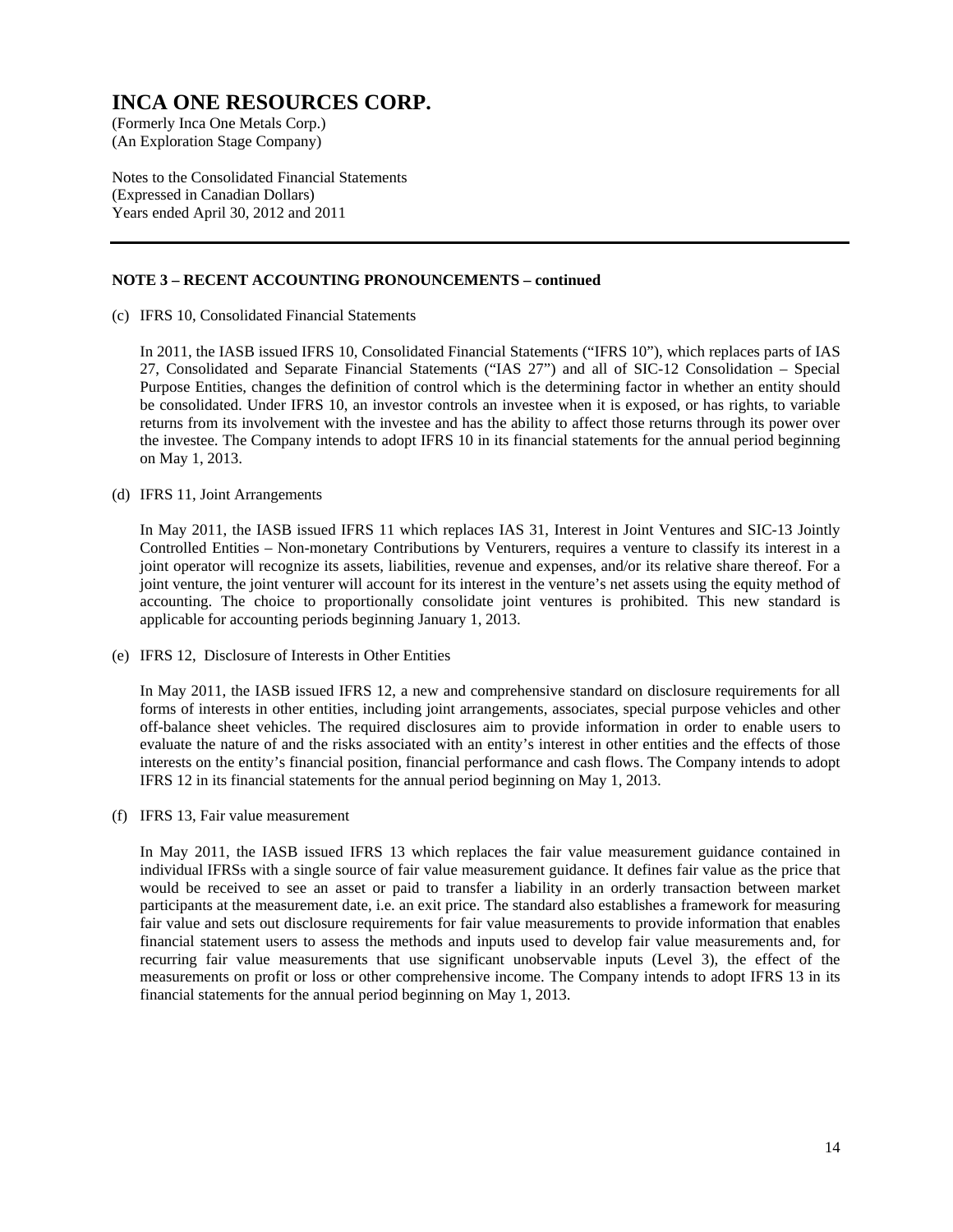(An Exploration Stage Company)

Notes to the Consolidated Financial Statements (Expressed in Canadian Dollars) Years ended April 30, 2012 and 2011

### **NOTE 3 – RECENT ACCOUNTING PRONOUNCEMENTS – continued**

(g) IAS 1, Presentation of Items of Other Comprehensive Income

The IASB has issued amendments to IAS 1 which require entities to group items presented in other comprehensive income ("OCI") on the basis of whether they might at some point be reclassified from OCI to profit or loss at a later date when specified conditions are met. By requiring items of OCI to be grouped on this basis, their potential effect on profit or loss in future periods will be clearer. This amendment is effective for annual periods beginning on or after July 1, 2012 and requires full retrospective application. The Company does not expect IAS 1 to have a material impact on the financial statements.

### **NOTE 4 – RECEIVABLES**

|                                        | April 30,<br>2012 | April 30,<br>2011 | May 1,<br>2010 |
|----------------------------------------|-------------------|-------------------|----------------|
|                                        | \$                | \$                |                |
| Share subscription receipts in transit |                   | 1,599             | 218,290        |
| <b>HST</b> recoverable                 | 128,021           | 42,253            | 10,439         |
| Interest receivable                    | 3,603             | 450               |                |
| Other receivable                       | 2,697             |                   |                |
|                                        | 134,321           | 44,302            | 228,729        |

As at April 30, 2011, there was a share subscription receipt in transit of \$1,599 from the exercise of 222,222 warrants at \$0.125 per share which was received during year ended April 30, 2012.

On April 28, 2010, the Company issued 2,425,444 common shares at \$0.09 per share pursuant to a private placement which the Company's lawyer was holding against payments in transit of \$218,290, all of which were received during the year ended April 30, 2011.

### **NOTE 5 – EQUIPMENT**

|                         | Computer | Furniture | Total  |
|-------------------------|----------|-----------|--------|
|                         | \$       | \$        | \$     |
| Costs:                  |          |           |        |
| Balance, May 1, 2010    |          | -         |        |
| Additions               | 2,731    |           | 2,731  |
| Balance, April 30, 2011 | 2,731    |           | 2,731  |
| Additions               | 12,134   | 8,381     | 20,515 |
| Balance, April 30, 2012 | 14,865   | 8,381     | 23,246 |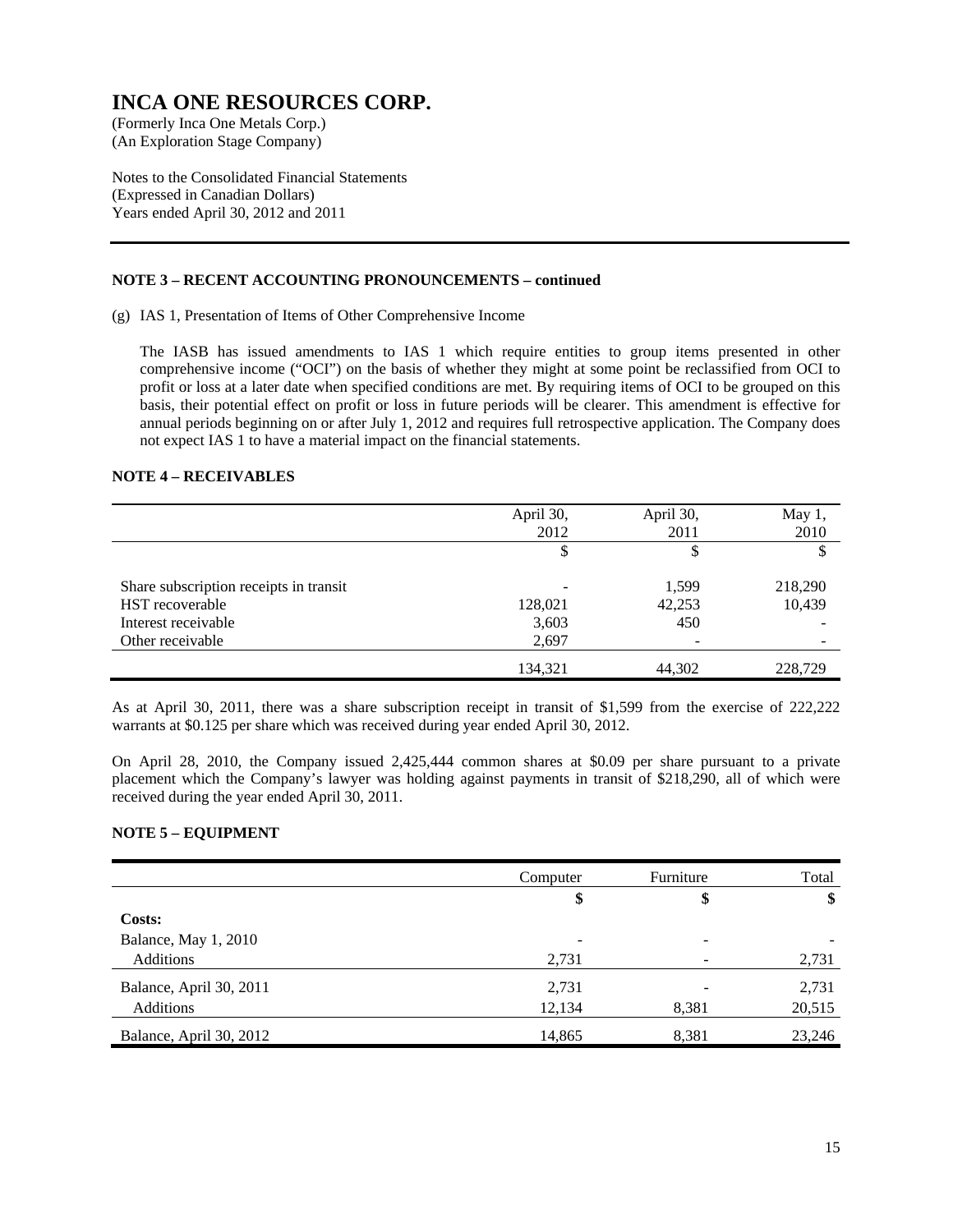(An Exploration Stage Company)

Notes to the Consolidated Financial Statements (Expressed in Canadian Dollars) Years ended April 30, 2012 and 2011

### **NOTE 5 – EQUIPMENT - continued**

|                                  | Computer | Furniture | Total  |
|----------------------------------|----------|-----------|--------|
|                                  | \$       | \$        | \$     |
|                                  |          |           |        |
| <b>Accumulated Depreciation:</b> |          |           |        |
| Balance, May 1, 2010             |          |           |        |
| Depreciation                     | 410      |           | 410    |
| Balance, April 30, 2011          | 410      |           | 410    |
| Depreciation                     | 1,981    | 1,257     | 3,238  |
| Balance, April 30, 2012          | 2,391    | 1,257     | 3,648  |
| <b>Net Book Value:</b>           |          |           |        |
| May 1, 2010                      |          |           |        |
| April 30, 2011                   | 2,321    |           | 2,321  |
| April 30, 2012                   | 12,474   | 7,124     | 19,598 |

### **NOTE 6 – EXPLORATION AND EVALUATION ASSETS**

|                                           | Las Huaquillas | Thorburn Lake |           |
|-------------------------------------------|----------------|---------------|-----------|
|                                           | project        | property      |           |
|                                           | Peru           | Canada        | Total     |
|                                           | (a)            | (b)           |           |
|                                           | \$             | \$            | \$        |
| Balance, May 1, 2010                      |                |               |           |
| Acquisition costs:                        |                |               |           |
| Option payments - cash                    | 74,175         | 30,000        | 104,175   |
| Others (professional and regulatory fees) | 83,922         | 10,545        | 94,467    |
| Impairment of resource property           |                | (40, 545)     | (40, 545) |
| Balance, April 30, 2011                   | 158,097        |               | 158,097   |
| Acquisition costs:                        |                |               |           |
| Option payments and finder's fee - cash   | 334,452        |               | 334,452   |
| Option payments and finder's fee-common   |                |               |           |
| shares                                    | 110,512        |               | 110,512   |
| Staking                                   | 49,381         |               | 49,381    |
| Others (professional and regulatory fees) | 61,660         |               | 61,660    |
|                                           | 556,005        |               | 556,005   |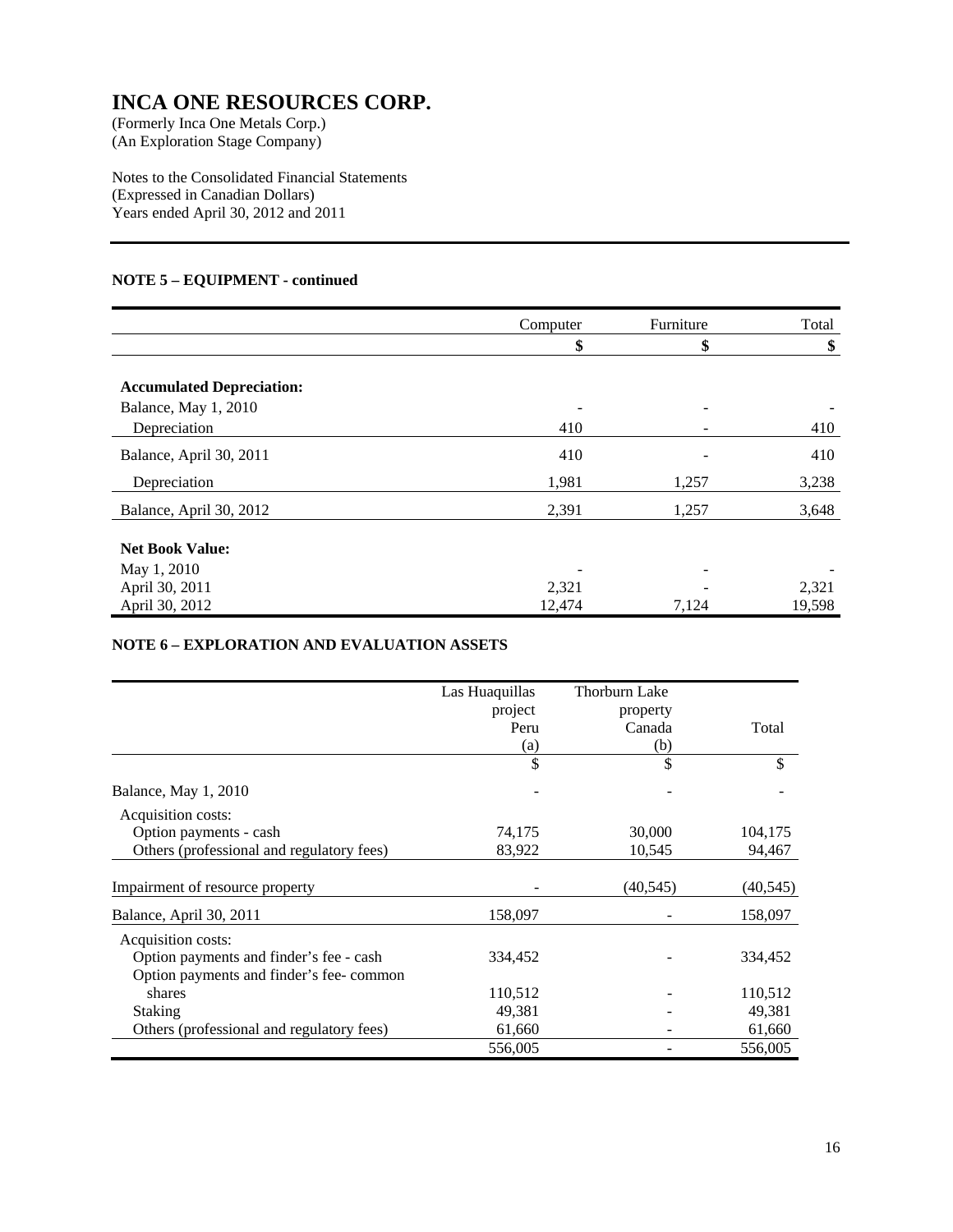(An Exploration Stage Company)

Notes to the Consolidated Financial Statements (Expressed in Canadian Dollars) Years ended April 30, 2012 and 2011

### **NOTE 6 – EXPLORATION AND EVALUATION ASSETS - continued**

|                                 | Las Huaquillas | Thorburn Lake |           |
|---------------------------------|----------------|---------------|-----------|
|                                 | project        | property      |           |
|                                 | Peru           | Canada        | Total     |
|                                 | (a)            | (b)           |           |
|                                 | \$             | \$            | \$        |
| <b>Exploration costs:</b>       |                |               |           |
| Field costs                     | 85,479         |               | 85,479    |
| Geology                         | 42,216         |               | 42,216    |
| Office and administration       | 25,795         |               | 25,795    |
| Mineral concession fees         | 21,211         |               | 21,211    |
| Professional fees               | 125,988        |               | 125,988   |
| Rent, utilities and maintenance | 14,567         |               | 14,567    |
| Travel and accommodation        | 51,716         |               | 51,716    |
| Value added tax $(1)$           | 23,000         |               | 23,000    |
| Wages and contract labor        | 290,998        |               | 290,998   |
|                                 | 680,970        |               | 680,970   |
|                                 |                |               |           |
| Balance, April 30, 2012         | 1,395,072      |               | 1,395,072 |

(1) Expenses incurred by the Company in Peru, including exploration expenses, are subject to Peruvian Value Added Tax ("VAT"). The VAT is not currently refundable to the Company but the amounts may be used in the future to offset amounts due to the Peruvian tax administration by the Company resulting from VAT charged to clients on future sales.

(a) Las Huaquillas project

On March 25, 2011, the Company entered into a definitive letter agreement (the "Agreement") with Rial Minera SAC ("Rial") and its shareholders (collectively the "Optionors") pursuant to which the Company was granted an option to acquire all of the issued and outstanding shares of Rial (the "Rial Shares"). Rial is a private Peruvian company that owns a 100% interest in the Las Huaquillas gold-copper project (the "Project") located in the Department of Cajamarca in northern Peru. Pursuant to the Agreement, the Company can acquire 100% of the Rial Shares, of which 95% may be acquired by (a) paying an aggregate of US\$5,000,000 to the Optionors; (b) issuing 5,000,000 common shares of the Company to the Optionors; and (c) incurring exploration expenditures of US\$10,000,000 over a period of four years as follows: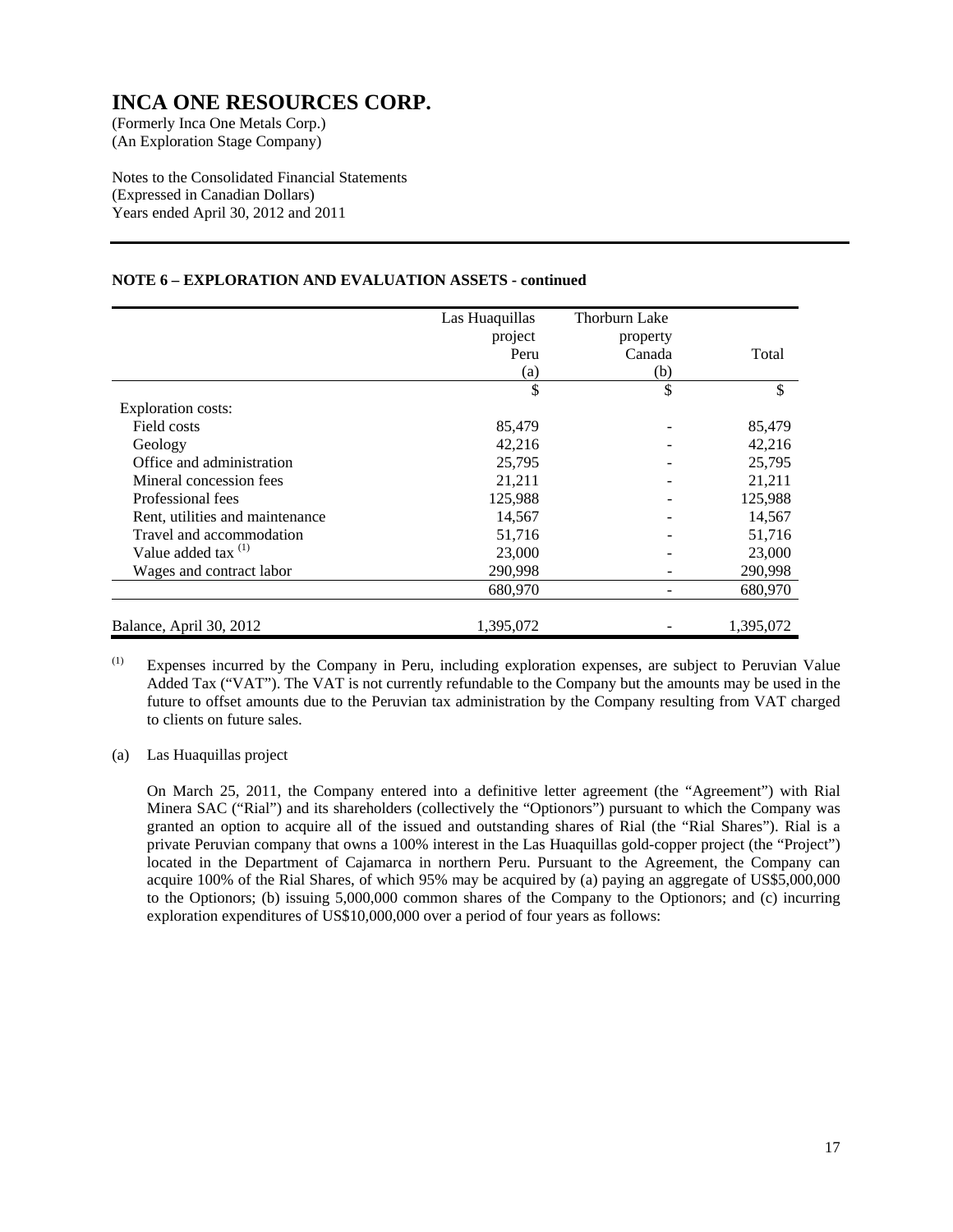(An Exploration Stage Company)

Notes to the Consolidated Financial Statements (Expressed in Canadian Dollars) Years ended April 30, 2012 and 2011

### **NOTE 6 – EXPLORATION AND EVALUATION ASSETS - continued**

(a) Las Huaquillas project - continued

|                                                                                                     | Cash                        | Common<br>shares |        |
|-----------------------------------------------------------------------------------------------------|-----------------------------|------------------|--------|
|                                                                                                     | US\$                        | #                |        |
| Within 5 days of execution of the Letter Agreement<br>Within 5 days of Exchange approval            | 75,000 Paid<br>125,000 Paid | 200,000 Issued   |        |
| Concurrently with the execution of the public deed<br>formalizing the mining assignment agreement   |                             |                  |        |
| ("dated July 26, 2011")<br>On or before January 26, 2012                                            | 50,000 Paid<br>125,000 Paid | 125,000          | Issued |
| Within 5 days from the date in which the Supreme<br>Decree is granted and published in the Official |                             |                  |        |
| Gazette "EI Peruano"                                                                                | 125,000                     | 125,000          |        |
| On or before July 26, 2012 $(1)$                                                                    | 375,000                     | 375,000          |        |
| On or before July 26, 2013 $^{(1)}$                                                                 | 1,500,000                   | 1,500,000        |        |
| On or before July 26, 2014 $^{(1)}$                                                                 | 1,500,000                   | 1,550,000        |        |
| On or before July 26, 2015 <sup>(1)</sup>                                                           | 1,125,000                   | 1,125,000        |        |
| Total                                                                                               | 5,000,000                   | 5,000,000        |        |

(1) Subject to the Amended Agreement dated January 18, 2012.

 Upon the Company acquiring 95% of the Rial Shares, a 1% net smelter royalty shall be payable to the Optionors on all future production. After completion of the above cash and share payments and exploration expenditures, the Company may earn a further 5% of the Rial Shares by issuing an additional 3,000,000 common shares of the Company to one of the Optionors within 15 days of notice of exercise of the option ("Second Option"). In addition, the Company shall issue to one of the Optionors as bonus payments one common share of the Company per each new ounce of gold or gold equivalent that is found or determined to exist on the Project, in excess of 560,000 ounces of gold or gold equivalent, to be delivered upon public announcement of such discovery.

Pursuant to the Agreement, Rial entered into a mining assignment agreement dated July 26, 2011 with Minera Huaquillas SAC ("Minera"), a Peruvian company engaged in the exploration of mineral properties, whereby Rial assigned all of its exploration rights and obligations related to the Project to Minera for a period of four years. On May 24, 2011, the Company entered into a loan agreement with Minera pursuant to which the Company will advance to Minera up to US\$100,000 to fund its exploration activities on the Project. The loan is non-interest bearing and due within one year from the date of the last amount advanced. As at April 30, 2012, the Company advanced \$84,204 under the loan agreement and the balance was eliminated on consolidation.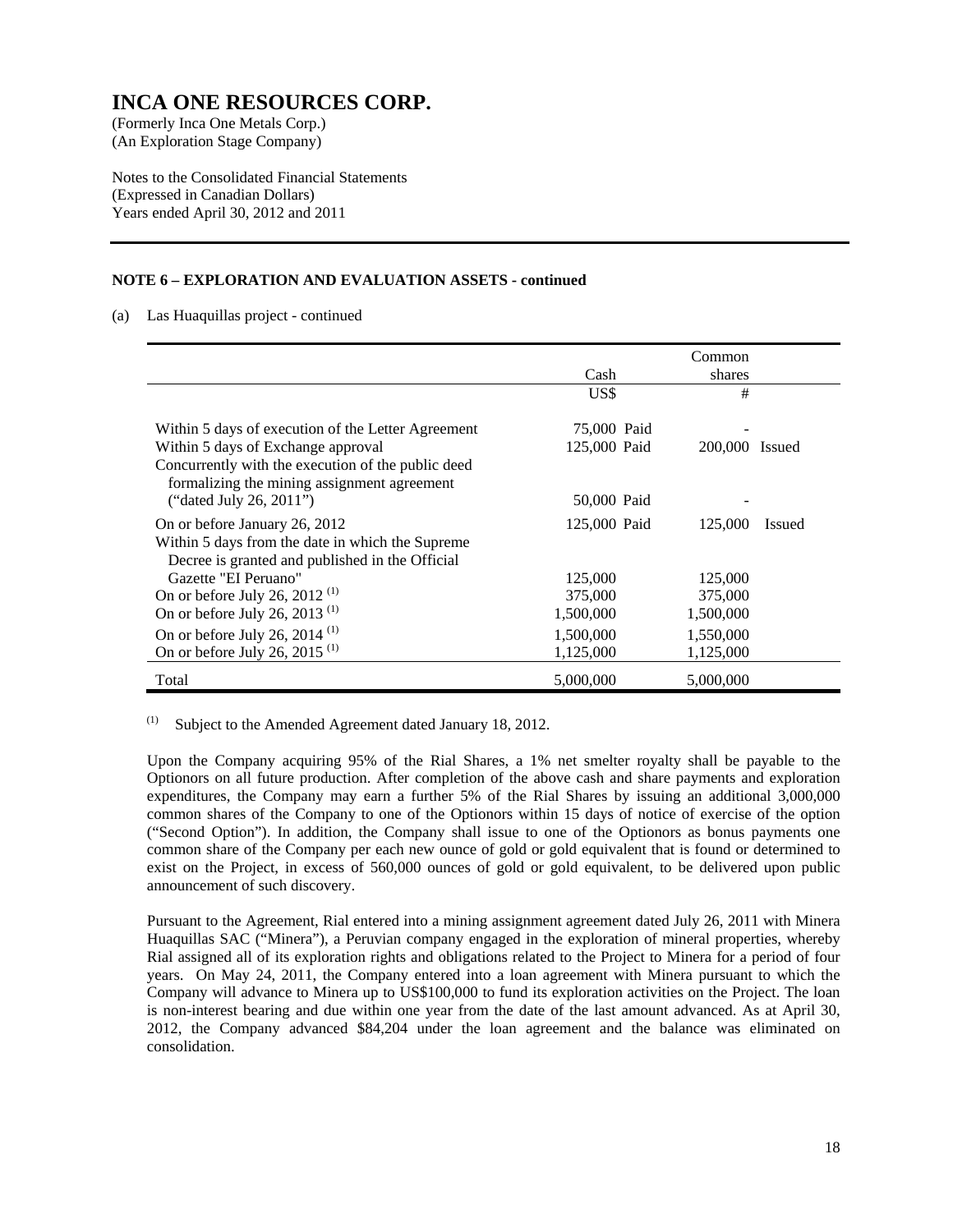(An Exploration Stage Company)

Notes to the Consolidated Financial Statements (Expressed in Canadian Dollars) Years ended April 30, 2012 and 2011

#### **NOTE 6 – EXPLORATION AND EVALUATION ASSETS - continued**

(a) Las Huaquillas project - continued

On January 18, 2012, the Company signed an amended agreement with the Optionors ("Amended Agreement") whereby if by June 27, 2012, Minera has not received the permits required to carry out exploration activities in the Project ("drill permits"), all options payments due starting from July 26, 2012 shall be deferred until the drill permits have been obtained. (1)

As consideration for the acquisition, the Company entered into a finder's fee agreement dated July 31, 2011, to pay a finder's fee of US\$282,500 and 400,000 common shares over a period of four years as follows:

|                                                         | Common      |                |  |
|---------------------------------------------------------|-------------|----------------|--|
|                                                         | Cash        | shares         |  |
|                                                         | US\$        | #              |  |
|                                                         |             |                |  |
| Within 5 days of execution of the Letter Agreement      | 7,500 Paid  |                |  |
| Within 5 days of Exchange approval                      | 12,500 Paid | 10,000 Issued  |  |
| Concurrently with the execution of the public deed      |             |                |  |
| formalizing the Mining Assignment Agreement             |             |                |  |
| ("dated July 26, 2011")                                 | 5,000 Paid  |                |  |
| On or before January 26, 2012                           | 10,625 Paid | $6,250$ Issued |  |
| Within 5 days from the date in which the Supreme        |             |                |  |
| Decree is granted and published in the Official Gazette |             |                |  |
| "EI Peruano"                                            | 9,375       | 6,250          |  |
| On or before July 26, 2012 <sup>(1)</sup>               | 28,125      | 18,750         |  |
| On or before July 26, 2013 <sup>(1)</sup>               | 78,125      | 75,000         |  |
| On or before July 26, 2014 $^{(1)}$                     | 75,000      | 77,500         |  |
| On or before July 26, 2015 <sup><math>(1)</math></sup>  | 56,250      | 56,250         |  |
| Within 15 days as of the date in which the Second       |             |                |  |
| Option is exercised by the Company <sup>(1)</sup>       |             | 150,000        |  |
| Total                                                   | 282,500     | 400,000        |  |

(1) Pursuant to a letter agreement with the finder dated January 19, 2012, the payment of finder's fees will be deferred and will resume upon resumption of the Company's option payments to the Optionors.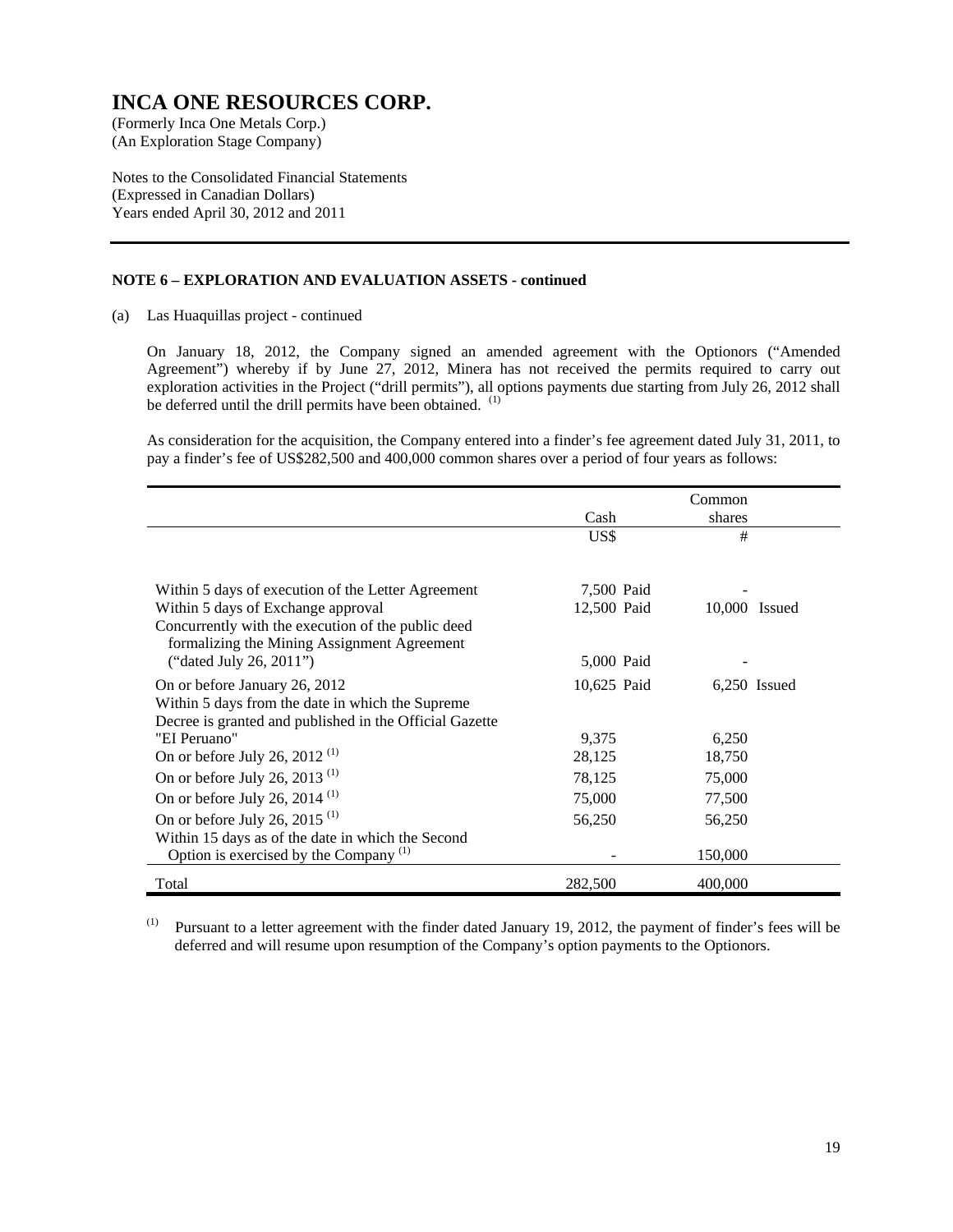(An Exploration Stage Company)

Notes to the Consolidated Financial Statements (Expressed in Canadian Dollars) Years ended April 30, 2012 and 2011

### **NOTE 6 – EXPLORATION AND EVALUATION ASSETS - continued**

#### (b) Thorburn Lake property

On June 25, 2010, the Company entered into an option agreement with Unity Energy Corp. ("Unity") whereby the Company could earn a 75% interest in the Thorburn Lake Property located within the Athabasca Basin, in the La Ronge Mining District of northern Saskatchewan (the "Property").

Unity had an option to acquire a 100% undivided interest in the Property pursuant to an agreement dated February 22, 2010 with GWN Investment Ltd. ("GWN") by paying GWN an aggregate of \$610,000 over a period of three years, issuing 750,000 common shares of Unity to GWN and incurring \$2,500,000 in exploration expenditures on the Property. In addition, there was reserved to GWN a 1% net smelter return ("NSR") which may be purchased at any time by Unity by paying GWN \$1,000,000 less all amounts previously received by GWN as NSR payments.

The Company could exercise the Option by paying Unity \$30,000 (paid), making the above Underlying Payments directly to GWN and incurring \$2,400,000 in exploration expenditures prior to February 22, 2014, including not less than \$200,000 on or before December 31, 2011.

During the year ended April 30, 2011, the Company determined that it would not pursue the option agreement for the Thorburn Lake Property and as a result, \$40,545 in exploration and evaluation costs were written off.

#### **NOTE 7 – LOANS PAYABLE**

During the year ended April 30, 2011, the Company arranged for loans totaling \$120,000 pursuant to loan agreements dated August 16, 2010. The loans had a term of one year which matured August 31, 2011 and bore interest at 12% per annum. \$60,000 of the \$120,000 loan was payable to a company controlled by an officer of the Company. During the year ended April 30, 2012, the loans were fully repaid, and the Company paid \$1,105 (2011 - \$10,145) in interest on the loans.

### **NOTE 8 – SHARE CAPITAL AND RESERVES**

(a) Authorized

Unlimited number of voting common shares without par value.

(b) Issued share capital

 At April 30, 2012, there were 22,772,374 issued and fully paid common shares (April 30, 2011 – 16,471,707; May 1, 2010 – 9,619,039).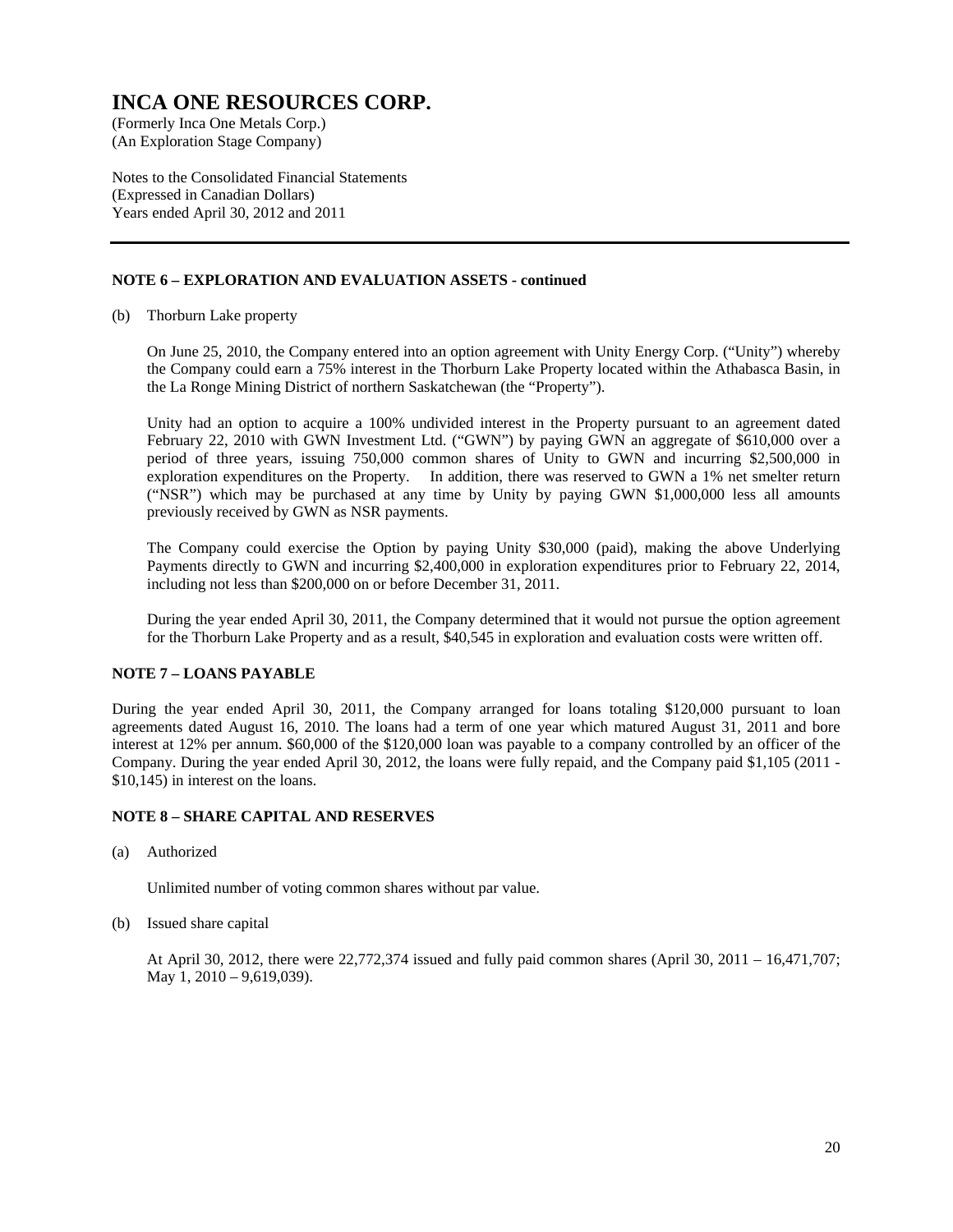(An Exploration Stage Company)

Notes to the Consolidated Financial Statements (Expressed in Canadian Dollars) Years ended April 30, 2012 and 2011

#### **NOTE 8 – SHARE CAPITAL AND RESERVES – continued**

#### (c) Share issuances

During the year ended April 30, 2012, the Company completed a private placement of 5,000,000 units at \$0.40 per unit for gross proceeds of \$2,000,000. Each unit consisted of one common share and one-half of one share purchase warrant. Each share purchase warrant entitles the holder to acquire one additional common share of the Company at \$0.75 per share expiring June 30, 2013. The warrants are subject to an acceleration provision whereby the warrant holders will be required to exercise their warrants within a period of 30 days if the Company's common shares close at or above \$1.00 per share for 10 consecutive trading days, otherwise the warrants will, if not exercised, expire at the end of such 30 day period. Share issuance costs with respect to the private placement totaled \$183,582, which included finders' fees of \$136,790, 87,750 common shares at a value of \$35,100 and regulatory expenses of \$11,692.

 During the year ended April 30, 2012, 751,667 common shares were issued for proceeds of \$93,958 on the exercise of 751,667 warrants at \$0.125 per share. A reclassification of \$25,000 from warrant reserve to share capital was recorded on exercise of certain of these warrants.

 During the year ended April 30, 2012, 120,000 stock options at \$0.125 per share were exercised for total proceeds of \$15,000. A reclassification of \$11,360 from stock option reserve to share capital was recorded on the exercise of these options.

 During the year ended April 30, 2011, the Company completed a private placement of 805,001 units at \$0.09 per unit for gross proceeds of \$72,450. Each unit consisted of one common share and one common share purchase warrant entitling its holder to acquire an additional common share at \$0.125 per share on or before May 27, 2011. Share issuance costs with respect to this private placement totaled \$19,147, which included 80,500 common shares at a value of \$7,245 and legal fees of \$11,902.

 During the year ended April 30, 2011, 6,064,412 common shares were issued for gross proceeds of \$758,052 on the exercise of 6,064,412 warrants at \$0.125 per share.

 During the year ended April 30, 2011, 12,000 stock options at \$0.22 per share were exercised for total proceeds of \$2,640. A reclassification of \$2,448 from stock option reserve to share capital was recorded on the exercise of these options.

(d) Escrow securities

As of April 30, 2012, the Company had 1,004,800 (April 30, 2011 – 1,674,666; May 1, 2010 - 109,246) common shares, 117,000 (April 30, 2011 – 195,000; May 1, 2010 - nil) stock options and nil (April 30, 2011 – nil; May 1, 2010 - nil) share purchase warrants held in escrow.

Pursuant to an escrow agreement dated July 7, 2010, 1,196,444 common shares of the Company were deposited in escrow in connection with the Company's Change of Business. In addition, a total of 260,000 stock options (120,000 at \$0.135 expiring February 18, 2015 and 140,000 at \$0.125 expiring April 7, 2015) and share purchase warrants to purchase up to 1,036,444 common shares of the Company at \$0.125 expiring April 28, 2011, were also subject to the escrow agreement. During the year ended April 30, 2011, 777,333 warrants were exercised and 777,333 common shares were deposited into escrow.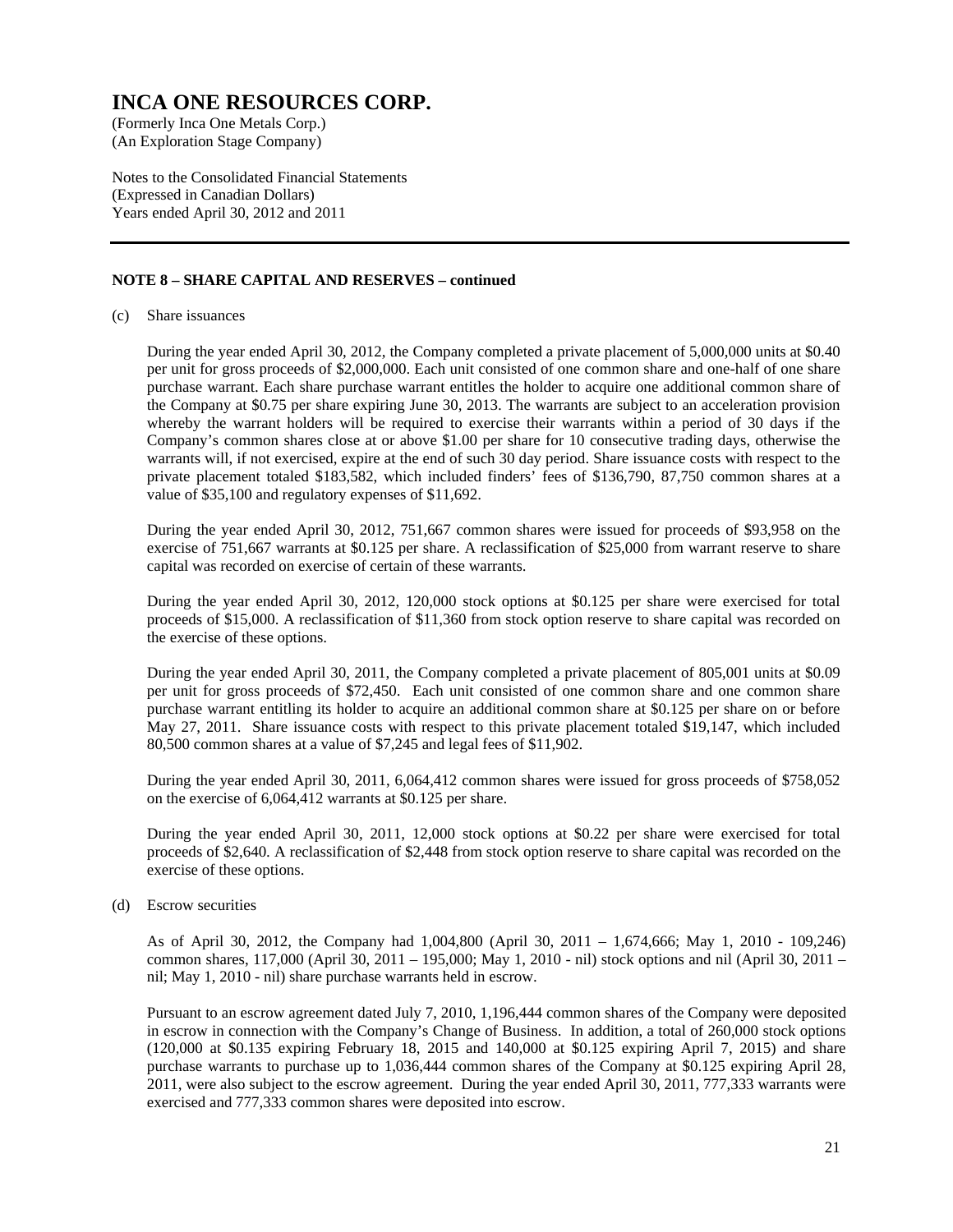(An Exploration Stage Company)

Notes to the Consolidated Financial Statements (Expressed in Canadian Dollars) Years ended April 30, 2012 and 2011

### **NOTE 8 – SHARE CAPITAL AND RESERVES - continued**

(d) Escrow securities - continued

Under the escrow agreement, 10% of the escrowed securities were released from escrow following receipt of Exchange approval of the Change of Business. The remaining 90% of the securities will be released from escrow in increments of 15% every nine months thereafter over a period of 36 months. In the event the Company becomes a Tier 1 issuer of the Exchange, the escrow release schedule will be accelerated to 18 months.

On July 26, 2010, 109,246 common shares held in escrow pursuant to an escrow agreement dated January 10, 2007 were cancelled and returned to treasury.

|                         | <b>Shares</b> | <b>Stock Options</b> | Warrants   |
|-------------------------|---------------|----------------------|------------|
|                         | #             | #                    | #          |
|                         |               |                      |            |
| Balance, May 1, 2010    | 109,246       |                      |            |
| Cancelled               | (109, 246)    |                      |            |
| Deposited               | 1,196,444     | 260,000              | 1,036,444  |
| Warrants exercised      | 777,333       |                      | (777, 333) |
| Released                | (299, 111)    | (65,000)             | (259, 111) |
| Balance, April 30, 2011 | 1,674,666     | 195,000              |            |
| Released                | (669, 866)    | (78,000)             |            |
|                         |               |                      |            |
| Balance, April 30, 2012 | 1,004,800     | 117,000              |            |

A summary of the status of the escrow securities outstanding follows:

(e) Stock options

The Company adopted an incentive stock option plan, which provides that the Board of Directors of the Company may from time to time, in its discretion, and in accordance with the Exchange requirements, grant to directors, officers, employees and consultants to the Company, non-transferable options to purchase common shares, provided that the number of common shares reserved for issuance will not exceed 10% of the issued and outstanding common shares of the Company. Stock options will be exercisable for a period of up to 10 years from the date of grant.

In connection with the foregoing, the number of common shares reserved for issuance to any individual director or officer will not exceed five percent (5%) of the issued and outstanding common shares and the number of common shares reserved for issuance to all consultants will not exceed two percent (2%) of the issued and outstanding common shares. Options may be exercised no later than 30 days following cessation of the optionee's position with the Company, provided that if the cessation of office, directorship, or consulting arrangement was by reason of death, the option may be exercised within a maximum period of twelve months after such death, subject to the expiry date of such option.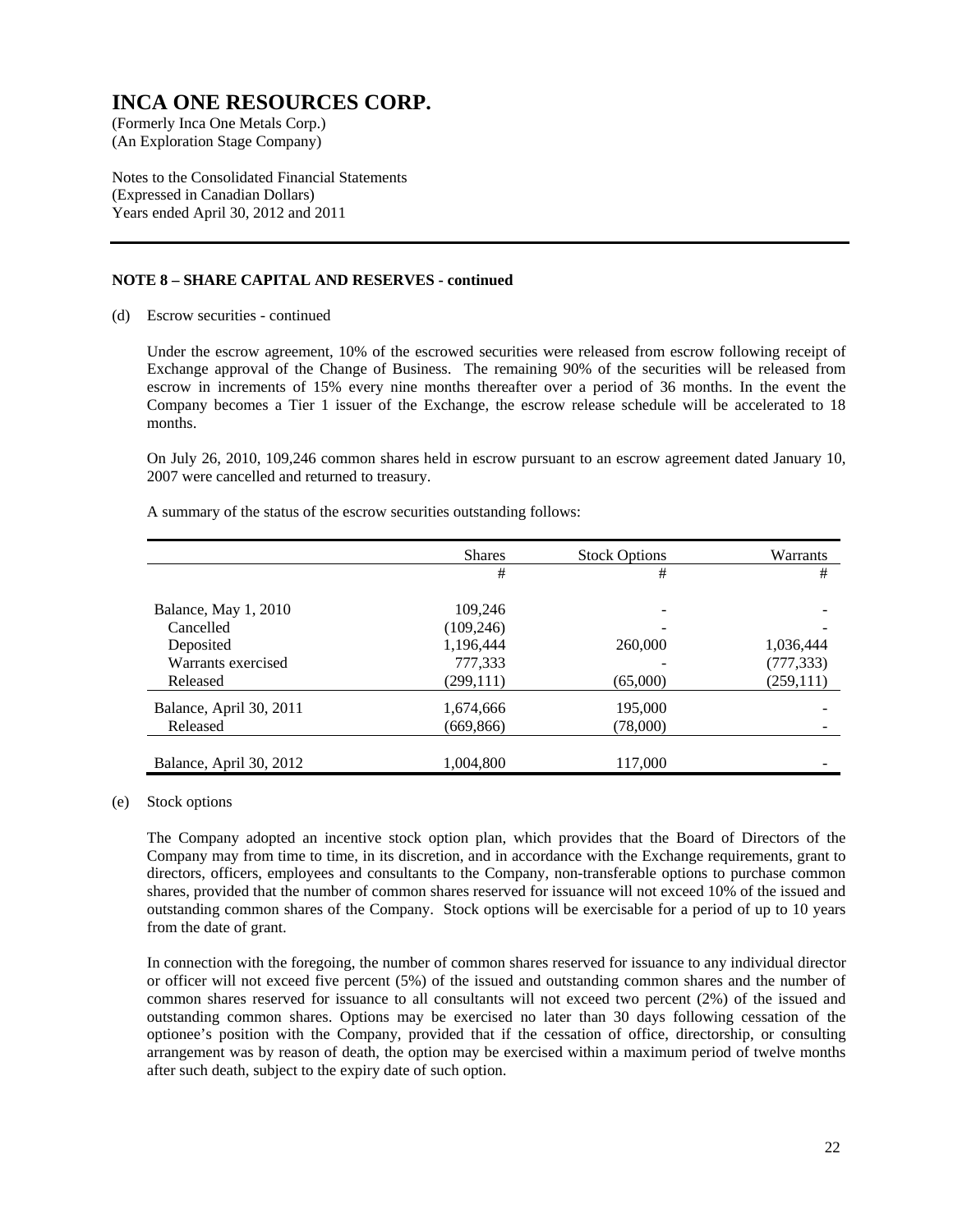(An Exploration Stage Company)

Notes to the Consolidated Financial Statements (Expressed in Canadian Dollars) Years ended April 30, 2012 and 2011

### **NOTE 8 – SHARE CAPITAL AND RESERVES - continued**

### (e) Stock options - continued

A summary of the status of the options outstanding follows:

|                         |           | Weighted              |
|-------------------------|-----------|-----------------------|
|                         |           | Average               |
|                         | Options   | <b>Exercise Price</b> |
|                         | #         | \$                    |
| Balance, May 1, 2010    | 911,000   | 0.128                 |
| Granted                 | 136,000   | 0.220                 |
| Exercised               | (12,000)  | (0.220)               |
|                         |           |                       |
| Balance, April 30, 2011 | 1,035,000 | 0.140                 |
| Granted                 | 1,346,000 | 0.429                 |
| Exercised               | (120,000) | (0.125)               |
|                         |           |                       |
| Balance, April 30, 2012 | 2,261,000 | 0.313                 |

The following table summarizes the options outstanding and exercisable as at April 30, 2012:

| Options          | Exercise<br>Price | <b>Expiry Date</b> | Options<br>Exercisable |
|------------------|-------------------|--------------------|------------------------|
| #                | \$                |                    | #                      |
| $311,000^{(1)}$  | 0.135             | February 18, 2015  | 311,000                |
| 480,000 $^{(1)}$ | 0.125             | April 7, 2015      | 480,000                |
| 124,000          | 0.220             | September 23, 2020 | 124,000                |
| 376,000          | 0.500             | May 13, 2021       | 235,000                |
| 820,000          | 0.430             | July 11, 2021      | 568,750                |
| 150,000          | 0.250             | February 9, 2017   | 150,000                |
| 2,261,000        | 0.313             |                    | 1,868,750              |

 $(1)$  Of these options, 54,000 and 63,000 are held in escrow respectively (Note 8(d)).

During the year ended April 30, 2012, the Company recognized share-based payments of \$424,871 (2011 - \$27,739) for stock options granted and vested during the period, of which \$40,834 (2011 - \$nil) was included under wages and contract labor in exploration and evaluation assets.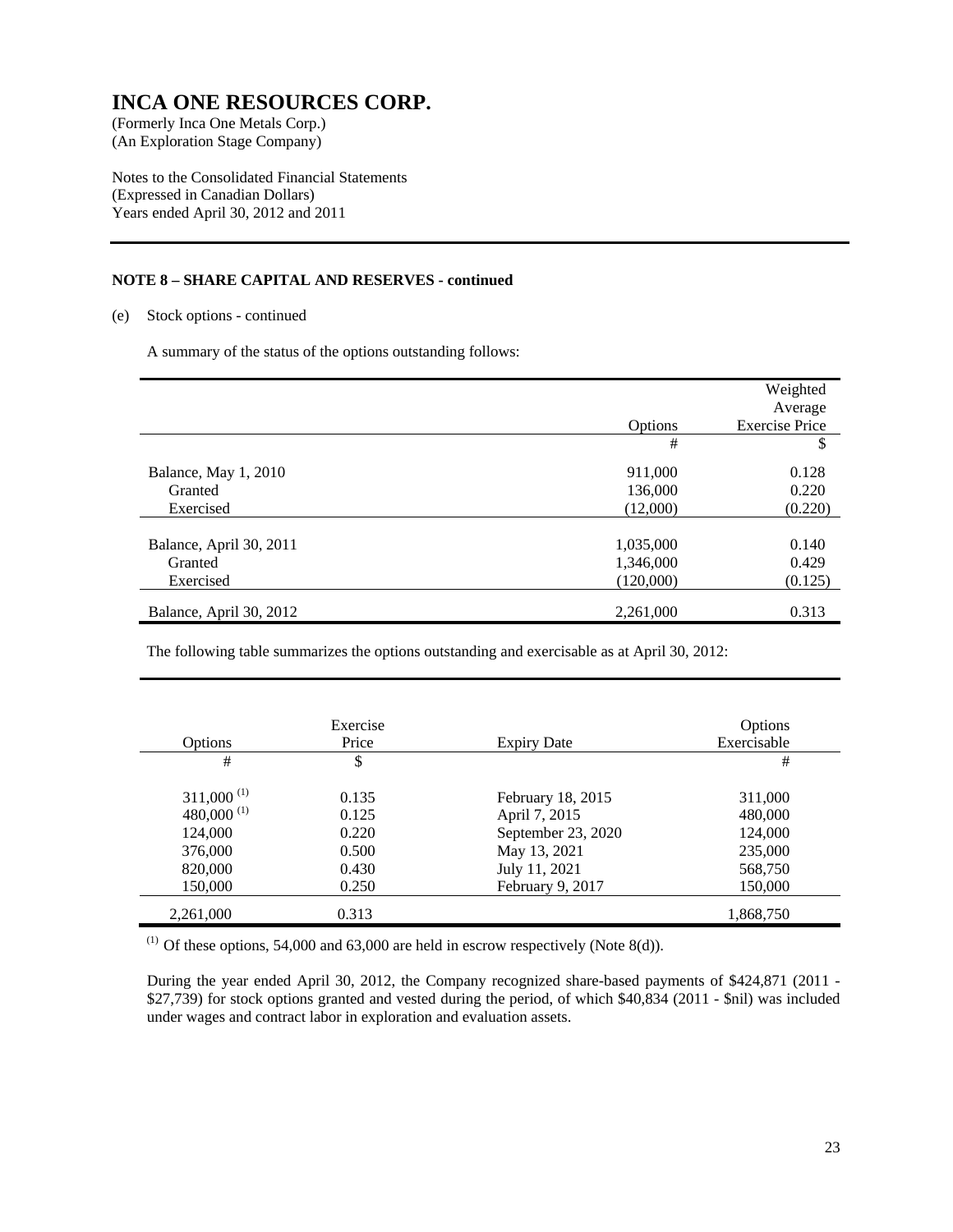(An Exploration Stage Company)

Notes to the Consolidated Financial Statements (Expressed in Canadian Dollars) Years ended April 30, 2012 and 2011

### **NOTE 8 – SHARE CAPITAL AND RESERVES - continued**

### (e) Stock options - continued

The fair value of stock options was estimated using the Black-Scholes options pricing model with the following weighted average assumptions:

|                                  | 2012       | 2011    |
|----------------------------------|------------|---------|
| Risk-free annual interest rate   | 1.92%      | 1.44%   |
| Expected annual dividend yield   | $0\%$      | $0\%$   |
| Expected stock price volatility  | 192.51%    | 225%    |
| Average expected life of options | 5.37 years | 3 years |

The weighted average fair value of stock options granted during the year ended April 30, 2012 was \$0.37 (2011- \$0.20) per option.

### (f) Warrants

Each whole warrant entitles the holder to purchase one common share of the Company. A summary of the status of the warrants outstanding follows:

|                         | Warrants    | Weighted<br>Average<br><b>Exercise Price</b> |
|-------------------------|-------------|----------------------------------------------|
|                         | #           | \$                                           |
| Balance, May 1, 2010    | 7,396,430   | 0.370                                        |
| <b>Issued</b>           | 805,001     | 0.125                                        |
| Exercised               | (6,064,412) | 0.125                                        |
|                         |             |                                              |
| Balance, April 30, 2011 | 2,137,019   | 0.965                                        |
| <b>Issued</b>           | 2,500,000   | 0.750                                        |
| Expired                 | (125,000)   | 2.000                                        |
| Exercised               | (751, 667)  | 0.125                                        |
|                         |             |                                              |
| Balance, April 30, 2012 | 3,760,352   | 0.956                                        |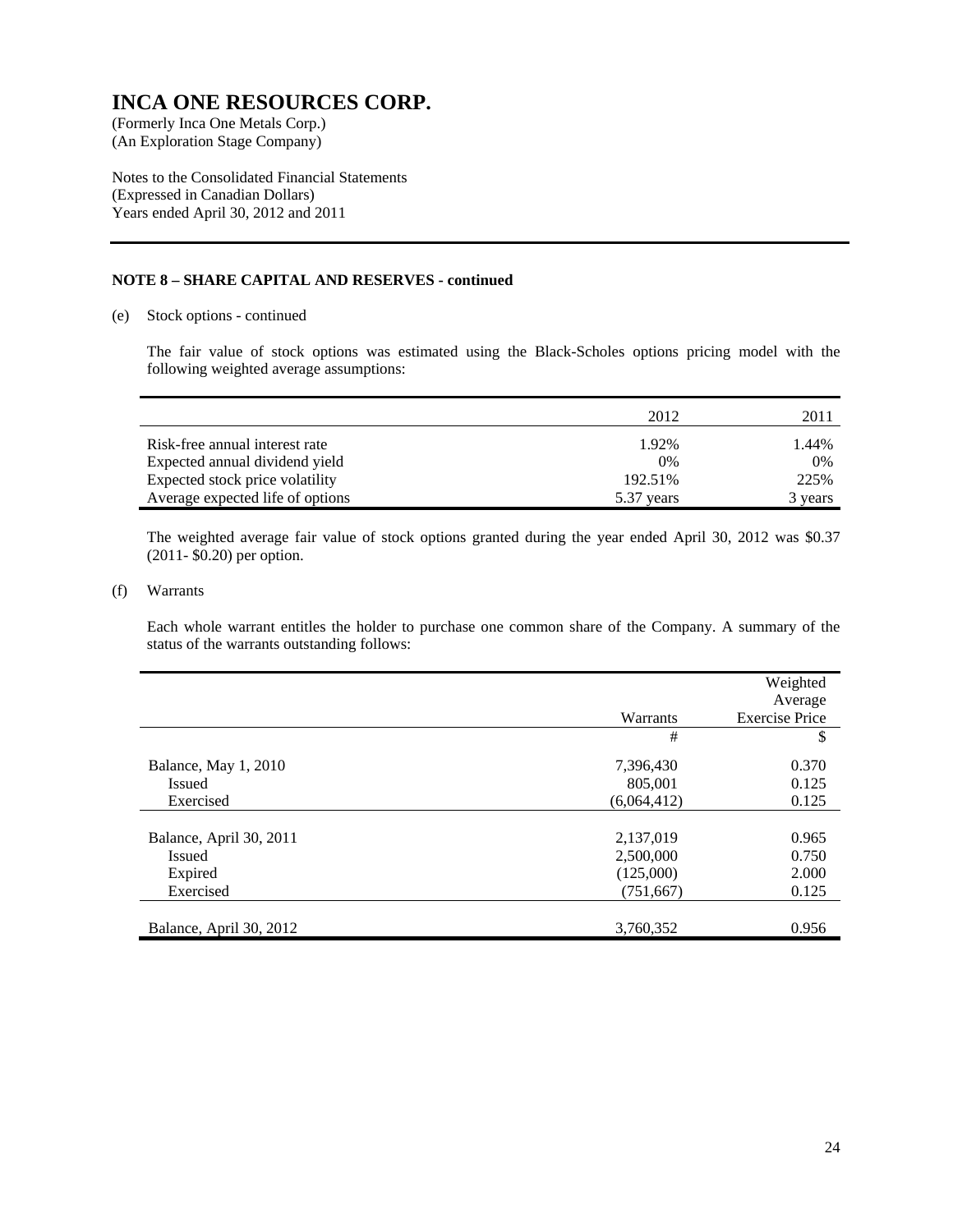(An Exploration Stage Company)

Notes to the Consolidated Financial Statements (Expressed in Canadian Dollars) Years ended April 30, 2012 and 2011

### **NOTE 8 – SHARE CAPITAL AND RESERVES - continued**

(f) Warrants - continued

The following table summarizes the share purchase warrants outstanding at April 30, 2012:

| Warrants                 | Exercise<br>Price | <b>Expiry Date</b> |  |
|--------------------------|-------------------|--------------------|--|
| #                        | \$                |                    |  |
| $916,666$ <sup>(1)</sup> | 1.500             | May 9, 2012        |  |
| 343,686                  | 1.000             | December 12, 2012  |  |
| 2,500,000                | 0.750             | June 30, 2013      |  |
| 3,760,352                | 0.956             |                    |  |

(1) These warrants expired unexercised.

### **NOTE 9 – RELATED PARTY TRANSACTIONS**

(a) Related party transactions

|                                                                                                                                                                                                          | 2012    | 2011   |
|----------------------------------------------------------------------------------------------------------------------------------------------------------------------------------------------------------|---------|--------|
|                                                                                                                                                                                                          |         |        |
| Office, rent and administration paid or accrued to companies having a<br>director and an officer in common <sup>(1)</sup><br>Legal fees and share issuance costs paid or accrued to a company controlled | 92,800  | 33,000 |
| by an officer of the Company                                                                                                                                                                             | 21.432  | 47.457 |
| Interest paid to a company controlled by an officer of the Company                                                                                                                                       | 493     | 5,073  |
|                                                                                                                                                                                                          | 114.725 | 85.530 |

(1) Of these fees, \$30,000 was allocated to the CFO of the Company (Note 9(b)(i)).

#### (b) Compensation of key management personnel

The Company's key management personnel has authority and responsibility for planning, directing and controlling the activities of the Company and consists of its Directors, Chief Executive Officer and Chief Financial Officer.

|                                             | 2012    | 2011   |
|---------------------------------------------|---------|--------|
|                                             |         |        |
| Short-term benefits – management fees $(i)$ | 120,000 | 33,500 |
| Share-based payments (ii)                   | 192,010 | 20,396 |
|                                             | 312,010 | 53,896 |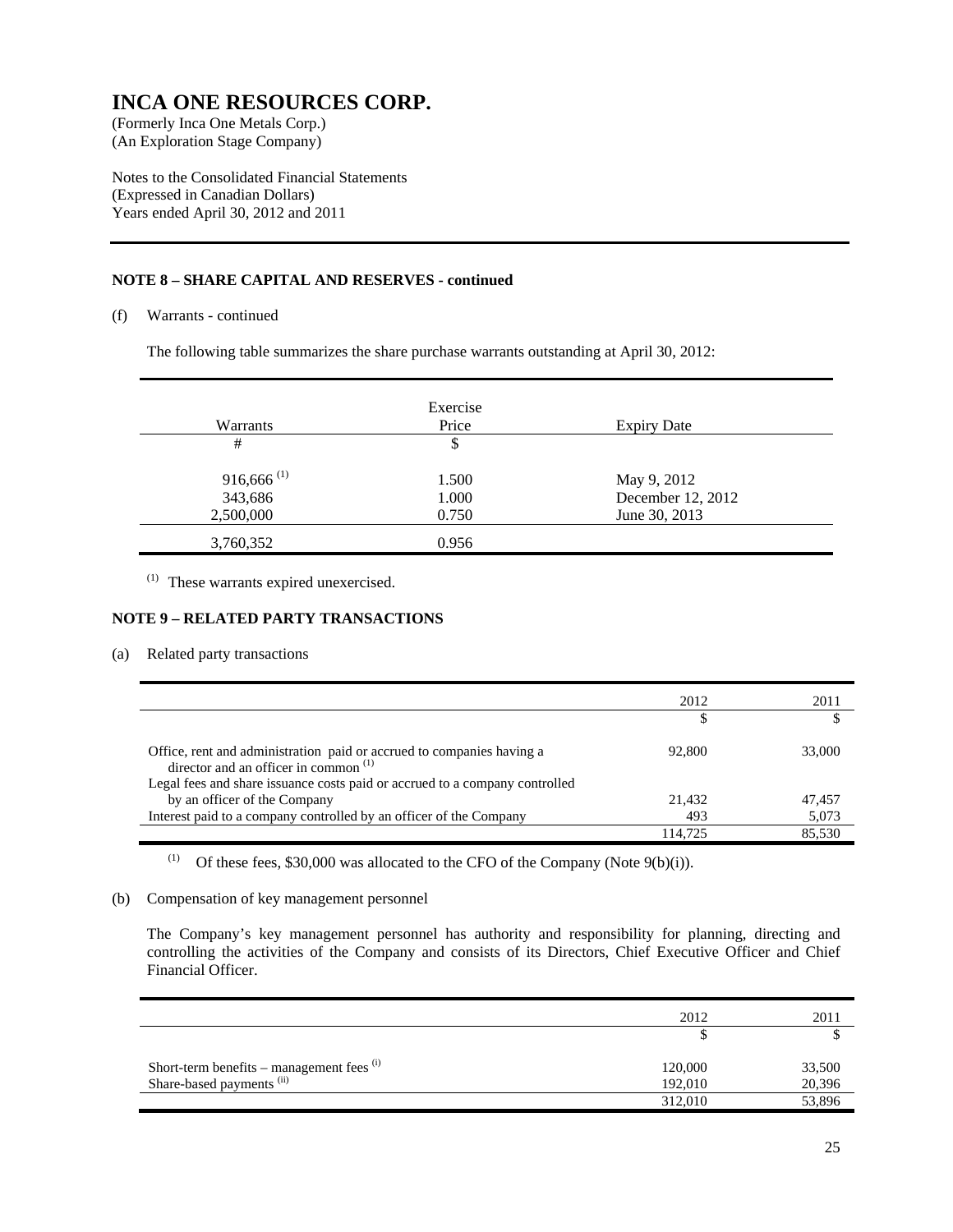(An Exploration Stage Company)

Notes to the Consolidated Financial Statements (Expressed in Canadian Dollars) Years ended April 30, 2012 and 2011

### **NOTE 9 – RELATED PARTY TRANSACTIONS – continued**

- (b) Compensation of key management personnel continued
	- (i) Short-term benefits include consulting and management fees.<br>
	(ii) Shore besed nowments are the fair value of options granted an
	- Share-based payments are the fair value of options granted and vested to key management personnel under the Company's stock option plan (note  $8(e)$ ).

#### (c) Related party balances

The following related party amounts were included in *(i)* accounts payable and accrued liabilities and *(ii)* prepaid expenses and deposits:

|                                                                                                   | April 30,<br>2012 | April 30,<br>2011 | May 1,<br>2010 |
|---------------------------------------------------------------------------------------------------|-------------------|-------------------|----------------|
|                                                                                                   |                   |                   |                |
| Director and officer of the Company $(i)$<br>Companies controlled by a director and an officer of | 13.264            |                   |                |
| the Company $(i)$                                                                                 |                   | 13,630            | 9,800          |
| Company having an officer in common <i>(ii)</i>                                                   | 1.200             | 1.200             |                |

### **NOTE 10 – SEGMENTED INFORMATION**

The Company operated in the following geographic segments at April 30, 2012, April 30, 2011 and May 1, 2010:

| April 30, 2012                    | Canada                   | Peru      | Total     |
|-----------------------------------|--------------------------|-----------|-----------|
|                                   | \$                       | \$        | \$        |
| Current assets                    | 579,059                  | 134,466   | 713,525   |
| Equipment                         | 2,836                    | 16,762    | 19,598    |
| Exploration and evaluation assets | $\overline{\phantom{a}}$ | 1,395,072 | 1,395,072 |
|                                   | 581,895                  | 1,546,300 | 2,128,195 |
|                                   |                          |           |           |
| April 30, 2011                    | Canada                   | Peru      | Total     |
|                                   | \$                       | \$        | \$        |
| Current assets                    | 746,355                  |           | 746,355   |
| Equipment                         | 2,321                    |           | 2,321     |
| Exploration and evaluation assets |                          | 158,097   | 158,097   |
|                                   | 748,676                  | 158,097   | 906,773   |
|                                   |                          |           |           |
| May 1, 2010                       | Canada                   | Peru      | Total     |
|                                   | \$                       | \$        | \$        |
| Current assets                    | 392,212                  |           | 392,212   |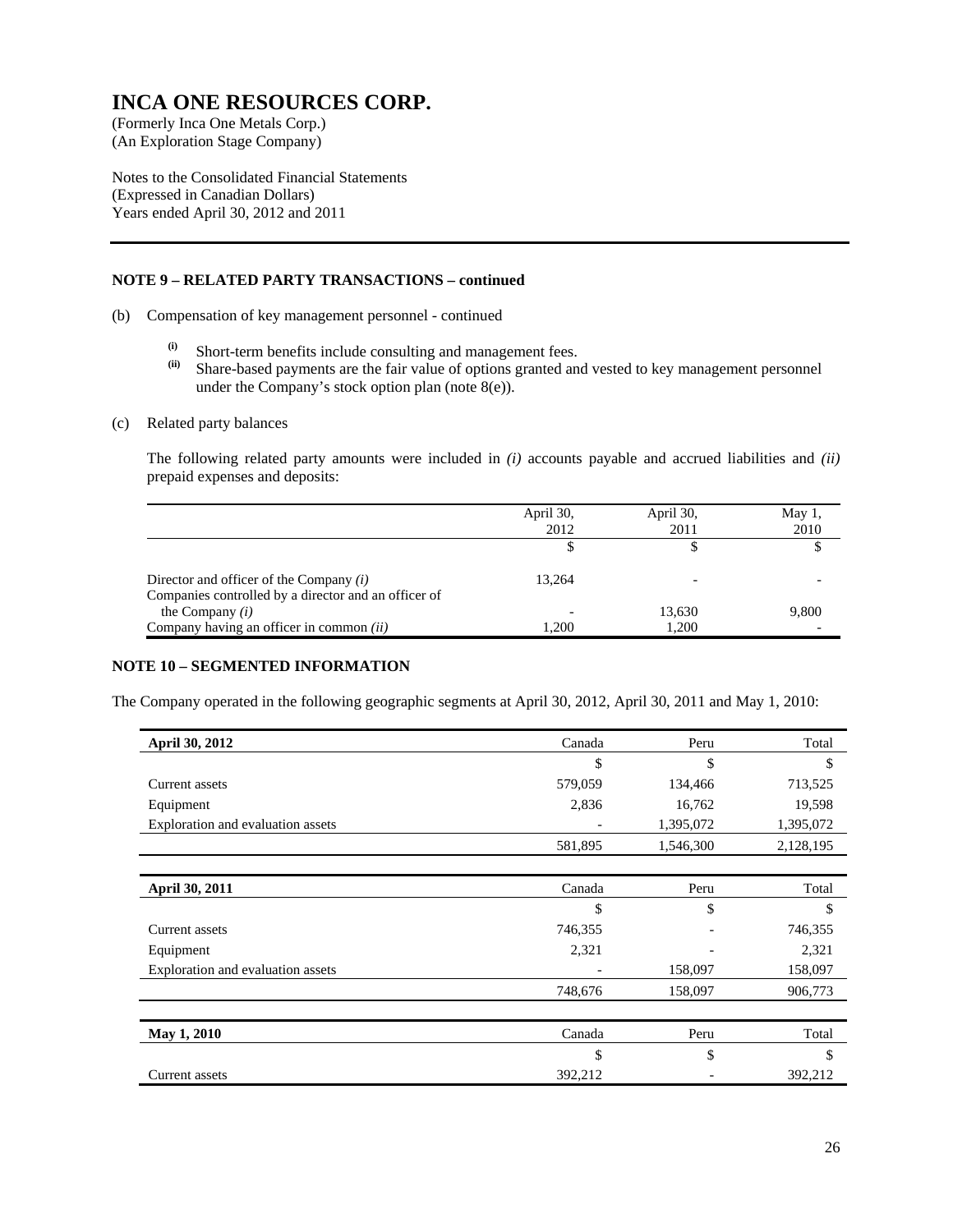(An Exploration Stage Company)

Notes to the Consolidated Financial Statements (Expressed in Canadian Dollars) Years ended April 30, 2012 and 2011

#### **NOTE 11 – FINANCIAL INSTRUMENTS AND RISK MANAGEMENT**

(a) Fair value of financial instruments

As at April 30, 2012, the Company's financial instruments consist of cash and cash equivalents, other receivables and accounts payable and accrued liabilities. The carrying values of these financial instruments approximate their fair values because of their short term nature and/or the existence of market related interest rates on the instruments.

IFRS requires disclosures about the inputs to fair value measurements for financial assets and liabilities recorded at fair value, including their classification within a hierarchy that prioritizes the inputs to fair value measurement. The three levels of hierarchy are:

Level 1 – Unadjusted quoted prices in active markets for identical assets or liabilities;

Level 2 – Inputs other than quoted prices that are observable for the asset or liability, either directly or indirectly; and

Level 3 – Inputs for the asset or liability that are not based on observable market data.

The Company has no financial instrument assets or liabilities recorded in the statements of financial position at fair value.

The following table summarizes the classification, carrying values and fair value hierarchy of the Company's financial instruments:

|                                                             |                | Fair value | April 30, | April 30, | May $1$ , |
|-------------------------------------------------------------|----------------|------------|-----------|-----------|-----------|
|                                                             |                |            |           |           |           |
|                                                             | Carrying value | hierarchy  | 2012      | 2011      | 2010      |
|                                                             |                |            | \$        | \$        | \$        |
| <b>Financial assets</b>                                     |                |            |           |           |           |
| Loans and receivables                                       |                |            |           |           |           |
| Cash and cash equivalents                                   | Amortized cost | N/A        | 543,030   | 700.853   | 163.483   |
| Other receivables                                           | Amortized cost | N/A        | 134,321   | 44,302    | 228,729   |
|                                                             |                |            | 677,351   | 745.155   | 392,212   |
|                                                             |                |            |           |           |           |
| <b>Financial liabilities</b>                                |                |            |           |           |           |
| Other financial liabilities<br>Accounts payable and accrued |                |            |           |           |           |
| liabilities                                                 | Amortized cost | N/A        | 96,980    | 71,658    | 54,830    |
| Loans payable                                               | Amortized cost | N/A        |           | 120,000   |           |
|                                                             |                |            | 96.980    | 191.658   | 54.830    |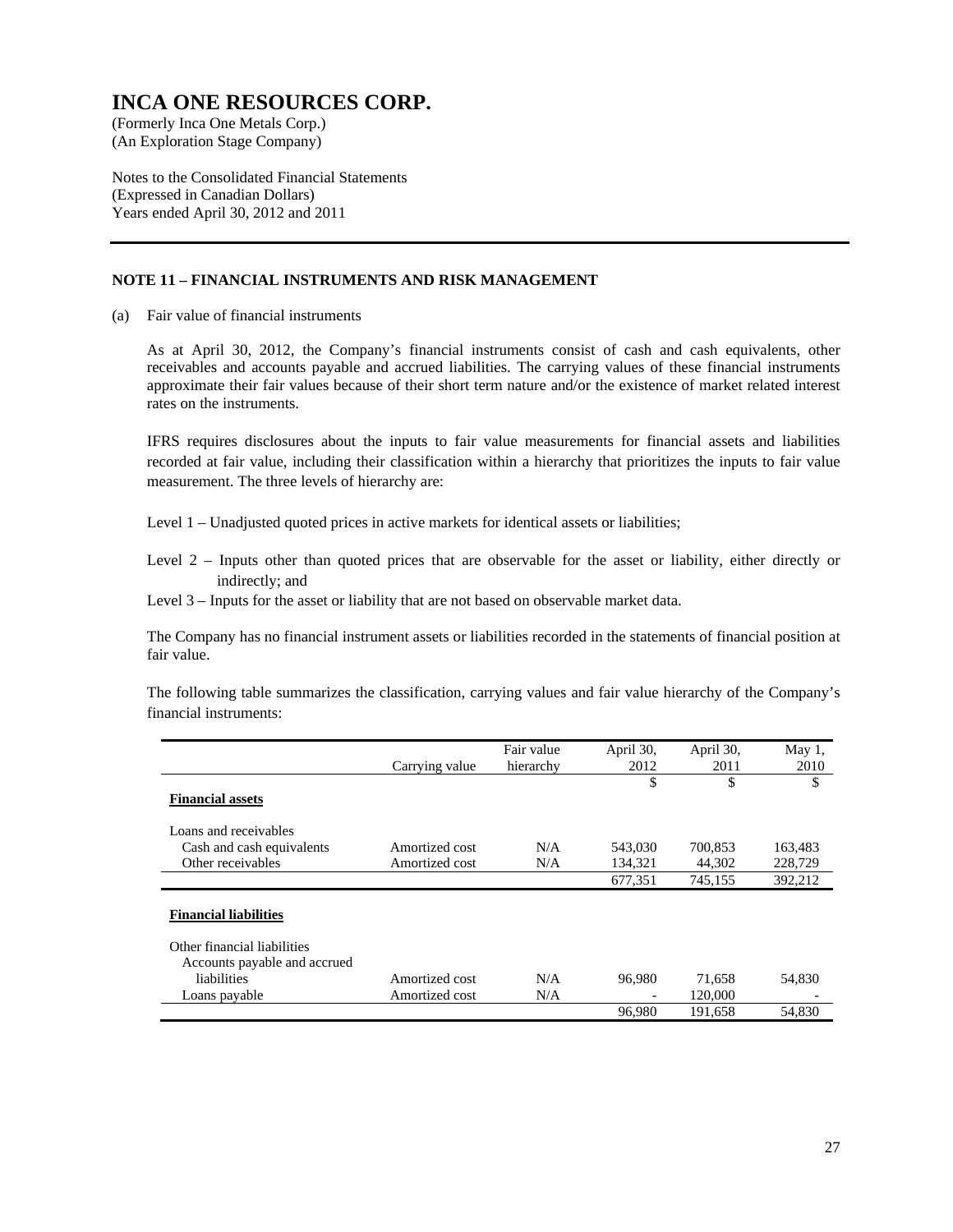(An Exploration Stage Company)

Notes to the Consolidated Financial Statements (Expressed in Canadian Dollars) Years ended April 30, 2012 and 2011

### **NOTE 11 – FINANCIAL INSTRUMENTS AND RISK MANAGEMENT – continued**

(b) Financial instruments risk

The Company is exposed in varying degrees to a variety of financial instrument related to risks. The Board approves and monitors the risk management processes:

(i) Credit risk

Credit risk primarily arises from the Company's cash and cash equivalents and receivables. The risk exposure is limited to their carrying amounts at the balance sheet date. Cash and cash equivalents are held as cash deposits or investments in guaranteed investment certificates at banks within Canada. Other receivables consist primarily of interest receivable of \$3,603 (2011 - \$450) and other receivables of \$2,697 (2011 - \$1,599).

(ii) Liquidity risk

Liquidity risk is the risk that the Company cannot meet its financial obligations associated with financial liabilities in full. The Company manages liquidity risk through the management of its capital structure, as outlined in note 12 of these financial statements.

The Company's approach to managing liquidity is to ensure that it will have sufficient liquidity to settle obligations and liabilities when due. The Company achieves this by maintaining sufficient cash and seeking equity financing as required. As at April 30, 2012, the Company had cash and cash equivalents of \$543,030 to settle current liabilities of \$96,980 which mainly consist of accounts payable that are considered short term and settled within 30 days. See Note 1.

#### (iii) Market risk

a. Interest rate risk

 Interest rate risk is the risk that the fair value or future cash flows of a financial instrument will fluctuate because of changes in market interest rates.

 The Company invests cash in guaranteed investment certificates at fixed or floating interest rates in order to maintain liquidity while achieving a satisfactory return for shareholders. A change of 100 basis points in the interest rates would not be material to the financial statements.

b. Foreign currency risk

Foreign exchange risk is the risk that the fair value of future cash flows of a financial instrument will fluctuate because of the changes in the foreign exchange rates. The Company is exposed to the financial risk related to the fluctuation of foreign exchange rates. The Company holds cash in Canadian, United States and Peruvian currencies in line with forecasted expenditures. The Company's main risk is associated with the fluctuations in the US dollar and the Peruvian New Sol ("Sol") and assets and liabilities are translated based on the foreign currency translation policy described in note 2(d) to these consolidated financial statements.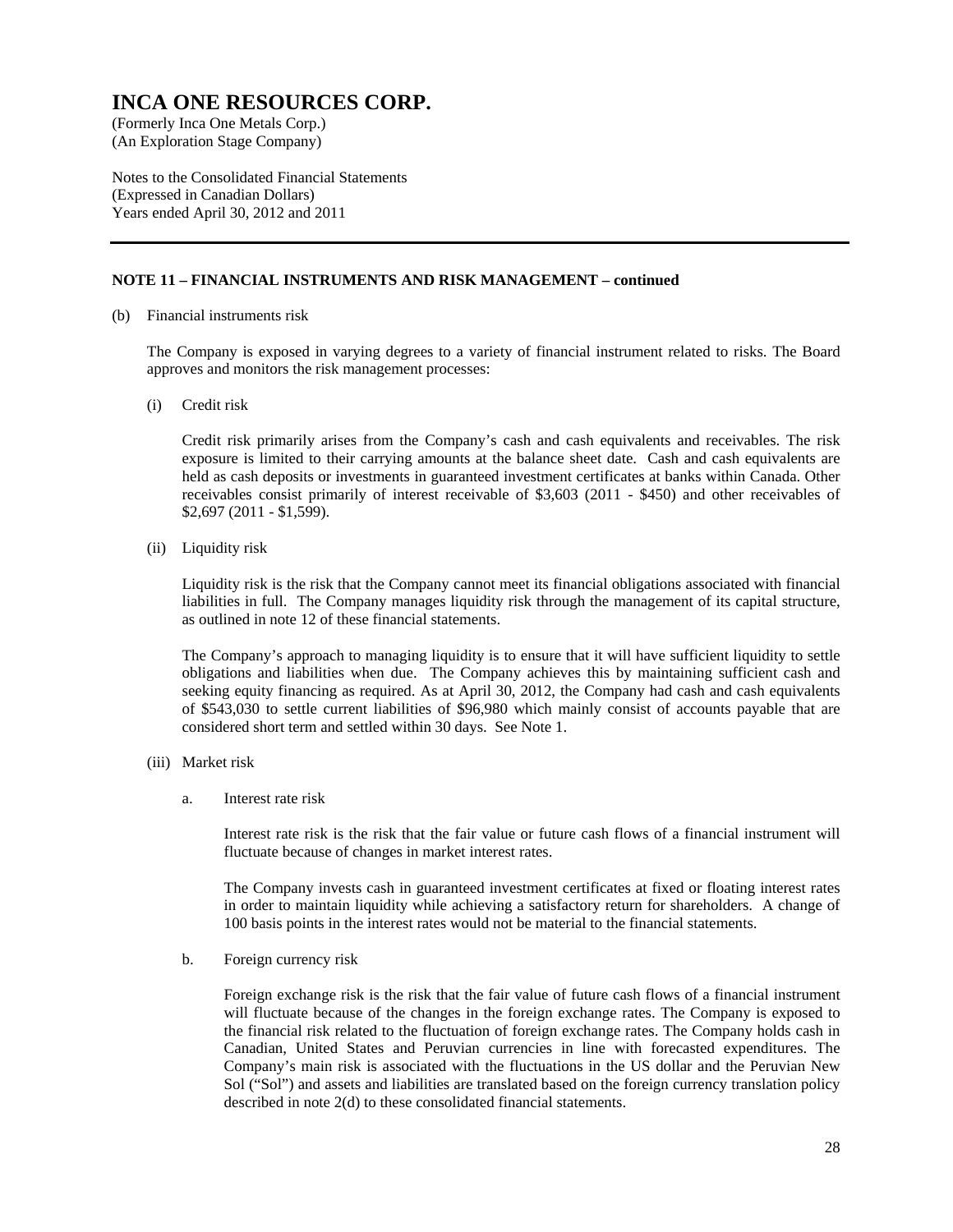(An Exploration Stage Company)

Notes to the Consolidated Financial Statements (Expressed in Canadian Dollars) Years ended April 30, 2012 and 2011

### **NOTE 11 – FINANCIAL INSTRUMENTS AND RISK MANAGEMENT – continued**

- (b) Financial instruments risk continued
	- (iii) Market risk continued
		- b. Foreign currency risk continued

The Company's net exposure to the US dollar and Sol on financial instruments is as follows:

|                              | April 30, 2012 | April 30, 2011 | May 1, 2010 |
|------------------------------|----------------|----------------|-------------|
|                              | S              | \$             |             |
| US dollar:                   |                |                |             |
| Cash and cash equivalents    | 108,492        |                |             |
|                              |                |                |             |
| Sol:                         |                |                |             |
| Cash and cash equivalents    | 18,701         |                |             |
| Receivables                  | 2,697          |                |             |
| Accounts payable and accrued |                |                |             |
| liabilities                  | (53,231)       |                |             |
| Net Sol                      | (31, 833)      |                |             |

The Company has determined that an effect of a 10% increase or decrease in the US dollar and Sol against the Canadian dollar on financial assets and liabilities as at April 30, 2012, including cash and cash equivalents denominated in US dollars and Sol, would result in an insignificant change to the net loss and comprehensive loss for the year ended April 30, 2012. At April 30, 2012, the Company had no hedging agreements in place with respect to foreign exchange rates.

c. Commodity price risk

Commodity price risk is the risk of financial loss resulting from movements in the price of the Company's commodity inputs and outputs. The Company's risk relates primarily to the expected output to be produced at its exploration and evaluation assets described in Note 6 to these consolidated financial statements from which production is not expected in the near future.

### **NOTE 12 – CAPITAL MANAGEMENT**

The Company's objective when managing capital is to safeguard the Company's ability to continue as a going concern such that it can provide returns for shareholders and benefits for other stakeholders. The Company considers the items included in shareholders' equity as capital. The management of the capital structure is based on the funds available to the Company in order to support the acquisition, exploration and development of mineral properties and to maintain the Company in good standing with the various regulatory authorities. In order to maintain or adjust its capital structure, the Company may issue new shares, sell assets to settle liabilities or return capital to its shareholders.

The Company has no debt and is not subject to externally imposed capital requirements.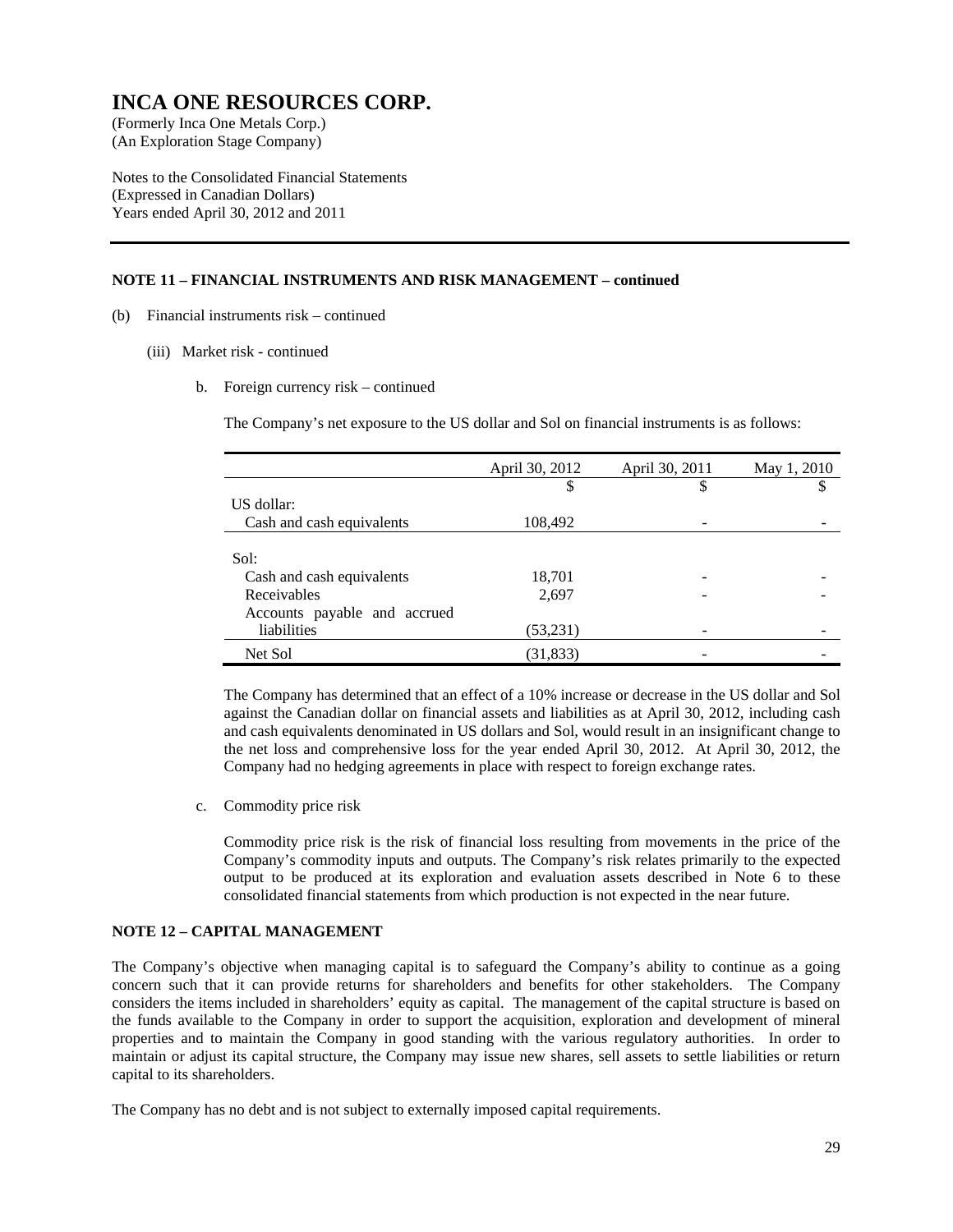(An Exploration Stage Company)

Notes to the Consolidated Financial Statements (Expressed in Canadian Dollars) Years ended April 30, 2012 and 2011

### **NOTE 12 – CAPITAL MANAGEMENT - continued**

The properties in which the Company currently has an interest in are in the exploration stage, as such, the Company does not recognize revenue from its exploration properties. The Company's historical sources of capital have consisted of the sale of equity securities and interest income. In order for the Company to carry out planned exploration and development and pay for administrative costs, the Company will spend its working capital and expects to raise additional amounts externally as needed.

There were no changes in the Company's management of capital during the year ended April 30, 2012.

### **NOTE 13 – INCOME TAXES**

The recovery of income taxes differs from the amounts computed by applying local tax rates to the loss before tax due to the following:

|                                                         | 2012        | 2011      |
|---------------------------------------------------------|-------------|-----------|
|                                                         | \$          | \$        |
| Net loss for the year                                   | (1,179,539) | (471,246) |
| Income tax recovery at applicable rate                  | (307,000)   | (131,000) |
| Permanent differences                                   | 106,000     | 16,000    |
| Effect of share issuance costs                          | (48,000)    | (5,000)   |
| Effect of change in tax rate                            | 8,000       | 12,000    |
| Change in unrecognized deductible temporary differences | 241,000     | 108,000   |
| Income tax recovery                                     |             |           |

As at April 30, the significant components of unrecognized temporary differences are as follows:

|                      | 2012      | 2011      |
|----------------------|-----------|-----------|
|                      | S         |           |
|                      |           |           |
| Non-capital losses   | 4,619,000 | 3,789,000 |
| Share issuance costs | 187,000   | 58,000    |
| Mineral properties   | 47,000    | 47,000    |
| Other                | 47,000    | 43,000    |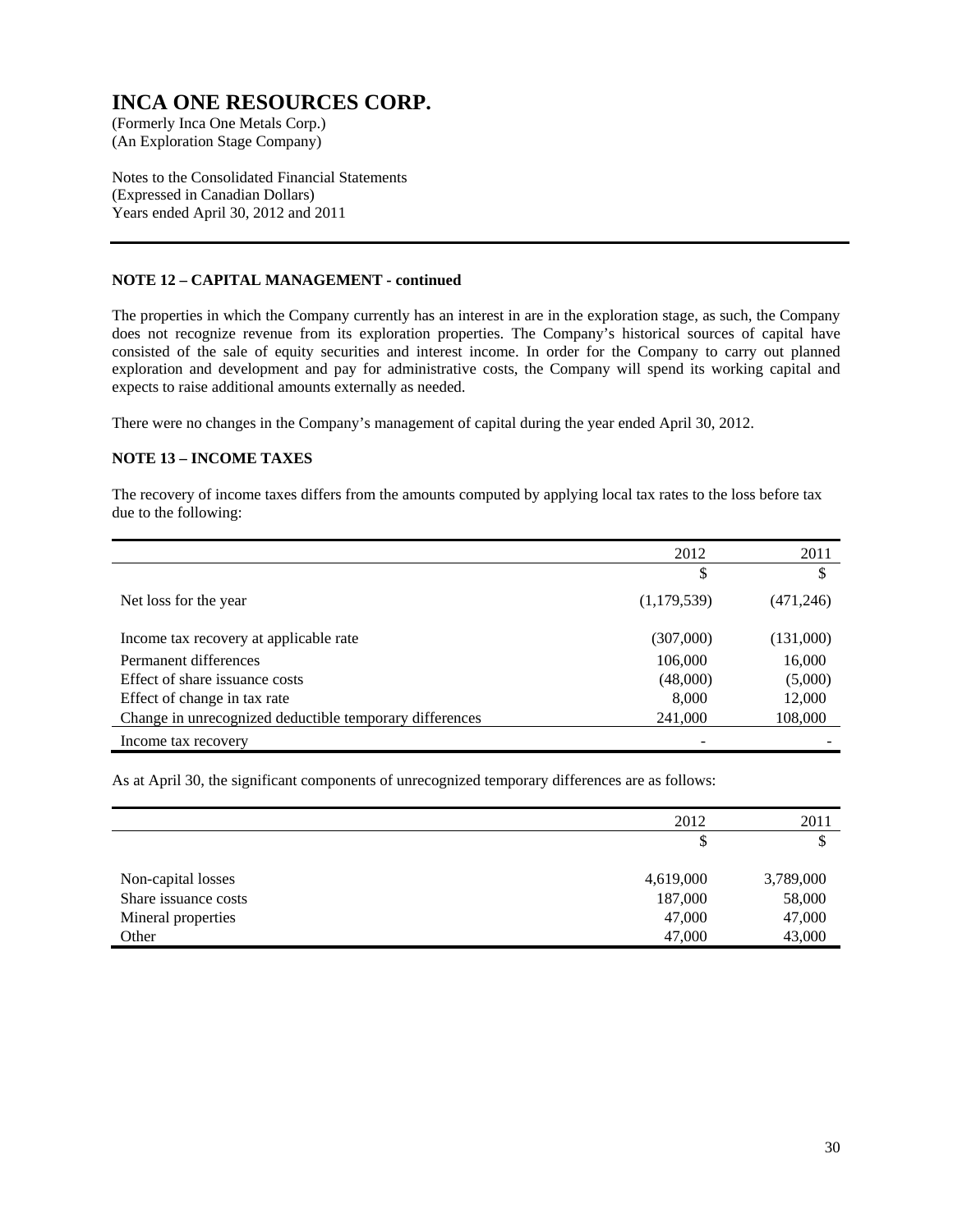(An Exploration Stage Company)

Notes to the Consolidated Financial Statements (Expressed in Canadian Dollars) Years ended April 30, 2012 and 2011

### **NOTE 13 – INCOME TAXES - continued**

The Company has non-capital losses available to reduce taxes in future years of approximately \$4,619,000 (2011 - 3,789,000). The Company may use the tax benefit of these losses in the following periods:

|      | 2012      |
|------|-----------|
|      | \$        |
| 2026 | 18,000    |
| 2027 | 579,000   |
| 2028 | 1,247,000 |
| 2029 | 1,392,000 |
| 2030 | 158,000   |
| 2031 | 395,000   |
| 2032 | 830,000   |
|      | 4,619,000 |

The balance of expenditure on research and development available to reduce taxes in future years is approximately \$36,500 (2011 - \$36,500). The Company may use the tax benefit of deferral of these expenses indefinitely.

The balance of tax credits for investments that would reduce taxes in future years is approximately \$16,000 (2011 - \$16,000). The Company may use the tax benefit of deferral of these funds until 2027.

Tax attributes are subject to review, and potential adjustment, by tax authorities.

### **NOTE 14 – CONVERSION TO IFRS**

The Company adopted IFRS on May 1, 2011, with a transition date of May 1, 2010, representing the date of the Company's opening IFRS balance sheet. Prior to the adoption of IFRS, the Company prepared its financial statements in accordance with GAAP. The accounting policies set out in note 2 have been consistently applied in preparing the financial statements for the years ended April 30, 2012 and 2011 and in the preparation of the opening IFRS balance sheet as at May 1, 2010.

The Company applied IFRS 1, First-time Adoption of IFRS, in preparing these first IFRS financial statements. In preparing the opening IFRS statement of financial position, the Company adjusted amounts previously reported in the financial statements prepared in accordance with GAAP. This note explains the principal adjustments made by the Company in restating its GAAP balance sheet as at May 1, 2010 and its previously published GAAP financial statements for the year ended April 30, 2011.

#### Elected exemptions from full retrospective application:

IFRS generally requires first-time adopters to retrospectively apply all IFRS standards and interpretations currently in effect. However, IFRS 1 provides certain exceptions and exemptions to this general principle. On adoption of IFRS 1, the Company elected to apply the following transition exemptions to full retrospective application of IFRS: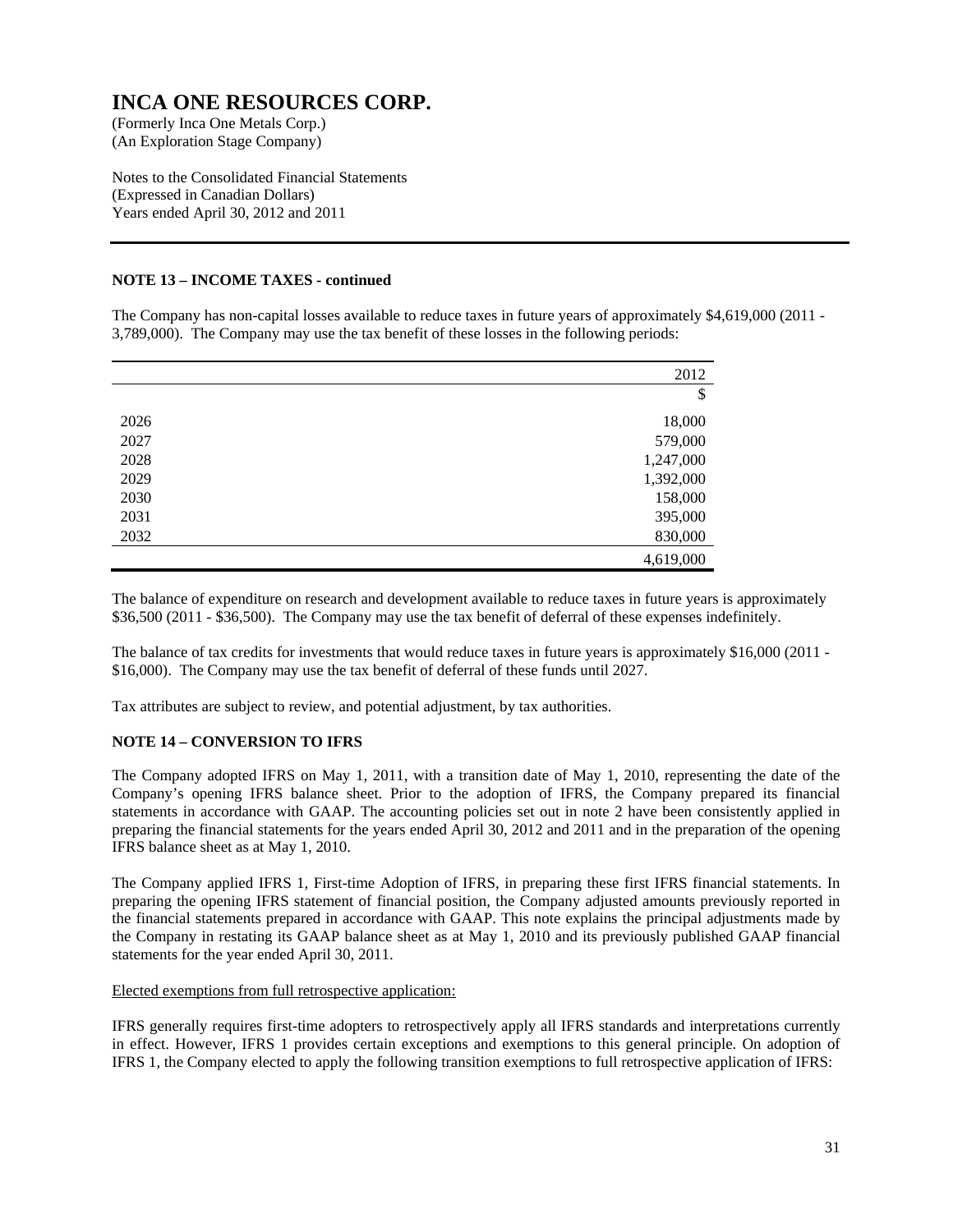(An Exploration Stage Company)

Notes to the Consolidated Financial Statements (Expressed in Canadian Dollars) Years ended April 30, 2012 and 2011

#### **NOTE 14 – CONVERSION TO IFRS – continued**

### **IFRS 2 - Share-based Payment**

IFRS 1 provides an exemption that allows first-time adopters to not apply standards for share-based payments under IFRS for equity instruments that were granted prior to November 7, 2002 and to equity instruments that were granted after November 7, 2002 that have vested prior to transition to IFRS. The Company has elected to utilize this exemption and did not apply IFRS 2 to awards that vested prior to May 1, 2010, which have been accounted for in accordance with GAAP.

#### Mandatory exception to retrospective application:

IFRS 1 also outlines specific guidelines that a first-time adopter must adhere to under certain circumstances. The Company has applied the following guidelines to its opening statement of financial position dated May 1, 2010:

Estimates - In accordance with IFRS 1, an entity's estimates under IFRS at the date of transition to IFRS must be consistent with estimates made for the same date under previous GAAP, unless there is objective evidence that those estimates were in error. The Company's IFRS estimates as at May 1, 2010 were consistent with its previous estimates under GAAP for the same date.

### Reconciliation between GAAP and IFRS:

IFRS 1 requires reconciliation disclosures that explain how the transition from GAAP to IFRS has affected the Company's previously reported financial statements prepared in accordance with previous GAAP for the year ended April 30, 2011. An explanation of how the transition from previous GAAP to IFRS has affected the Company's financial position is set out in the following notes and accompanying table:

(a) Reserves

Under GAAP, amounts recorded in relation to the fair value of stock options granted and warrants issued were recorded to contributed surplus. Under IFRS, these amounts have been reclassified within equity as either stock option or warrant reserves.

(b) Share-based payments

Under GAAP, the Company recognized an expense related to share-based payments on a straight-line basis through the date of full vesting and did not incorporate a forfeiture multiple on the grant date. Under IFRS, the Company is required to recognize the expense over the individual vesting periods for the graded vesting awards and estimate a forfeiture rate.

The Company has elected not to retrospectively apply IFRS 2 to equity instruments that were granted and had vested before the transition date. As a result of applying this exemption, the Company will apply the provision of IFRS 2 only to all outstanding equity instruments that were unvested as at May 1, 2010. As at May 1, 2010, all stock options granted were fully vested and no fair value adjustment was made.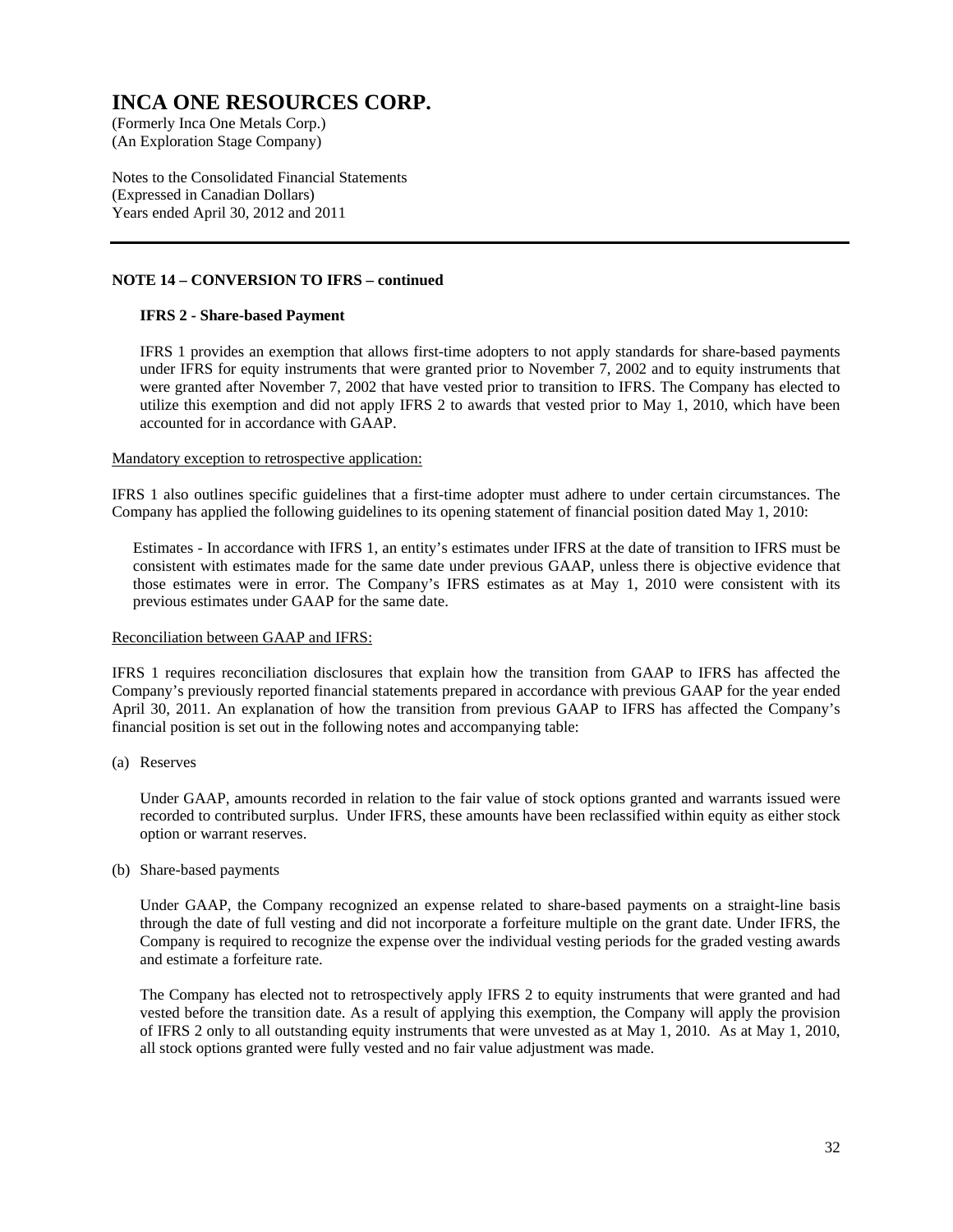(An Exploration Stage Company)

Notes to the Consolidated Financial Statements (Expressed in Canadian Dollars) Years ended April 30, 2012 and 2011

### **NOTE 14 – CONVERSION TO IFRS – continued**

(c) Forfeited or expired options and warrants

Under GAAP, the Company's policy was to leave the value recorded for forfeited or expired unexercised stock options and warrants in contributed surplus.

On transition to IFRS, the Company elected to change its accounting policy for the treatment of forfeited or expired unexercised options and warrants whereby amounts recorded for forfeited or expired unexercised stock options and warrants are transferred to deficit or share capital, respectively.

Accordingly, upon conversion to IFRS, the value assigned to forfeited options of \$131,460 had been reclassified from reserves to deficit as at April 30, 2011 and May 1, 2010.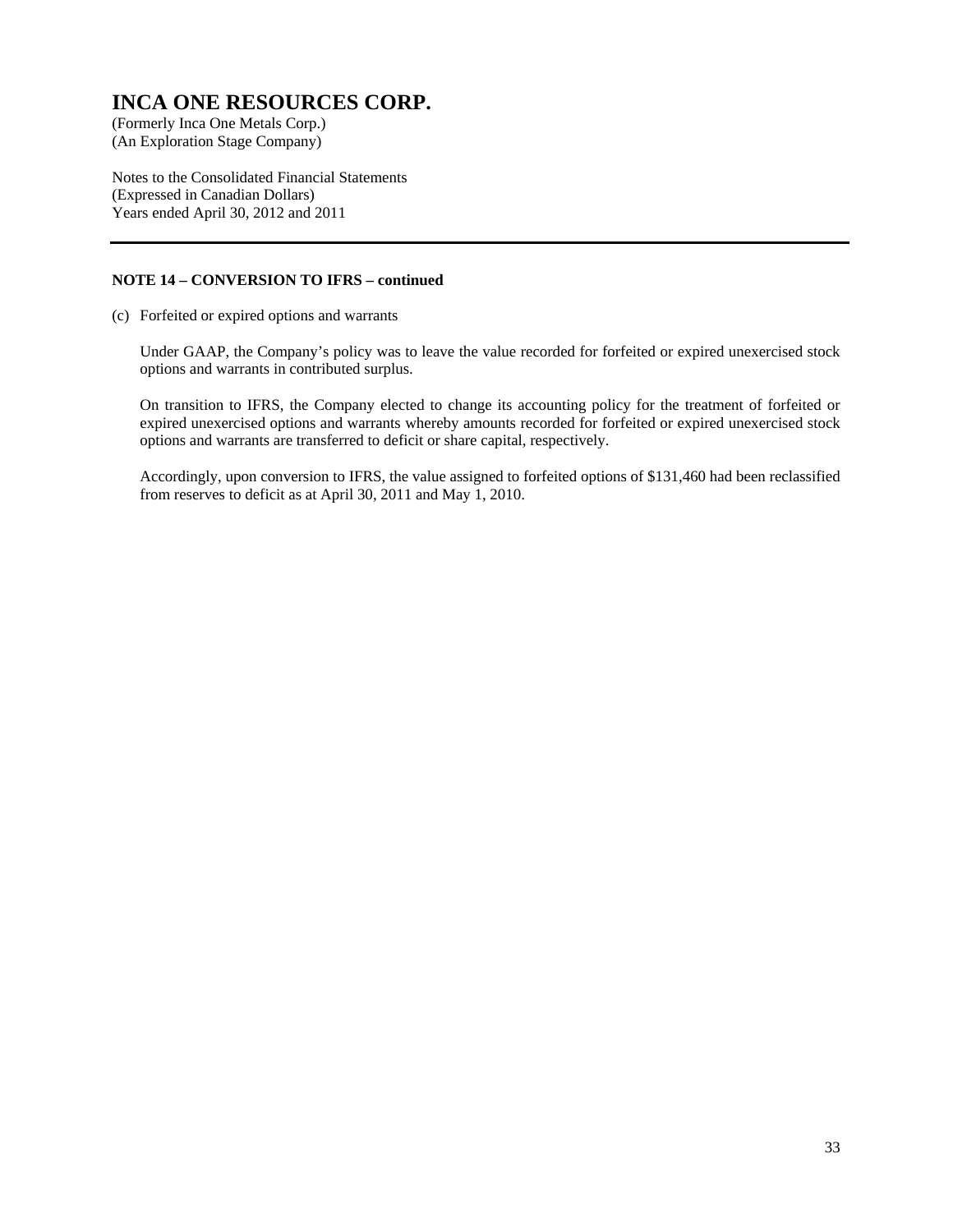(An Exploration Stage Company)

Notes to the Consolidated Financial Statements (Expressed in Canadian Dollars) Years ended April 30, 2012 and 2011

### **NOTE 14 – CONVERSION TO IFRS - Continued**

### **IFRS Reconciliation of Statements of Financial Position**

|                             |        | As at May 1, 2010        |                                    | As at April 30, 2011 |             |                                    |             |
|-----------------------------|--------|--------------------------|------------------------------------|----------------------|-------------|------------------------------------|-------------|
|                             | Note   | <b>GAAP</b>              | Effect of<br>Conversion<br>to IFRS | <b>IFRS</b>          | <b>GAAP</b> | Effect of<br>Conversion<br>to IFRS | <b>IFRS</b> |
|                             |        | \$                       | \$                                 | \$                   | \$          | \$                                 | \$          |
| <b>Assets</b>               |        |                          |                                    |                      |             |                                    |             |
| Current:                    |        |                          |                                    |                      |             |                                    |             |
| Cash and cash               |        |                          |                                    |                      |             |                                    |             |
| equivalents                 |        | 163,483                  |                                    | 163,483              | 700,853     |                                    | 700,853     |
| Receivables                 |        | 228,729                  |                                    | 228,729              | 44,302      |                                    | 44,302      |
| Prepaid expenses and        |        |                          |                                    |                      |             |                                    |             |
| deposits                    |        | $\overline{\phantom{a}}$ | $\overline{\phantom{a}}$           |                      | 1,200       | $\overline{\phantom{a}}$           | 1,200       |
|                             |        | 392,212                  | $\blacksquare$                     | 392,212              | 746,355     | $\overline{\phantom{a}}$           | 746,355     |
|                             |        |                          |                                    |                      |             |                                    |             |
| Equipment                   |        |                          |                                    |                      | 2,321       |                                    | 2,321       |
| Exploration and             |        |                          |                                    |                      |             |                                    |             |
| evaluation assets           |        |                          |                                    |                      | 158,097     | $\overline{\phantom{a}}$           | 158,097     |
|                             |        | $\overline{\phantom{a}}$ | $\blacksquare$                     | $\blacksquare$       | 160,418     | $\blacksquare$                     | 160,418     |
|                             |        |                          |                                    |                      |             |                                    |             |
|                             |        | 392,212                  |                                    | 392,212              | 906,773     |                                    | 906,773     |
|                             |        |                          |                                    |                      |             |                                    |             |
| <b>Liabilities</b>          |        |                          |                                    |                      |             |                                    |             |
| Current:                    |        |                          |                                    |                      |             |                                    |             |
| Accounts payable and        |        |                          |                                    |                      |             |                                    |             |
| accrued liabilities         |        | 54,830                   |                                    | 54,830               | 71,658      | $\overline{\phantom{a}}$           | 71,658      |
| Loans payable               |        | $\overline{a}$           |                                    |                      | 120,000     | $\blacksquare$                     | 120,000     |
|                             |        | 54,830                   | $\mathbb{L}$                       | 54,830               | 191,658     | $\mathbb{L}^{\mathbb{N}}$          | 191,658     |
|                             |        |                          |                                    |                      |             |                                    |             |
| <b>Shareholders' Equity</b> |        |                          |                                    |                      |             |                                    |             |
| Share capital               |        | 4,067,480                | $\overline{\phantom{a}}$           | 4,067,480            | 4,848,237   |                                    | 4,848,237   |
| Reserves                    | (a)    | $\overline{\phantom{a}}$ | 448,745                            | 448,745              |             | 516,967                            | 516,967     |
| Contributed surplus         | (a)(c) | 580,205                  | (580, 205)                         |                      | 648,427     | (648, 427)                         |             |
| Deficit                     | (c)    | (4,310,303)              | 131,460                            | (4, 178, 843)        | (4,781,549) | 131,460                            | (4,650,089) |
|                             |        | 337,382                  | $\overline{\phantom{a}}$           | 337,382              | 715,115     |                                    | 715,115     |
|                             |        |                          |                                    |                      |             |                                    |             |
|                             |        | 392.212                  |                                    | 392,212              | 906,773     | $\blacksquare$                     | 906,773     |